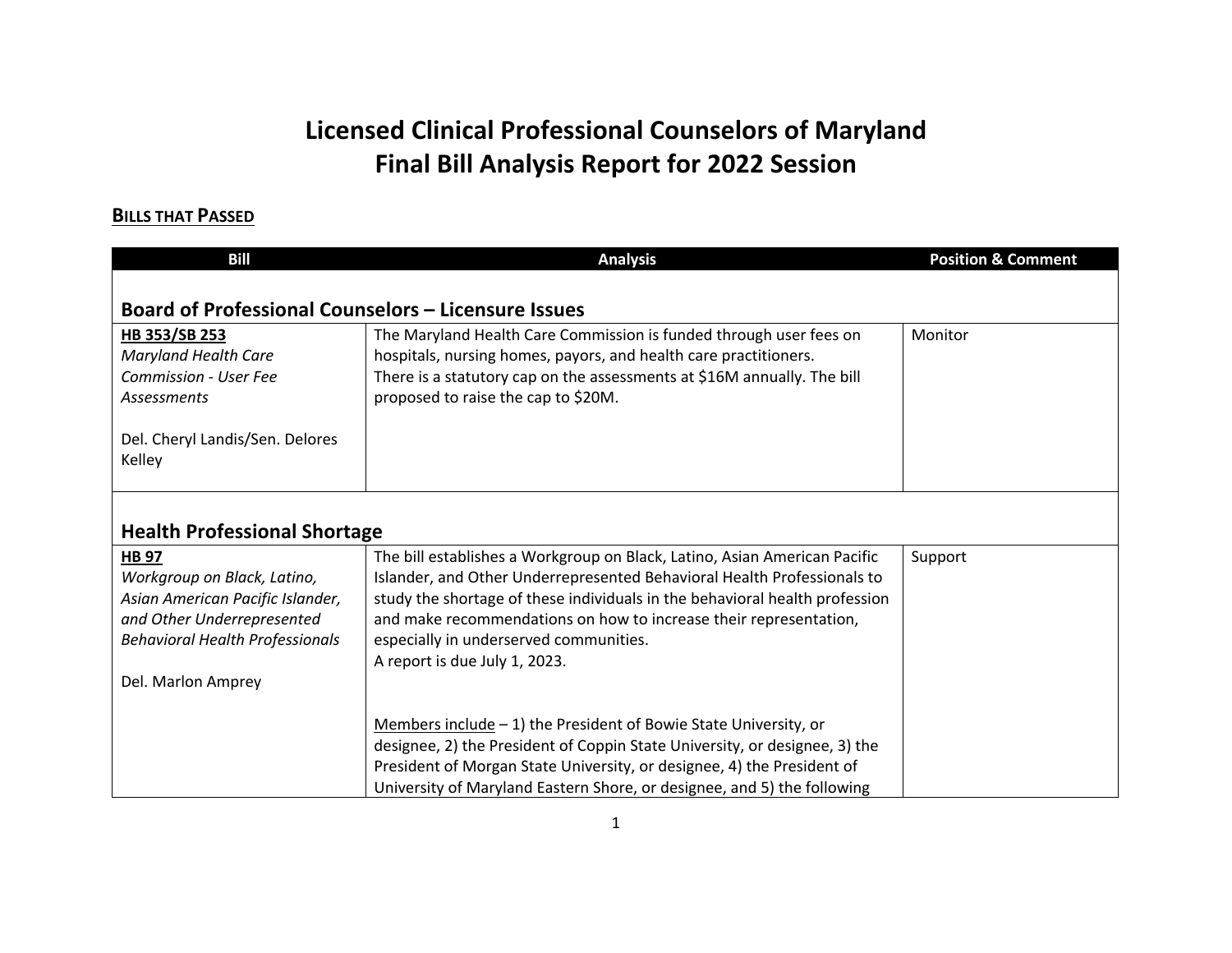| <b>Bill</b>                                          | <b>Analysis</b>                                                                                                                                                                                                                                                                                                                                                                                                                                                                                                                                                                                                                                                                           | <b>Position &amp; Comment</b>                                          |
|------------------------------------------------------|-------------------------------------------------------------------------------------------------------------------------------------------------------------------------------------------------------------------------------------------------------------------------------------------------------------------------------------------------------------------------------------------------------------------------------------------------------------------------------------------------------------------------------------------------------------------------------------------------------------------------------------------------------------------------------------------|------------------------------------------------------------------------|
| HB 97 continued                                      | members, appointed by the Secretary of Health i) one representative each<br>from at least three different hospital networks in the state that primarily<br>serve Black, Latino, or Asian American Pacific Islander communities, ii)<br>three representatives from the behavioral health profession in the State,<br>iii) three individuals who provide social services in the State, and iv)<br>between 2 and 4 representatives of organizations, networks, or<br>associations of behavioral professionals that are majority, Black, Latino,<br>Asian American Pacific Islander, or other underrepresented behavioral<br>health professionals, and primarily represent those communities. |                                                                        |
| HB 625/SB 440                                        | This emergency bill establishes a Commission to Study the Health Care                                                                                                                                                                                                                                                                                                                                                                                                                                                                                                                                                                                                                     | Support                                                                |
| Commission to Study the Health                       | Workforce Crisis in Maryland.                                                                                                                                                                                                                                                                                                                                                                                                                                                                                                                                                                                                                                                             |                                                                        |
| Care Workforce Crisis in Maryland<br>- Establishment |                                                                                                                                                                                                                                                                                                                                                                                                                                                                                                                                                                                                                                                                                           | <b>LCPCM</b> successfully<br>advocated for amendments                  |
|                                                      | The Commission must report to the Senate Education, Health, and                                                                                                                                                                                                                                                                                                                                                                                                                                                                                                                                                                                                                           | to: 1) Add the Dep.                                                    |
| Del. Ariana Kelly/Sen. Pamela                        | Environmental Affairs Committee and the House Health and Government                                                                                                                                                                                                                                                                                                                                                                                                                                                                                                                                                                                                                       | Secretary of Behavioral                                                |
| <b>Beidle</b>                                        | Operations Committee by December 31, 2022 and again in 2023. The bill                                                                                                                                                                                                                                                                                                                                                                                                                                                                                                                                                                                                                     | Health to the Commission;                                              |
|                                                      | terminates December 31, 2023.                                                                                                                                                                                                                                                                                                                                                                                                                                                                                                                                                                                                                                                             | 2) require that the<br>Commission consult with<br>stakeholder advisory |
|                                                      | <b>Commission members: 1) two members of each the house and senate,</b>                                                                                                                                                                                                                                                                                                                                                                                                                                                                                                                                                                                                                   | groups; and 3) expand the                                              |
|                                                      | appointed by the senate president and house speaker, 2) the Secretary of                                                                                                                                                                                                                                                                                                                                                                                                                                                                                                                                                                                                                  | focus to shortages in school                                           |
|                                                      | Health, or designee, 3) the Secretary of Commerce, or designee, 4) the<br>Secretary of Labor, or designee, 5) the Deputy Secretary of Behavioral                                                                                                                                                                                                                                                                                                                                                                                                                                                                                                                                          | settings                                                               |
|                                                      | Health, or designee, 6)) the Deputy Secretary of Developmental                                                                                                                                                                                                                                                                                                                                                                                                                                                                                                                                                                                                                            |                                                                        |
|                                                      | Disabilities, or designee, 7) The Deputy secretary of public health, or                                                                                                                                                                                                                                                                                                                                                                                                                                                                                                                                                                                                                   |                                                                        |
|                                                      | designee, 8) the Chairman of the Maryland Health Care Commission, or                                                                                                                                                                                                                                                                                                                                                                                                                                                                                                                                                                                                                      |                                                                        |
|                                                      | designee, 9) the Executive Directors or designees of the following boards:<br>Nursing, Pharmacy, Physicians, and Dental Examiners, and one other                                                                                                                                                                                                                                                                                                                                                                                                                                                                                                                                          |                                                                        |
|                                                      | board, 10) the Department of Health's Liaison to Boards and Commissions,                                                                                                                                                                                                                                                                                                                                                                                                                                                                                                                                                                                                                  |                                                                        |
|                                                      | or designee, 11) the Director of the State Office of Rural Health, or                                                                                                                                                                                                                                                                                                                                                                                                                                                                                                                                                                                                                     |                                                                        |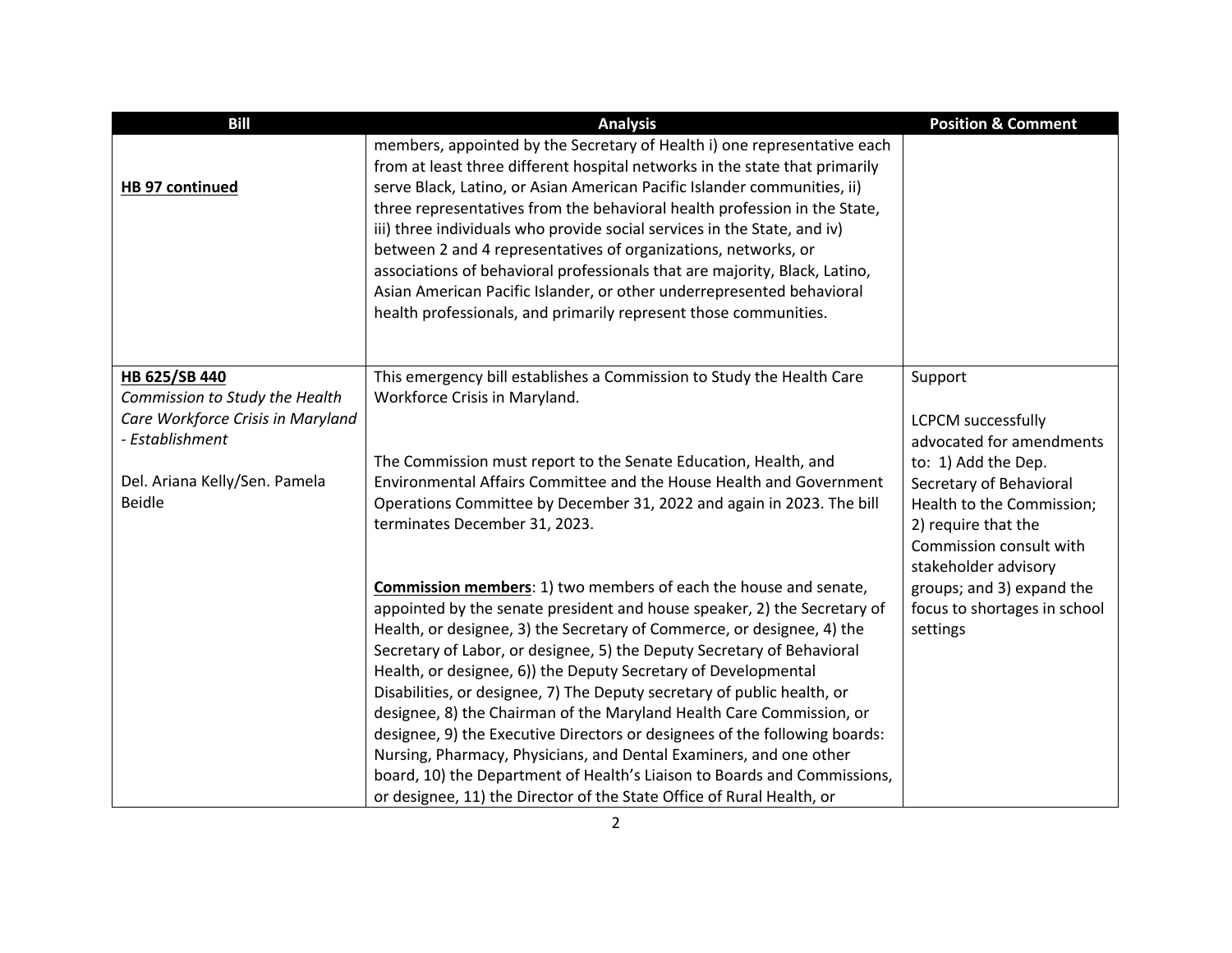| <b>Bill</b>             | <b>Analysis</b>                                                                                                                                                                                                                                                                                                                                                                                                                                                                                                                                                                                                                                                         | <b>Position &amp; Comment</b> |
|-------------------------|-------------------------------------------------------------------------------------------------------------------------------------------------------------------------------------------------------------------------------------------------------------------------------------------------------------------------------------------------------------------------------------------------------------------------------------------------------------------------------------------------------------------------------------------------------------------------------------------------------------------------------------------------------------------------|-------------------------------|
| HB 625/SB 440 continued | designee, 12) the Director of the Office of Minority Health and Health<br>Disparities, or designee, 13) the Director of the Office of Health Care<br>Quality, or designee, 14) the Provost of the Graduate School of the<br>University of Maryland Baltimore Campus, or designee, 15) the Chair of<br>the Maryland Higher Education Commission Private Advisory Council, or<br>designee, 16) a representative from the Department of Veterans Affairs,<br>designated by the VA secretary, and 17) the Executive Director of the<br>Maryland Longitudinal Data System Center, or designee.                                                                               |                               |
|                         | The commission must establish advisory committees or stakeholder<br>workgroups with individuals who are not commission members, and are<br>members of either a health care industry stakeholder group, a health care<br>workforce representative, or a representative of a community college.                                                                                                                                                                                                                                                                                                                                                                           |                               |
|                         | <b>Commission Study:</b>                                                                                                                                                                                                                                                                                                                                                                                                                                                                                                                                                                                                                                                |                               |
|                         | 1. Determine the extent of the health care workforce shortage in the<br>State including the shortages by health care setting, region, languages<br>spoken, environmental services, and different levels of health care<br>providers including entry level through provider extenders<br>2. Turnover rates and average length of tenure<br>Short term solutions by: which boards have backlogs;<br>3.<br>4. Are there options for streamlining or expediting licensure process?<br>5. Determining whether additional temporary or certification for health<br>occupations is viable?<br>Whether the state has adequate State educational and training<br>6.<br>programs. |                               |
|                         | 1. Capacity to meet the demands including alternative<br>degree models, access, cost, and barriers posed by<br>clinical requirements.                                                                                                                                                                                                                                                                                                                                                                                                                                                                                                                                   |                               |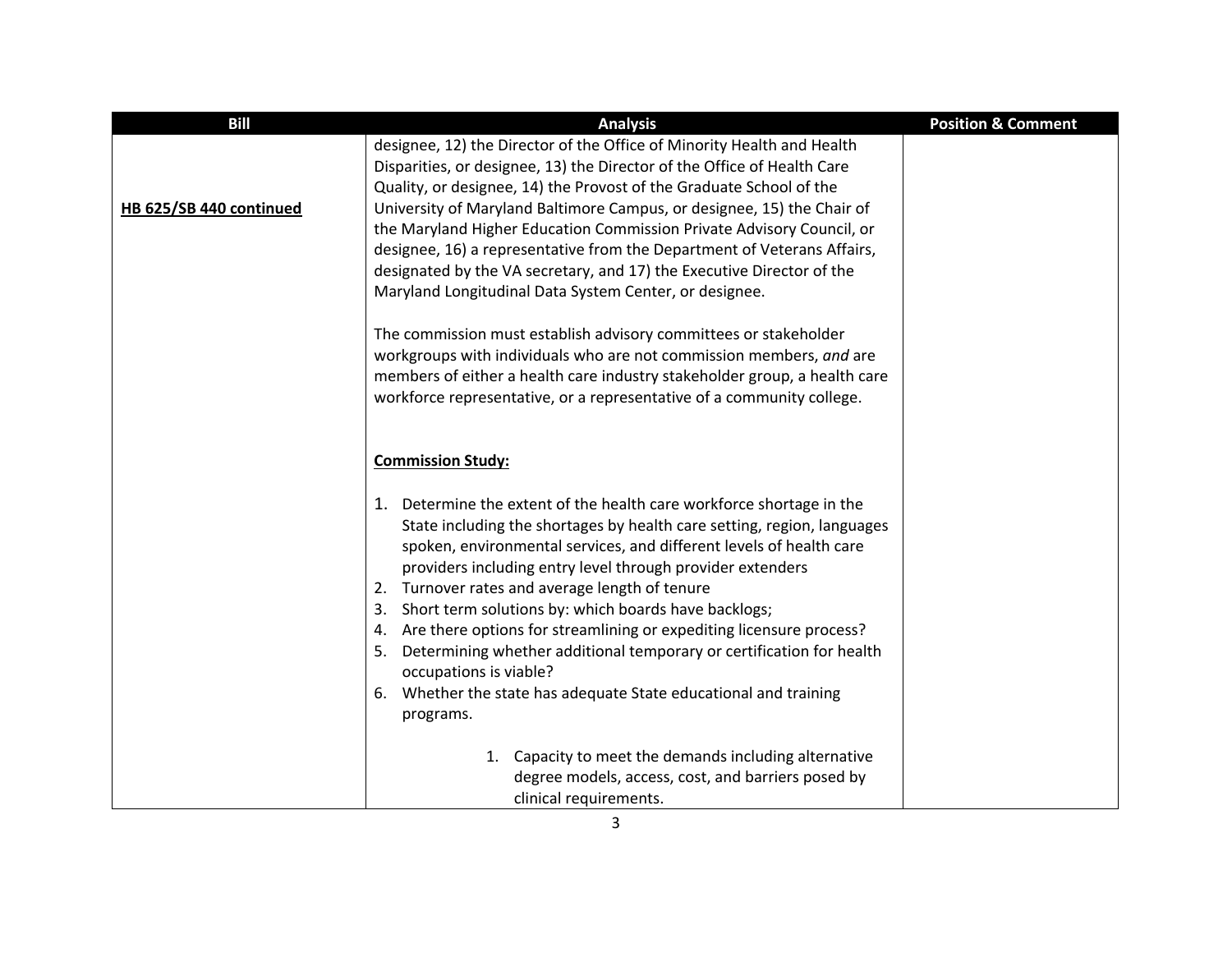| <b>Bill</b>                                                                                                  | <b>Analysis</b>                                                                                                                                                                                                                                                                                                                                                                                                                                                                                                                                                                                                                                                                                                                                                                                                                                                                                                                                                                                                                                                                                                                             | <b>Position &amp; Comment</b> |
|--------------------------------------------------------------------------------------------------------------|---------------------------------------------------------------------------------------------------------------------------------------------------------------------------------------------------------------------------------------------------------------------------------------------------------------------------------------------------------------------------------------------------------------------------------------------------------------------------------------------------------------------------------------------------------------------------------------------------------------------------------------------------------------------------------------------------------------------------------------------------------------------------------------------------------------------------------------------------------------------------------------------------------------------------------------------------------------------------------------------------------------------------------------------------------------------------------------------------------------------------------------------|-------------------------------|
| HB 625/SB 440 continued                                                                                      | 2. Cost of training programs and whether the<br>Department of Labor should have a role<br>3. Comparing training programs for the direct health<br>care workforce in nursing got programs in traditionally<br>male industries.<br>7. Needs as the health care workforce ages<br>8. Incentives for individuals to enter the workforce from high school -<br>with thought to tax incentives, grant program, enhanced benefits,<br>tuition subsidies, and potential rate increase<br>9. Facilitate career advancement and retention by identifying and<br>elevating career ladders<br>10. Special needs of rural areas<br>11. Impact of Medicaid reimbursement on the workforce shortages<br>12. Examine the relationship between the health occupation boards and<br>MDH to determine<br>13. What authority the Secretary should have over the boards;<br>14. What additional support the Department could provide the boards to<br>assist with workloads, staffing, technology, etc.<br>15. Ways to transition active and retired military to civilian health care<br>workers;<br>16. Barriers confronting foreign-born health professionals. |                               |
|                                                                                                              | <b>Public Behavioral Health System/Behavioral Health Crisis</b>                                                                                                                                                                                                                                                                                                                                                                                                                                                                                                                                                                                                                                                                                                                                                                                                                                                                                                                                                                                                                                                                             |                               |
| <b>HB 32/SB 2</b><br>Mental Health Law - Petitions for<br><b>Emergency Evaluation - Electronic</b><br>Record | This bill authorizes petitions for emergency evaluation to be submitted<br>electronically.                                                                                                                                                                                                                                                                                                                                                                                                                                                                                                                                                                                                                                                                                                                                                                                                                                                                                                                                                                                                                                                  | Support                       |
|                                                                                                              |                                                                                                                                                                                                                                                                                                                                                                                                                                                                                                                                                                                                                                                                                                                                                                                                                                                                                                                                                                                                                                                                                                                                             |                               |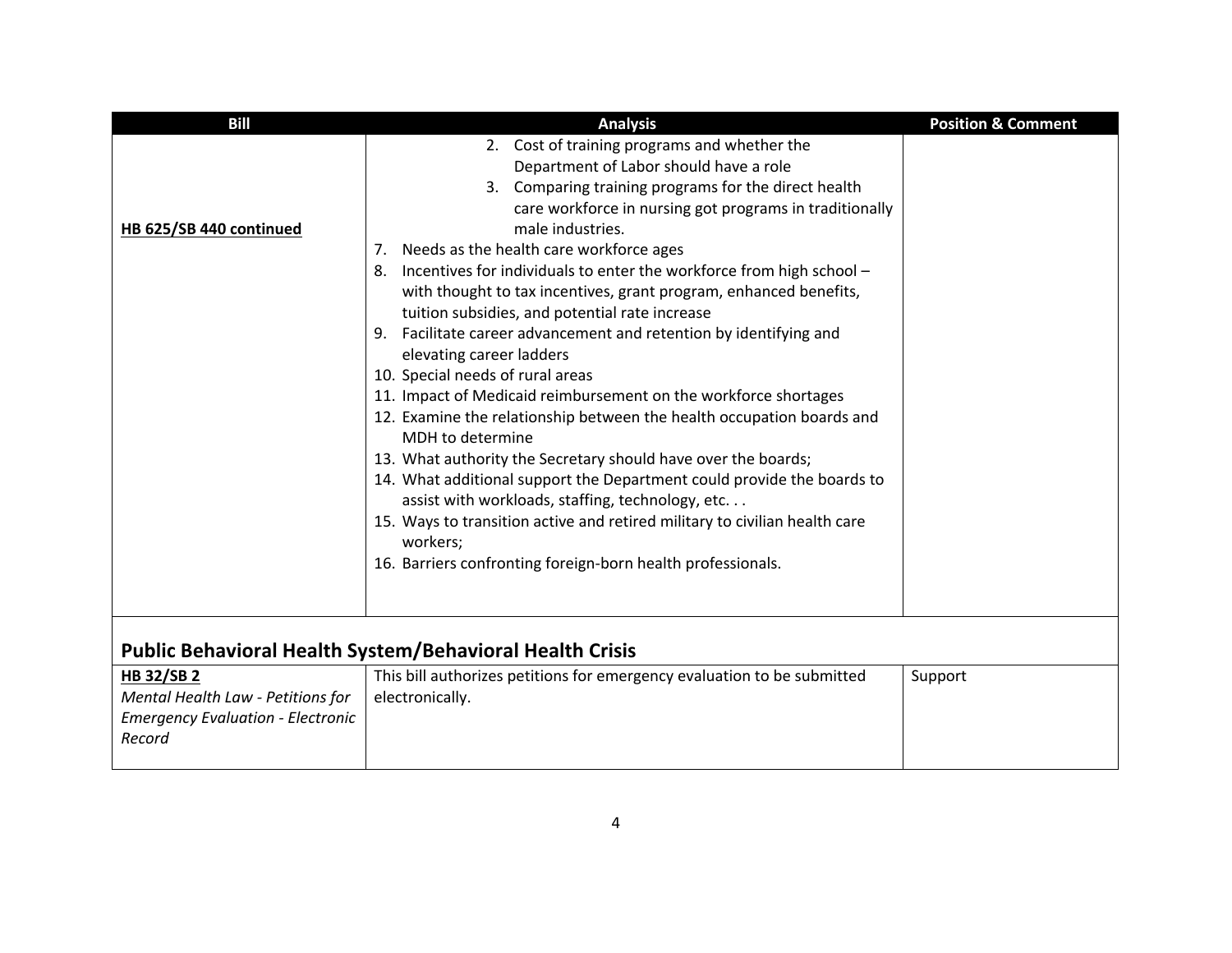| <b>Bill</b>                                     | <b>Analysis</b>                                                                                                                              | <b>Position &amp; Comment</b> |
|-------------------------------------------------|----------------------------------------------------------------------------------------------------------------------------------------------|-------------------------------|
| Del. Heather Bagnall/Sen.                       |                                                                                                                                              |                               |
| Malcolm Augustine                               |                                                                                                                                              |                               |
|                                                 |                                                                                                                                              |                               |
|                                                 |                                                                                                                                              |                               |
|                                                 |                                                                                                                                              |                               |
|                                                 |                                                                                                                                              |                               |
|                                                 |                                                                                                                                              |                               |
| HB 48/SB 94<br>Public Health - Maryland Suicide | This bill establishes a Maryland Suicide Fatality Review Committee to<br>identify and address the factors contributing to suicide deaths and | Monitor                       |
| <b>Fatality Review Committee</b>                | facilitate system changes in the State to prevent suicide deaths.                                                                            |                               |
|                                                 |                                                                                                                                              |                               |
| Del. Lisa Belcastro/Sen. Adelaide               | <b>Committee Members</b>                                                                                                                     |                               |
| Eckardt et al.                                  |                                                                                                                                              |                               |
|                                                 | 1) Secretary of Health (ex officio); 2) Deputy Secretary of Health (ex officio;                                                              |                               |
|                                                 | 3) Chair of the Governor's Commission on Suicide Prevention; 4) Chief                                                                        |                               |
|                                                 | Medical Examiner; 5) a suidiologist or academic with expertise in suicide                                                                    |                               |
|                                                 | prevention; 5) one representative of health care providers; 6) one                                                                           |                               |
|                                                 | representative of an organization with expertise in suicide prevention; 7)                                                                   |                               |
|                                                 | one representative of an organization with expertise in substance use                                                                        |                               |
|                                                 | disorder treatment; 8) one representative of an organization that                                                                            |                               |
|                                                 | advocates for individuals with mental illness; 9) one representative of law                                                                  |                               |
|                                                 | enforcement or correctional services; and 10) any additional members as                                                                      |                               |
|                                                 | selected by the Secretary.                                                                                                                   |                               |
|                                                 | Reporting                                                                                                                                    |                               |
|                                                 | The Committee must report annually to the Governor and Maryland<br>General Assembly on:                                                      |                               |
|                                                 |                                                                                                                                              |                               |
|                                                 | Recommendations on changes in law or policy;                                                                                                 |                               |
|                                                 | Improving the availability of sources of information related to the                                                                          |                               |
|                                                 | investigation of reported suicide fatalities;                                                                                                |                               |
|                                                 | Statistics on causes, trends, and patterns.                                                                                                  |                               |
|                                                 |                                                                                                                                              |                               |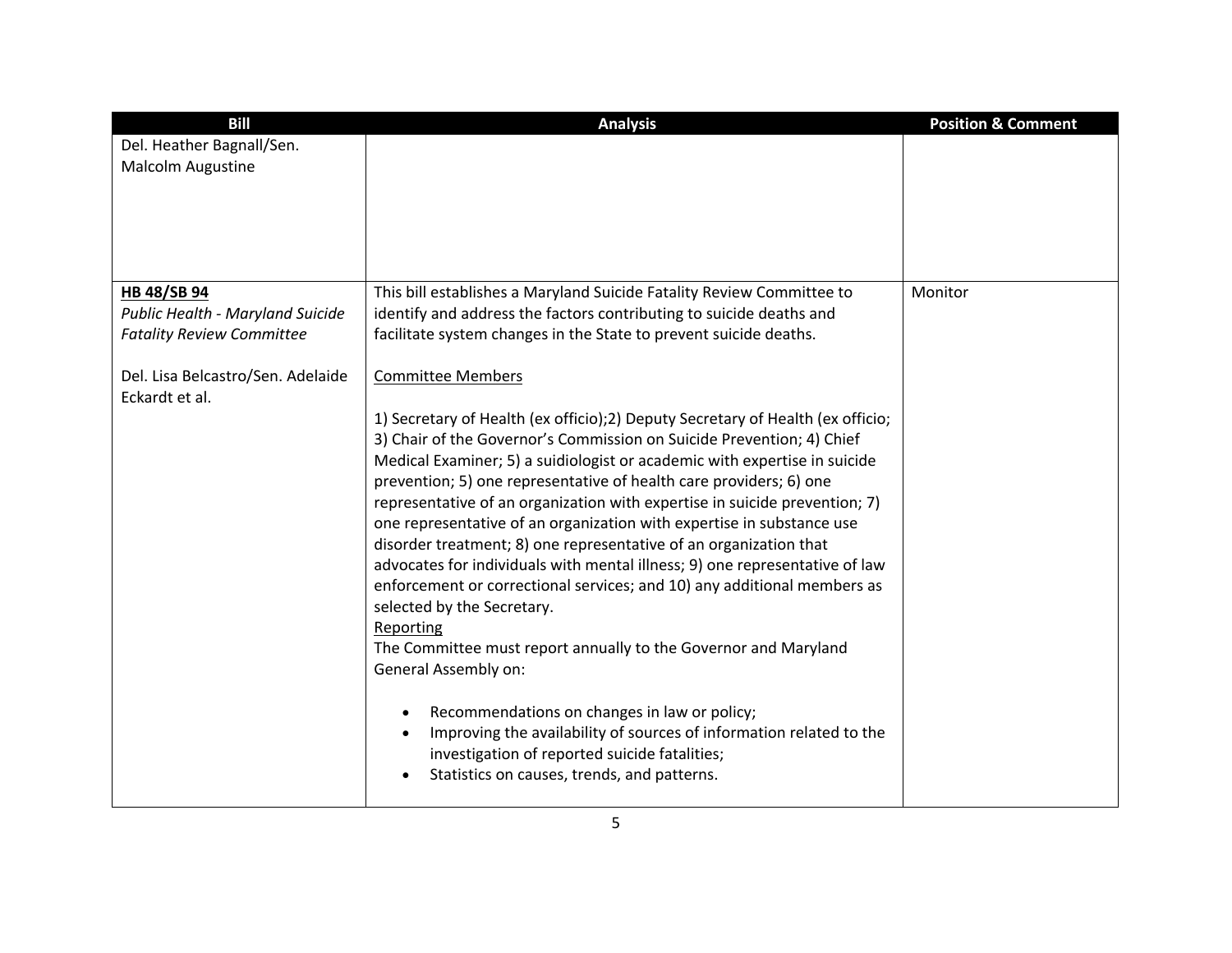| <b>Bill</b>                                                                                                                                                                                  | <b>Analysis</b>                                                                                                                                                                                                                                                                                                                                                                                                                                                                                                                                                                                                                                                                                        | <b>Position &amp; Comment</b> |
|----------------------------------------------------------------------------------------------------------------------------------------------------------------------------------------------|--------------------------------------------------------------------------------------------------------------------------------------------------------------------------------------------------------------------------------------------------------------------------------------------------------------------------------------------------------------------------------------------------------------------------------------------------------------------------------------------------------------------------------------------------------------------------------------------------------------------------------------------------------------------------------------------------------|-------------------------------|
|                                                                                                                                                                                              | Health care providers and first responders must provide records to the<br>Committee.                                                                                                                                                                                                                                                                                                                                                                                                                                                                                                                                                                                                                   |                               |
| HB 129/SB 12<br><b>Behavioral Health Crisis Response</b><br>Services and Public Safety<br><b>Answering Points - Modifications</b><br>Del. Lorig Charkoudian/Sen.<br><b>Malcolm Augustine</b> | Under current law, the Behavioral Health Crisis Response Grant Program<br>provides grants to local jurisdictions to establish and expand community<br>behavioral health crisis response systems.<br>This bill adds a requirement that grant proposals include response<br>standards that prioritize mobile crisis units over law enforcement when<br>responding to individuals in crisis.<br>In addition, 911 call centers must have procedures in place regarding<br>triaging calls involving people experiencing a mental health crisis.                                                                                                                                                             | Support                       |
| HB 293/SB 241<br><b>Behavioral Health Crisis Response</b><br>Services - 9-8-8 Trust Fund<br>Del. Karen Young et al./Sen.<br>Malcolm Augustine et al.                                         | Federal legislation passed in 2020 designated the number 9-8-8 as the<br>universal telephone number within the U.S. to access the National Suicide<br>Prevention and Mental Health Crisis Hotline System. 9-8-8 replaced a ten<br>digit, toll-free number. States may collect a fee on certain phone lines, like<br>the 911 system, to help fund the operation of expanded crisis call services.<br>This bill establishes a 9-8-8 Trust Fund to cover costs associated with<br>designating and maintaining 9-8-8, and implementing a statewide<br>initiative to coordinate and deliver behavioral health crisis response<br>services in the state. The bill includes a one-time mandated funding level | Support                       |
|                                                                                                                                                                                              | of \$5.5 million for FY 2024 only.                                                                                                                                                                                                                                                                                                                                                                                                                                                                                                                                                                                                                                                                     |                               |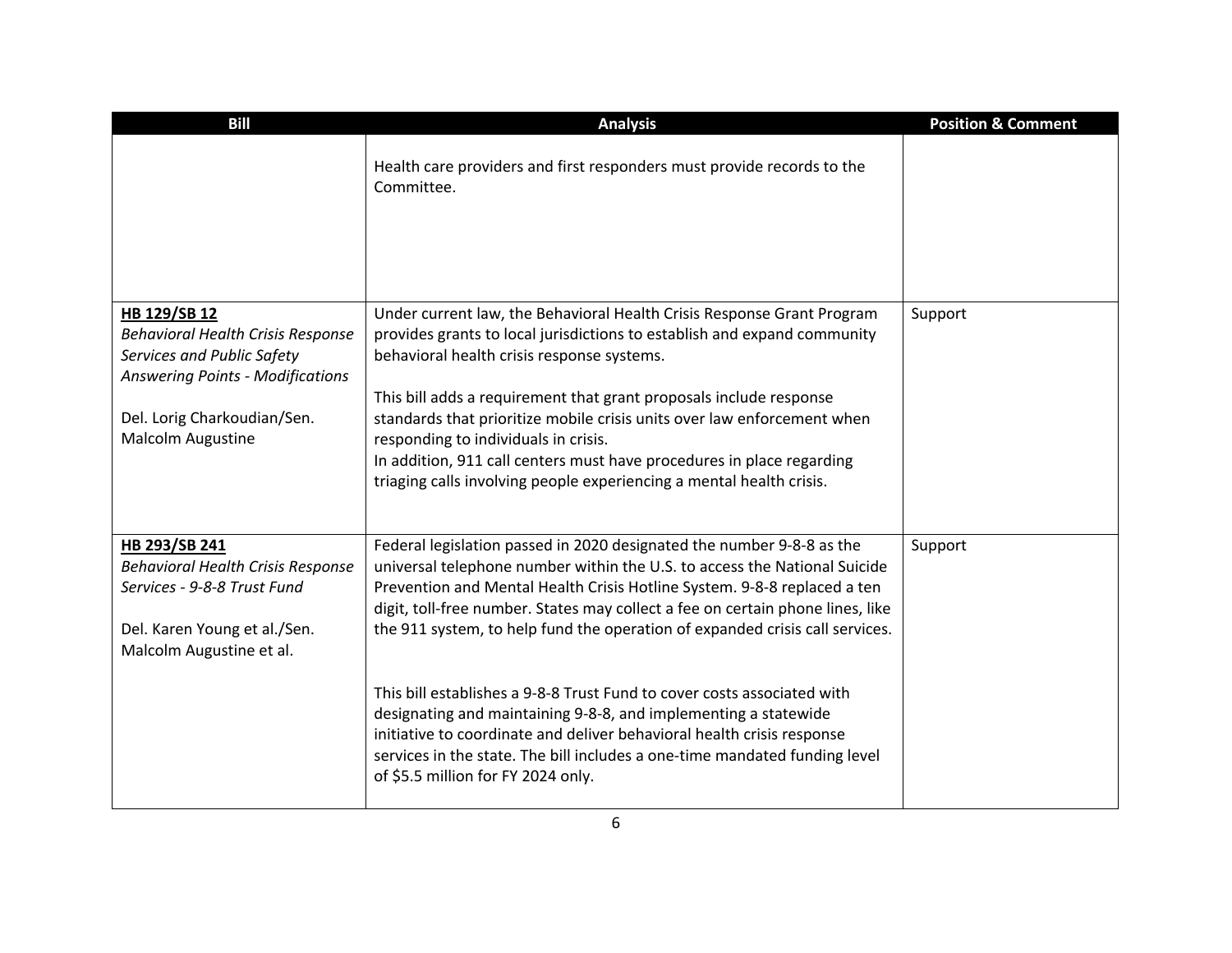| <b>Bill</b>                                                                                                                                                                          | <b>Analysis</b>                                                                                                                                                                                                                                                                                                                                                                                                                                                                                                                                                                                                                                                                                                                                                                  | <b>Position &amp; Comment</b> |
|--------------------------------------------------------------------------------------------------------------------------------------------------------------------------------------|----------------------------------------------------------------------------------------------------------------------------------------------------------------------------------------------------------------------------------------------------------------------------------------------------------------------------------------------------------------------------------------------------------------------------------------------------------------------------------------------------------------------------------------------------------------------------------------------------------------------------------------------------------------------------------------------------------------------------------------------------------------------------------|-------------------------------|
|                                                                                                                                                                                      |                                                                                                                                                                                                                                                                                                                                                                                                                                                                                                                                                                                                                                                                                                                                                                                  |                               |
| <b>HB 513</b><br>Infant and Early Childhood<br><b>Mental Health Support Services</b><br>Program - Established<br>Del. Eric Ebersole et al.                                           | This bill establishes an Infant and Early Childhood Mental Health Support<br>Services Program within the Department of Education. The program would<br>identify young children with developmental, social, emotional, or<br>behavioral issues, and help them through:<br>referrals to appropriate clinics or programs,<br>Training, coaching, and mentoring teachers and caregivers,<br>Building partnerships with community resources,<br>$\bullet$<br>Ensuring children have stable, quality childcare programs,<br>Awarding grants<br>The bill creates a mandated annual appropriation of \$3,000,000 beginning<br>in fiscal 2024.<br>If money is left after serving the children above, the program may expand<br>services to children in kindergarten through second grade. | Monitor                       |
| HB 684/SB 659 *<br><b>Maryland Medical Assistance</b><br>Program - Psychiatric Inpatient<br><b>Care - Admissions Restrictions</b><br>(Psychiatric Hospital Admissions<br>Equity Act) | This bill prohibits the Department of Health from limiting or restricting a<br>Medicaid recipient from being admitted to a hospital for inpatient<br>psychiatric services until the Department establishes regulations outlining<br>when admissions are medically necessary, and bases its decision on those<br>regulations.                                                                                                                                                                                                                                                                                                                                                                                                                                                     | Monitor                       |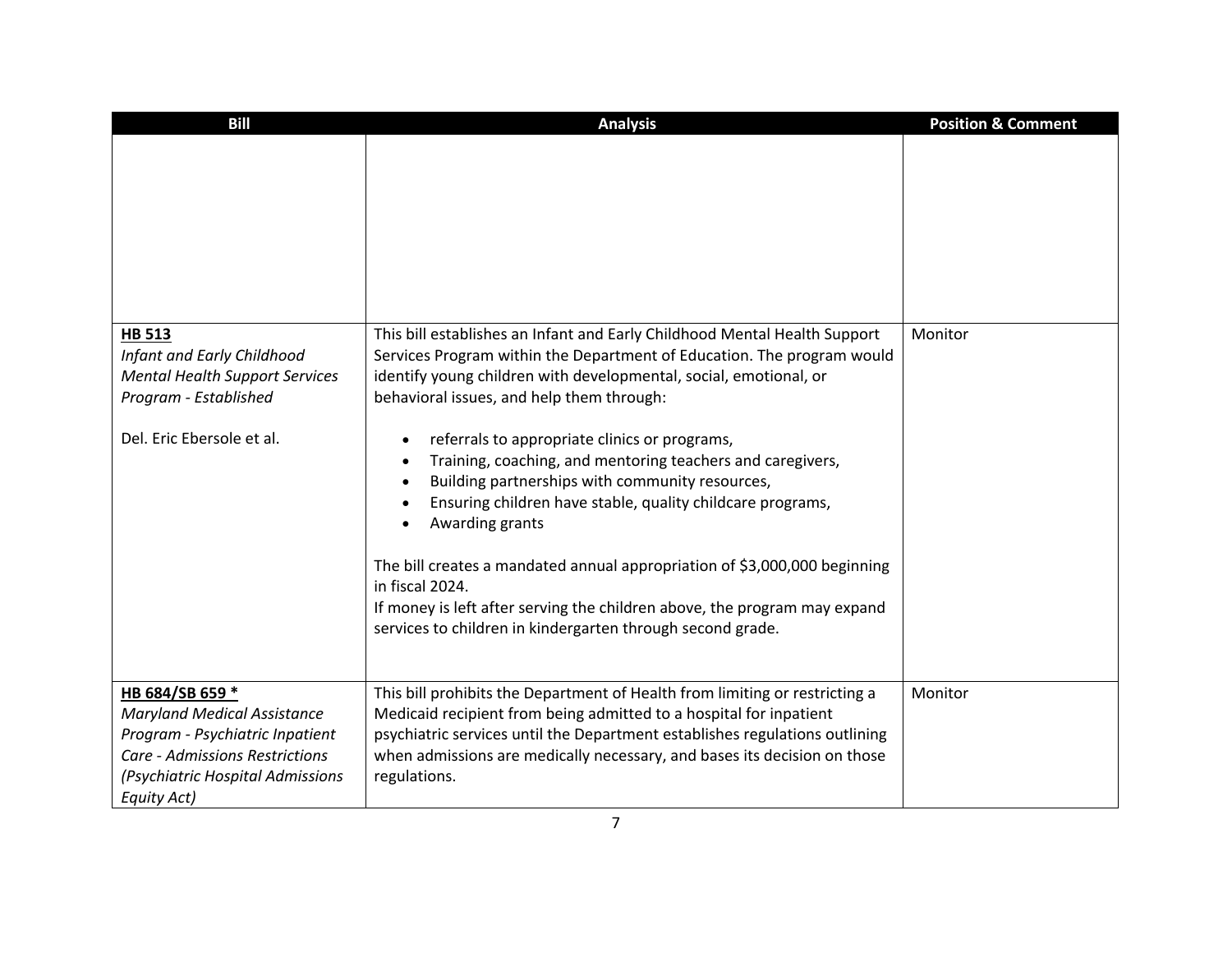| <b>Bill</b>                                                                                                                              | <b>Analysis</b>                                                                                                                                                                                                                                                                                                                                                                                                                              | <b>Position &amp; Comment</b> |
|------------------------------------------------------------------------------------------------------------------------------------------|----------------------------------------------------------------------------------------------------------------------------------------------------------------------------------------------------------------------------------------------------------------------------------------------------------------------------------------------------------------------------------------------------------------------------------------------|-------------------------------|
| Del. Heather Bagnall et al./Sen.<br>Joanne Benson et al.<br>*SB 659, the crossfile, did not<br>pass                                      | In addition, the Department must annually report to the Senate Finance<br>Committee and House Health and Government Operations Committee<br>with data for the preceding fiscal year regarding Medicaid recipients'<br>hospital length of stay, transfers, and federal funding withheld due to the<br>policy established under the bill.                                                                                                      |                               |
| HB 725/SB 506<br>Children - Therapeutic Child Care<br>Grant Program - Establishment<br>Del. Eric Luedtke et al./Sen.<br>Nancy King       | This bill establishes a program within the Department of Education to<br>provide grants for specialized child care and early childhood education<br>providers of children under 6 with developmental delays, physical<br>disabilities, or delays in social, emotional, or behavioral functioning.<br><b>Funding</b><br>The bill includes a mandated annual appropriation of \$3,700,000 to the<br>program in fiscal years 2023 through 2025. | Monitor                       |
| HB 971<br><b>Maryland Medical Assistance</b><br>Program - Substance Use Disorder<br>Treatment - Network Adequacy<br>Del. Nicholaus Kipke | Under current law, the Department of Health must establish a delivery<br>system for mental health services for Medicaid enrollees.<br>This emergency bill requires that the Department and the Behavioral<br>Health Administration ensure that the delivery system has an adequate<br>network of providers available for substance use disorder treatment for<br>children under 18.                                                          | Monitor                       |
| HB 1005/SB 350<br><b>Maryland Medical Assistance</b><br>Program - Community Violence<br><b>Prevention Services</b>                       | This bill requires the Medicaid program to provide community violence<br>prevention services to recipients who have been exposed to, or have<br>sustained injuries as a result of community violence, and are at an<br>increased risk of violent injury or retaliation resulting from community<br>violence.                                                                                                                                 | Support                       |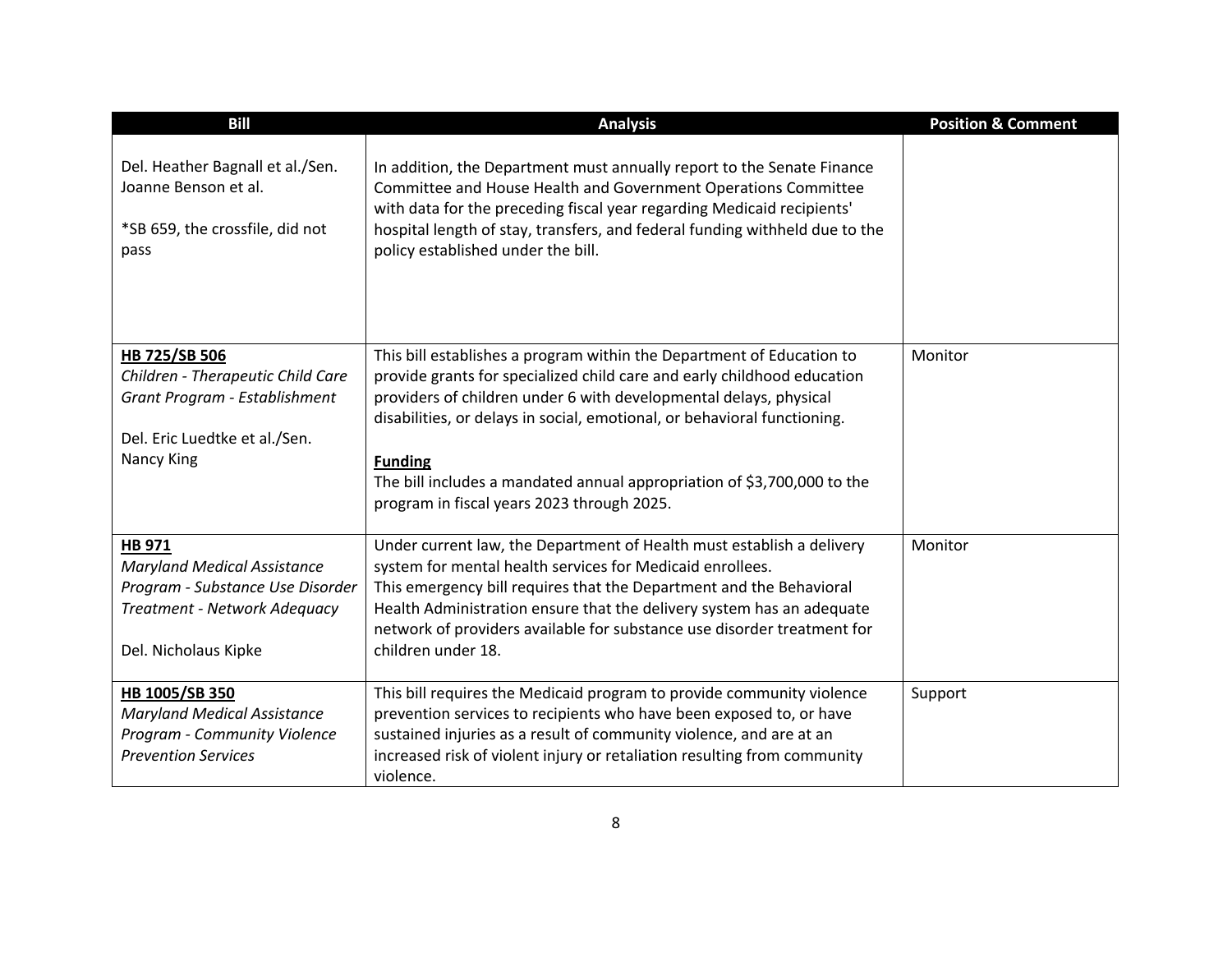| <b>Bill</b>                                                 | <b>Analysis</b>                                                                                                                                                                                                                                                                                                                                                                                                                                                                                                                                  | <b>Position &amp; Comment</b> |
|-------------------------------------------------------------|--------------------------------------------------------------------------------------------------------------------------------------------------------------------------------------------------------------------------------------------------------------------------------------------------------------------------------------------------------------------------------------------------------------------------------------------------------------------------------------------------------------------------------------------------|-------------------------------|
| Del. Stephanie Smith/Sen. Charles                           |                                                                                                                                                                                                                                                                                                                                                                                                                                                                                                                                                  |                               |
| Sydnor                                                      | Program recipients must be referred by a certified or licensed<br>health care provider or social services provider to receive services<br>under the bill.<br>Services must be provided by a "certified violence prevention<br>professional".<br>The Department of Health must approve at least one accredited<br>$\bullet$<br>training and certification program by January 1, 2023 for<br>professional certification.<br>Bill implementation is contingent on receiving a waiver from the<br><b>Centers for Medicare and Medicaid Services.</b> |                               |
| HB 1018/SB 781 *                                            | The bill:                                                                                                                                                                                                                                                                                                                                                                                                                                                                                                                                        | Monitor                       |
| Governor's Office of Crime<br>Prevention, Youth, and Victim | Mandates an annual appropriation of \$500,000 to the Maryland<br>$\bullet$                                                                                                                                                                                                                                                                                                                                                                                                                                                                       |                               |
| Services - Required Performance                             | Behavioral Health and Public Safety Center of Excellence in the<br>Governor's Office of Crime Prevention, Youth, and Victim Services.                                                                                                                                                                                                                                                                                                                                                                                                            |                               |
| Data and Scorecard                                          | Activities supported will include regional planning sessions                                                                                                                                                                                                                                                                                                                                                                                                                                                                                     |                               |
| Del. Ned Carey/Sen. Katie Hester                            | In addition, in the annual report currently required of the Governor's<br>Office of Crime Prevention, Youth, and Victim services, the bill requires                                                                                                                                                                                                                                                                                                                                                                                              |                               |
| *SB 781, the crossfile, did not                             | that a scorecard of quantifiable safety indicators be included. The bill                                                                                                                                                                                                                                                                                                                                                                                                                                                                         |                               |
| pass                                                        | outlines which safety indicators must be included, and requires that the                                                                                                                                                                                                                                                                                                                                                                                                                                                                         |                               |
|                                                             | office work with relevant state departments to determine any others that<br>might be appropriate.                                                                                                                                                                                                                                                                                                                                                                                                                                                |                               |
|                                                             |                                                                                                                                                                                                                                                                                                                                                                                                                                                                                                                                                  |                               |
| HB 1080/SB 778 *<br><b>Maryland Medical Assistance</b>      | The bill would provide full Medicaid coverage to pregnant women who are<br>not qualified because of immigration status.                                                                                                                                                                                                                                                                                                                                                                                                                          | Support                       |
| Program - Children and Pregnant                             |                                                                                                                                                                                                                                                                                                                                                                                                                                                                                                                                                  |                               |
| Women (Healthy Babies Equity                                |                                                                                                                                                                                                                                                                                                                                                                                                                                                                                                                                                  |                               |
| Act)                                                        |                                                                                                                                                                                                                                                                                                                                                                                                                                                                                                                                                  |                               |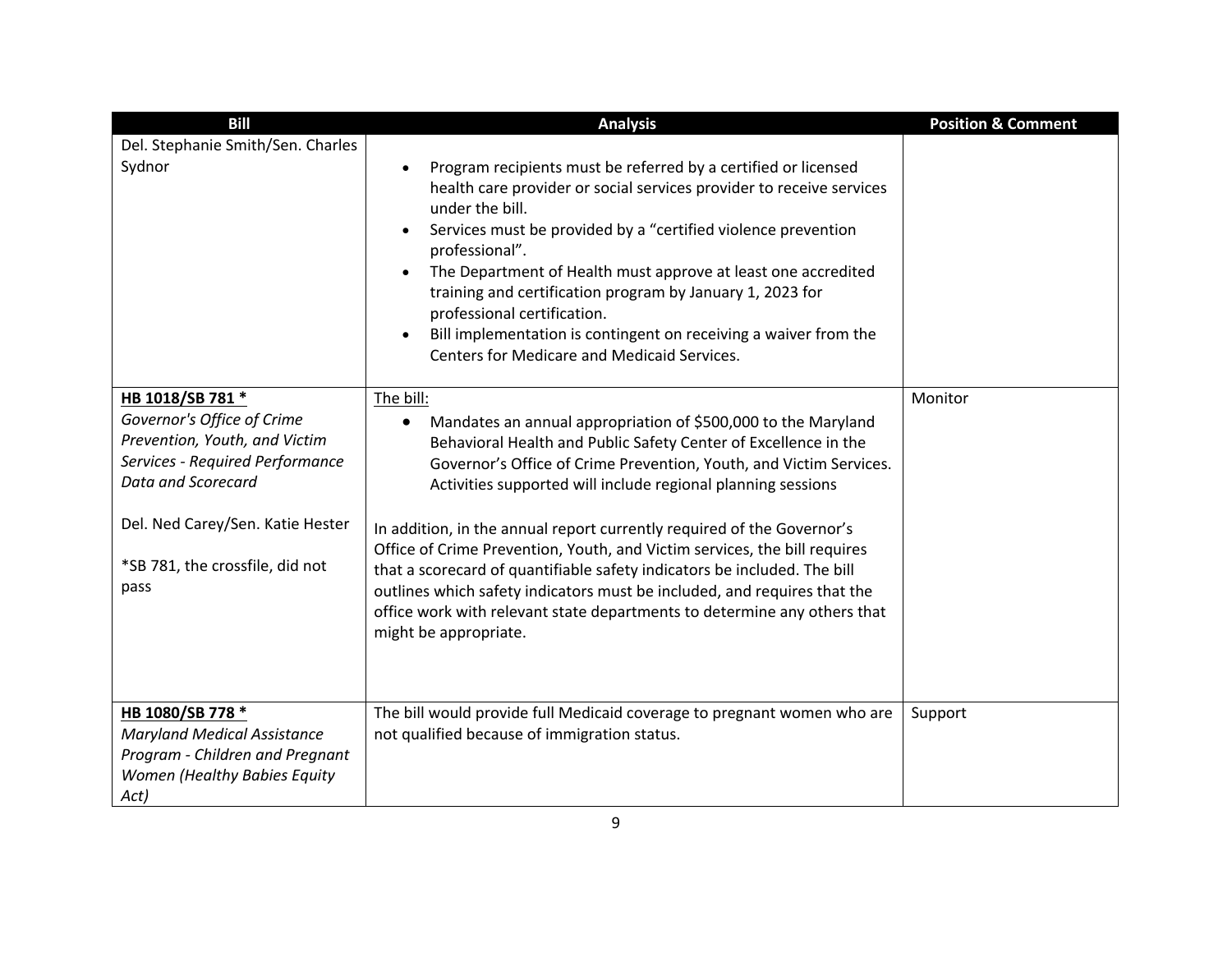| <b>Bill</b>                                    | <b>Analysis</b>                                                                                           | <b>Position &amp; Comment</b> |
|------------------------------------------------|-----------------------------------------------------------------------------------------------------------|-------------------------------|
| Del. Joseline Pena-Melnyk/Sen.<br>Clarence Lam | The bill also intends to say that children born to these women must<br>automatically be enrolled in MCHP. |                               |
| *SB 778, the crossfile, did not<br>pass        | The Department shall apply for CMS approval through a waiver.                                             |                               |
|                                                | The bill goes into effect July 1, 2022                                                                    |                               |
|                                                |                                                                                                           |                               |
| SB 290/HB 300 *                                | Includes:                                                                                                 |                               |
| <b>Budget Bill (Fiscal Year 2023)</b>          | A 7.25% increase for community behavioral health providers<br>under Medicaid.                             |                               |
| President et al./The Speaker et al.            | \$35 million for 23-hour programs under OMHCs.<br>\$5 million for 988.                                    |                               |
| *HB 300, the crossfile, did not                |                                                                                                           |                               |
| pass                                           |                                                                                                           |                               |
| <b>Private Insurance Coverage</b>              |                                                                                                           |                               |

| HB 413/SB 395 *                         | This bill extends the existing State health insurance provider fee        | Support |
|-----------------------------------------|---------------------------------------------------------------------------|---------|
| Health Insurance - Individual           | assessment through 2028 to continue the Reinsurance Program. The bill     |         |
| <b>Market Stabilization - Extension</b> | exempts both dental and vision carriers from the assessment beginning in  |         |
| of Provider Fee                         | 2024, as the reinsurance program is not used to subsidize the premiums of |         |
|                                         | those plans.                                                              |         |
| The Speaker et al./President et al.     |                                                                           |         |
|                                         | The bill also requires the Maryland Insurance Administration, with the    |         |
| *SB 395, the crossfile, did not         | Exchange and Maryland Health Care Commission, to report to the            |         |
| pass                                    | Governor and General Assembly on the impact and sustainability of the     |         |
|                                         | reinsurance program by December 1, 2023 including:                        |         |
|                                         |                                                                           |         |
|                                         | Whether the funding level is appropriate taking into account              |         |
|                                         | population and enrollment growth;                                         |         |

i.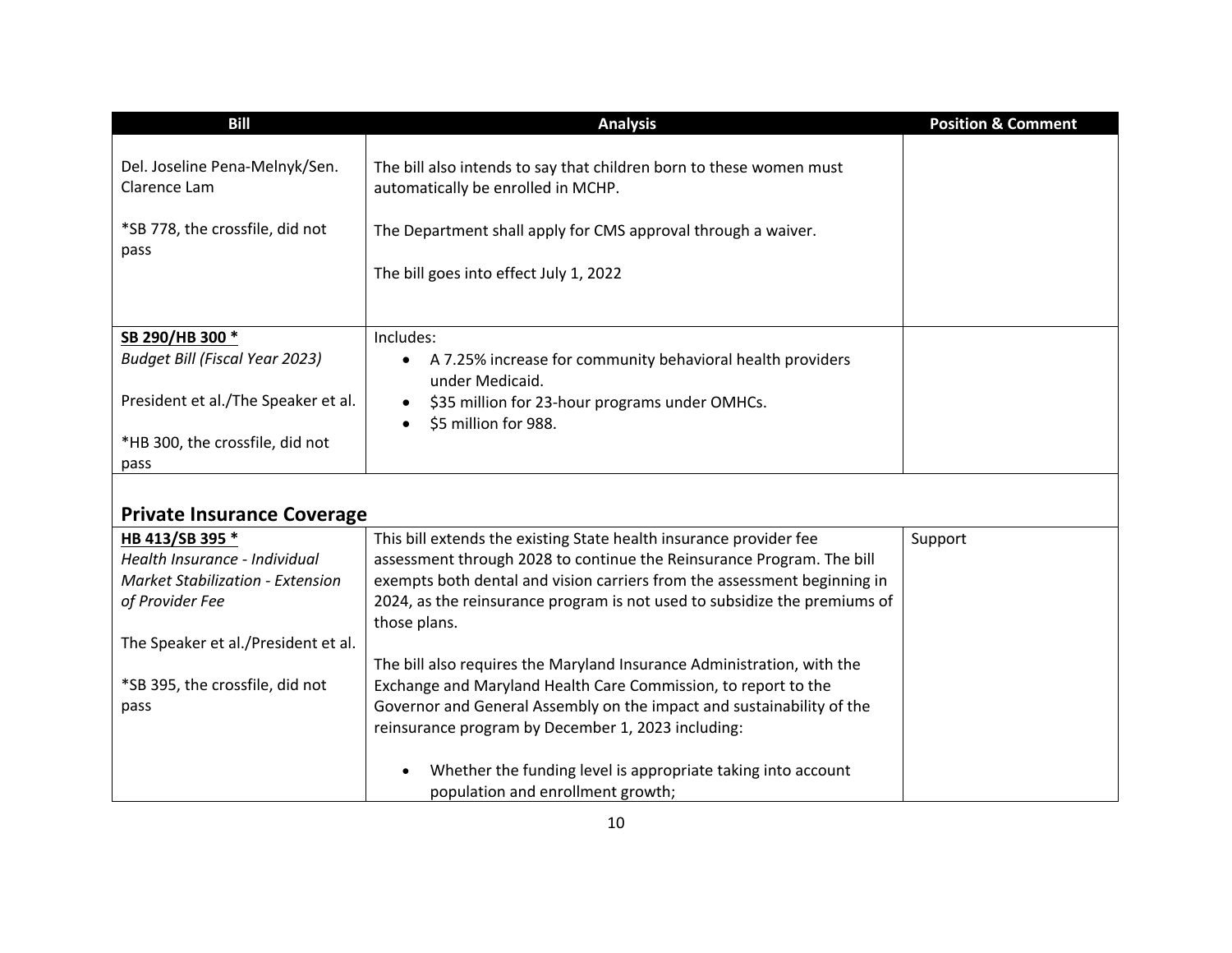| <b>Bill</b>                                                                                                                                                | <b>Analysis</b>                                                                                                                                                                                                                                                                                                                                                                                                                                                                                                                                                                                                                                                                                                                                                                                                   | <b>Position &amp; Comment</b> |
|------------------------------------------------------------------------------------------------------------------------------------------------------------|-------------------------------------------------------------------------------------------------------------------------------------------------------------------------------------------------------------------------------------------------------------------------------------------------------------------------------------------------------------------------------------------------------------------------------------------------------------------------------------------------------------------------------------------------------------------------------------------------------------------------------------------------------------------------------------------------------------------------------------------------------------------------------------------------------------------|-------------------------------|
|                                                                                                                                                            | How the assessment is distributed amongst the carriers or should<br>be expanded to include other business sectors;<br>Should the design be modified because of the establishment of<br>$\bullet$<br>other programs, including the Adult Subsidy and the Easy<br>Enrollment Programs.                                                                                                                                                                                                                                                                                                                                                                                                                                                                                                                              |                               |
|                                                                                                                                                            | The sustainability of the program to support the stability of the individual<br>market.                                                                                                                                                                                                                                                                                                                                                                                                                                                                                                                                                                                                                                                                                                                           |                               |
| HB 912/SB 707<br>Health Insurance - Provider<br>Panels - Coverage for<br>Nonparticipation<br>Del. Sheree Sample-Hughes et<br>al./Sen. Katherine Klausmeier | This bill requires state regulated health insurance plans to cover services<br>provided by an out-of-network provider for mental health or substance<br>use disorders at no greater cost than in-network benefits in cases where a<br>member is diagnosed with a condition or disease that requires specialized<br>services or medical care that are not available or reasonably accessible in<br>the carrier's provider panel. In this case, a procedure must be in place to<br>ensure that the member can access a specialist or nonphyscian specialist<br>outside of the panel.<br>Nonphysician specialist currently includes any licensed health care<br>provider who is not a physician but trained to provide care for a specific<br>condition or disease within the provider's scope. The bill extends the | Support                       |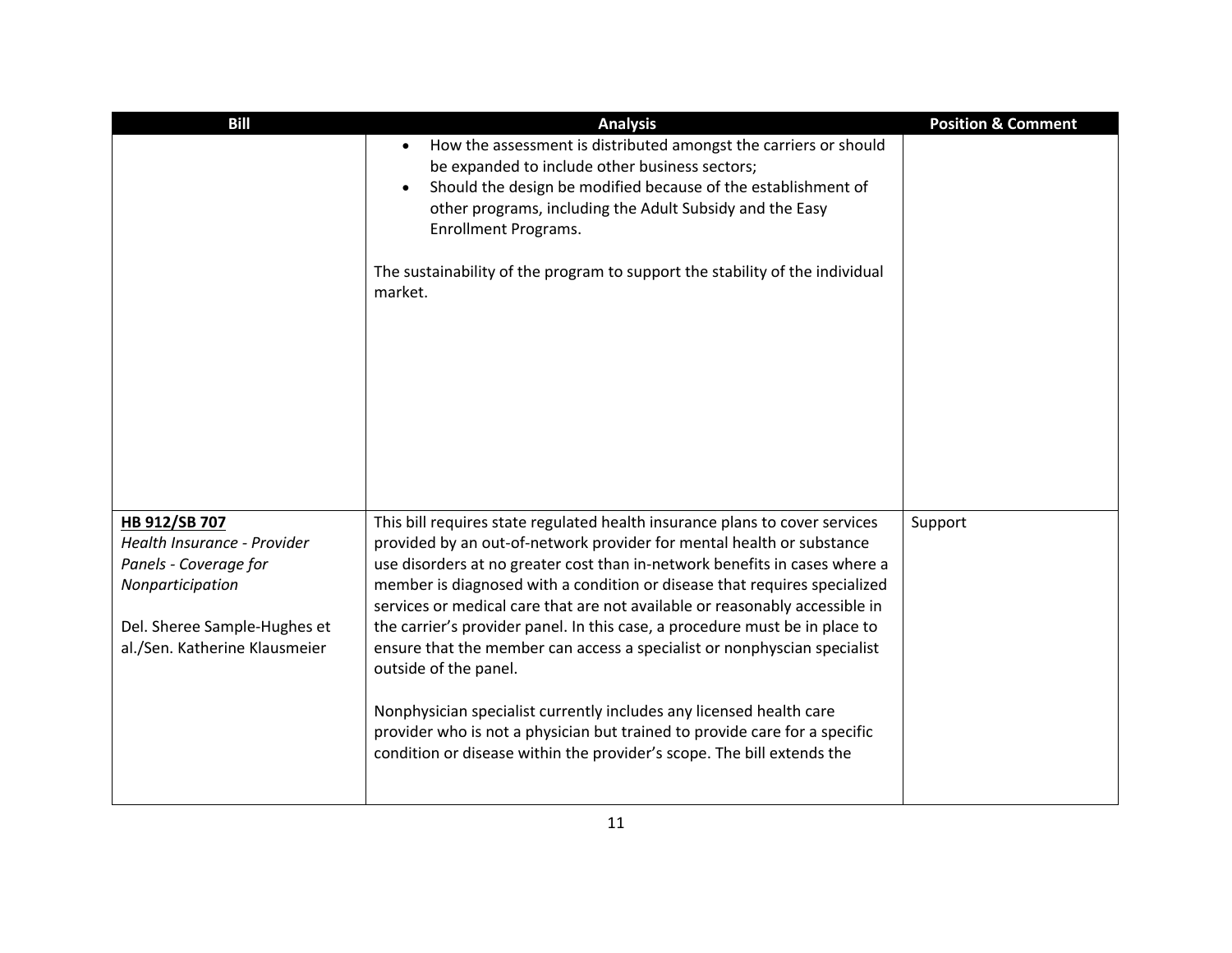| <b>Bill</b>                                                  | <b>Analysis</b>                                                                                                                                                                                                                                                                                                                                                                                       | <b>Position &amp; Comment</b> |
|--------------------------------------------------------------|-------------------------------------------------------------------------------------------------------------------------------------------------------------------------------------------------------------------------------------------------------------------------------------------------------------------------------------------------------------------------------------------------------|-------------------------------|
|                                                              | definition of nonphysician specialist to include licensed behavioral health                                                                                                                                                                                                                                                                                                                           |                               |
|                                                              | programs.                                                                                                                                                                                                                                                                                                                                                                                             |                               |
|                                                              | Health occupations boards that regulate mental health and substance use<br>disorder providers must report to the Senate Finance Committee and<br>House Health and Government Operations Committee on their progress in<br>developing a process for informing the providers affected under the bill<br>about participating in insurance carrier provider panels.<br>The bill terminates June 30, 2025. |                               |
|                                                              |                                                                                                                                                                                                                                                                                                                                                                                                       |                               |
|                                                              |                                                                                                                                                                                                                                                                                                                                                                                                       |                               |
| <b>Public Health/Other</b>                                   |                                                                                                                                                                                                                                                                                                                                                                                                       |                               |
| <b>HB 6/SB 150</b>                                           | Who is eligible?                                                                                                                                                                                                                                                                                                                                                                                      | Support                       |
| <b>Maryland Medical Assistance</b>                           |                                                                                                                                                                                                                                                                                                                                                                                                       |                               |
| Program - Dental Coverage for<br><b>Adults</b>               | The bill requires Medicaid to provide dental benefits to:                                                                                                                                                                                                                                                                                                                                             |                               |
| Del. Bonnie Cullison et al./Sen.<br>Malcolm Augustine et al. | All adults enrolled in Medicaid<br>All youth who have aged out of foster care in Maryland (it's only<br>optional now)                                                                                                                                                                                                                                                                                 |                               |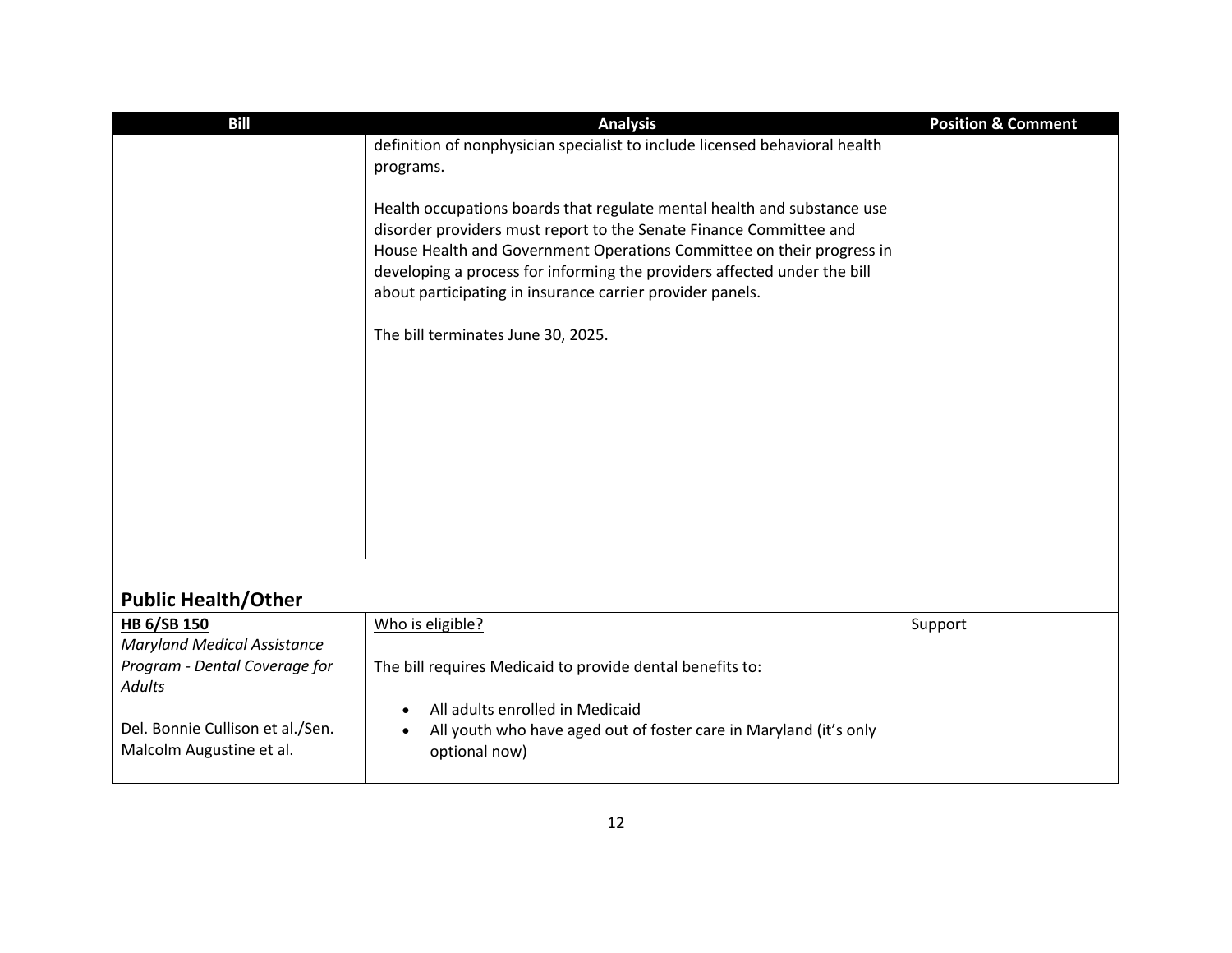| <b>Bill</b>                                              | <b>Analysis</b>                                                                                                                                              | <b>Position &amp; Comment</b> |
|----------------------------------------------------------|--------------------------------------------------------------------------------------------------------------------------------------------------------------|-------------------------------|
|                                                          | What services will be covered?                                                                                                                               |                               |
|                                                          | Subject to the state budget, covered services will include preventative,                                                                                     |                               |
|                                                          | diagnostic, restorative, and periodontal. The bill does not require, but                                                                                     |                               |
|                                                          | doesn't prohibit, other types of services, such as orthodontics, being<br>covered. Coverage of those services will depend on the State budget.               |                               |
|                                                          | When will coverage begin?                                                                                                                                    |                               |
|                                                          | The bill requires coverage to begin January 2023. Before coverage can<br>begin, the Department must obtain approval of CMS and have regulations<br>in place. |                               |
|                                                          |                                                                                                                                                              |                               |
| <b>HB 118</b><br><b>Public Schools - Student</b>         | This bill requires the Department of Education and county school boards<br>to adopt an attendance policy for public school students that treats an           | Monitor                       |
| <b>Attendance - Excused Absences</b>                     | absence due to a student's behavioral health needs the same as one due<br>to illness.                                                                        |                               |
| Del. Alonzo Washington                                   |                                                                                                                                                              |                               |
|                                                          |                                                                                                                                                              |                               |
| HB 1082                                                  | This bill designates the Maryland Herschel Horowitz Center for Health                                                                                        | Support                       |
| Public Health - Consumer Health<br>Information - Hub and | Literacy to serve as the State's Consumer Health Information Hub, to<br>promote and ensure public access to information about health, safety, and            |                               |
| Requirements                                             | social services benefits.                                                                                                                                    |                               |
| Del. Joseline Pena-Melnyk et al.                         | The bill mandates \$350,000 annually to the hub beginning in FY 2024, but<br>the bill terminates June 30, 2026.                                              |                               |
|                                                          |                                                                                                                                                              |                               |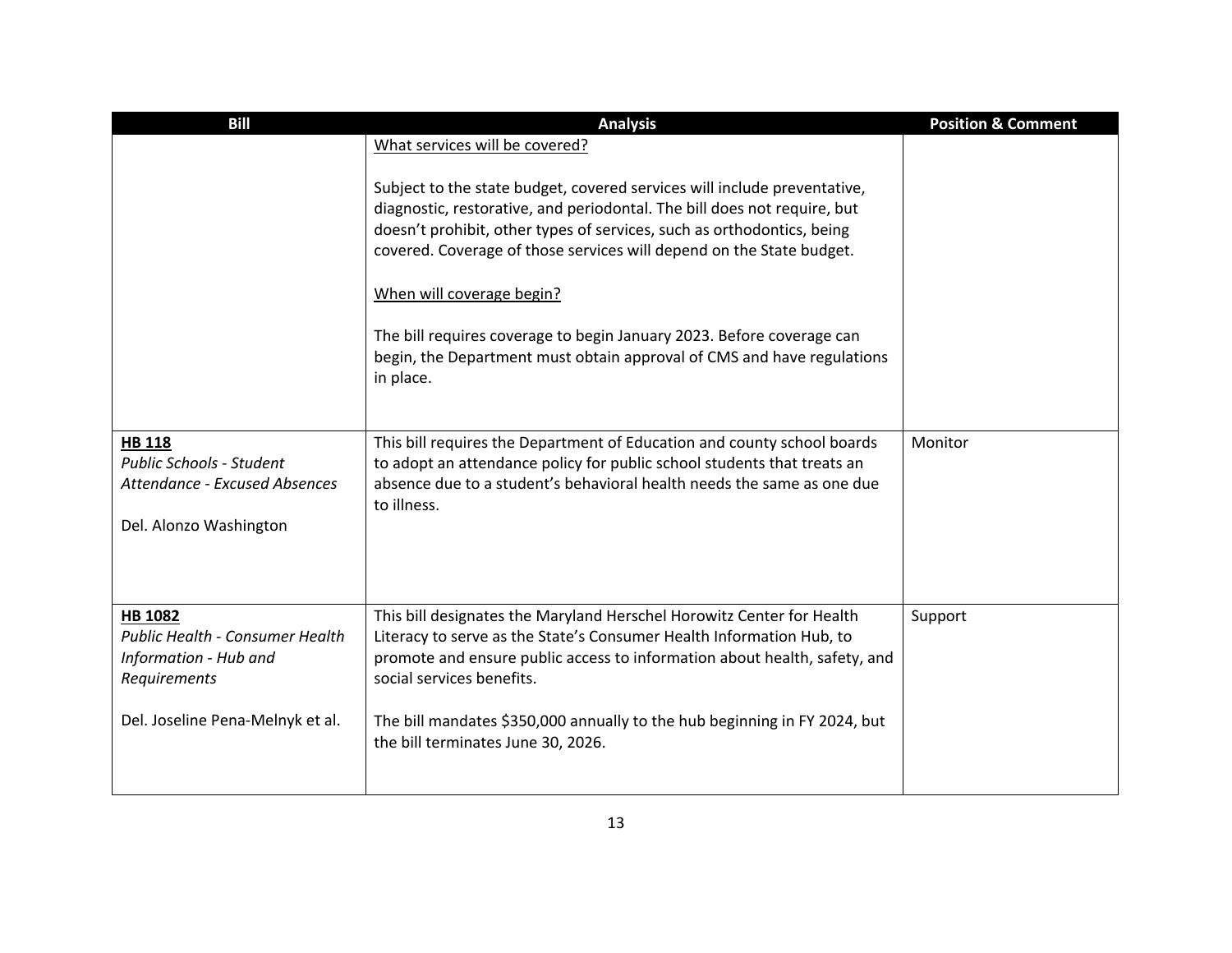| <b>Bill</b>                                                                                                                                 | <b>Analysis</b>                                                                                                                                                                                                              | <b>Position &amp; Comment</b> |
|---------------------------------------------------------------------------------------------------------------------------------------------|------------------------------------------------------------------------------------------------------------------------------------------------------------------------------------------------------------------------------|-------------------------------|
| HB 1248/SB 820<br>Child Abuse and Neglect -<br><b>Investigations - Timeliness</b>                                                           | The bill:<br>Delineates accountability measures for the timeliness of child<br>abuse and neglect investigations;                                                                                                             | Support                       |
| Del. Geraldine Valentino-<br>Smith/Sen. Clarence Lam et al.                                                                                 | Adds LCPCs to the list of clinicians that may conduct<br>investigations.                                                                                                                                                     |                               |
|                                                                                                                                             | The bill goes into effect October 1, 2022.                                                                                                                                                                                   |                               |
| <b>Other Professions</b>                                                                                                                    |                                                                                                                                                                                                                              |                               |
| HB 155/SB 103<br><b>State Board of Examiners for</b><br>Audiologists, Hearing Aid<br>Dispensers, Speech-Language<br>Pathologists, and Music | Provides for primarily technical amendments to the law pertaining to the<br>State Board of Examiners for Audiologists, Hearing Aid Dispensers, Speech-<br>Language Pathologists; and Music Therapists.                       | Monitor                       |
| <b>Therapists - Revisions</b>                                                                                                               | Authorizes audiologists to delegate to an assistant.                                                                                                                                                                         |                               |
| Del. Sheree Sample-Hughes/Sen.<br>Malcolm Augustine                                                                                         | Clarifies that a music therapists may not falsely represent the<br>services/advice of a physician, use the word "doctor" in their title if not<br>accurate, or practice music therapy with an unlicensed individual or helps |                               |
|                                                                                                                                             | an unlicensed individual practice music therapy.                                                                                                                                                                             |                               |

## **BILLS THAT DID NOT PASS**

| Bill                                                       | <b>Analysis</b> | <b>Position &amp; Comment</b> |
|------------------------------------------------------------|-----------------|-------------------------------|
|                                                            |                 |                               |
| <b>Board of Professional Counselors – Licensure Issues</b> |                 |                               |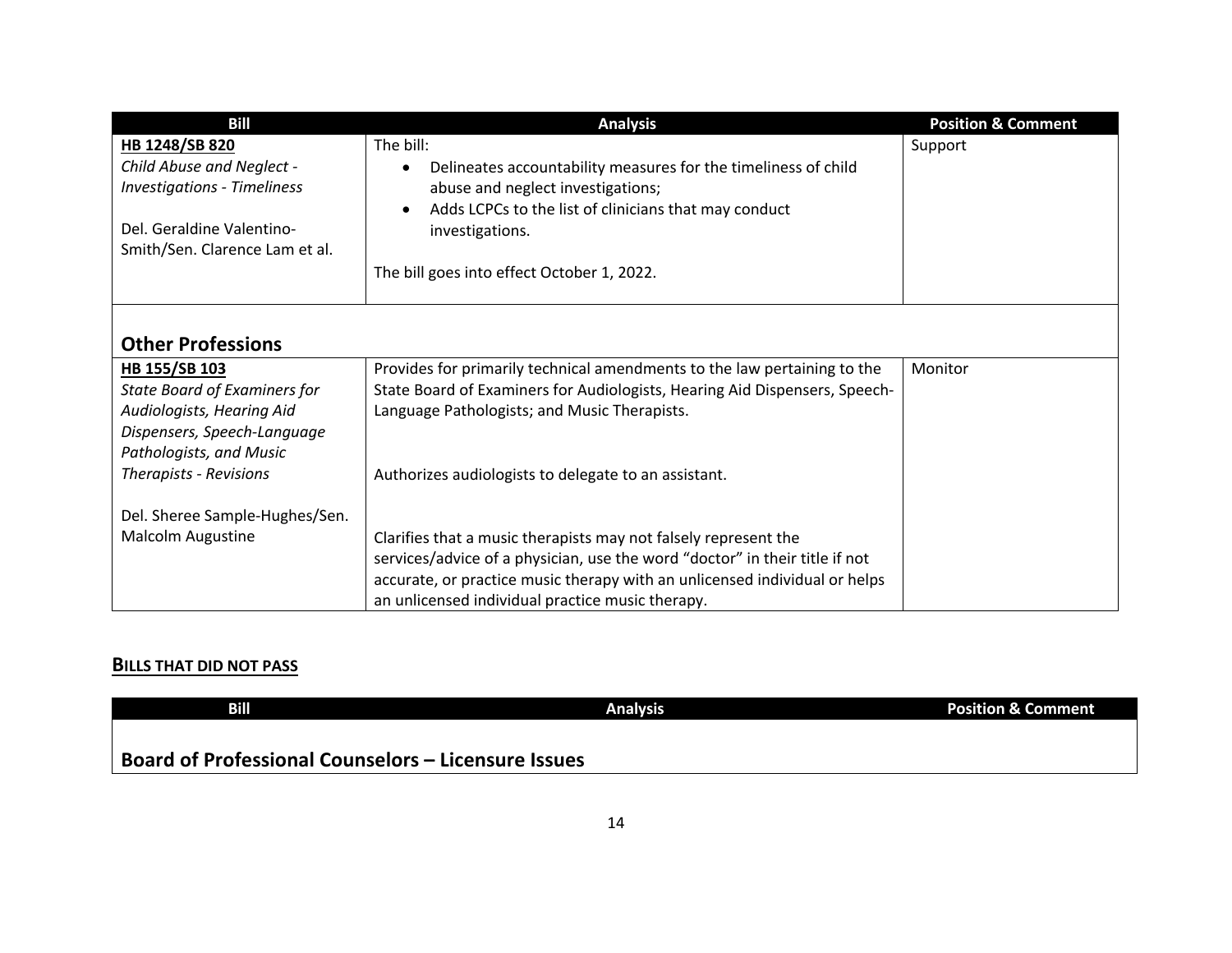| <b>Bill</b>                                                                                                                                                                                            | <b>Analysis</b>                                                                                                                                                                                                                                                                                                                                                                                               | <b>Position &amp; Comment</b> |
|--------------------------------------------------------------------------------------------------------------------------------------------------------------------------------------------------------|---------------------------------------------------------------------------------------------------------------------------------------------------------------------------------------------------------------------------------------------------------------------------------------------------------------------------------------------------------------------------------------------------------------|-------------------------------|
| HB 292/SB 555<br><b>Occupational Licensing Boards</b><br>and Commission on Judicial<br><b>Disabilities - Reporting</b><br><b>Disciplinary Activities</b><br>Del. Debra Davis/Sen. Ron<br>Watson et al. | This bill establishes reporting requirements for the Commission on Judicial<br>Proceedings as well as business and health occupations boards with the<br>goal of identifying discriminatory disciplinary activity.                                                                                                                                                                                            | Monitor                       |
| HB 533/SB 523<br><b>Occupations and Professions -</b><br>Licenses, Certificates, and<br><b>Registration - Immigrants</b><br>Del. Joseline Pena-Melnyk et<br>al./Sen. Cheryl Kagan                      | This bill prohibits a business and health occupations boards in the state<br>from denying a professional license, certification, or registration to an<br>immigrant who meets all applicable educational, training, or professional<br>requirements.                                                                                                                                                          | Monitor                       |
| <b>HB 982</b><br>Health Occupations - Faith-Based<br>Counseling - Exemption<br>Del. Shaneka Henson                                                                                                     | This bill establishes an exemption from licensure under the Maryland<br>Professional Counselors and Therapists Act for individuals offering faith-<br>based marriage and family counseling services through a religious<br>organization. Individuals who receive an exemption may only provide<br>nonmedical treatment methods such as prayer, moral guidance, spiritual<br>counseling, and scriptural study. | Oppose                        |
| HB 1169<br>Child Abuse and Neglect -<br><b>Training of Health Care</b><br>Professionals                                                                                                                | Current law requires health practitioners, police officers, educators, or<br>human service workers to report suspected child abuse to the local<br>department of social services or appropriate law enforcement agency.<br>This bill requires the Department of Health to provide Health Occupations                                                                                                          | Monitor                       |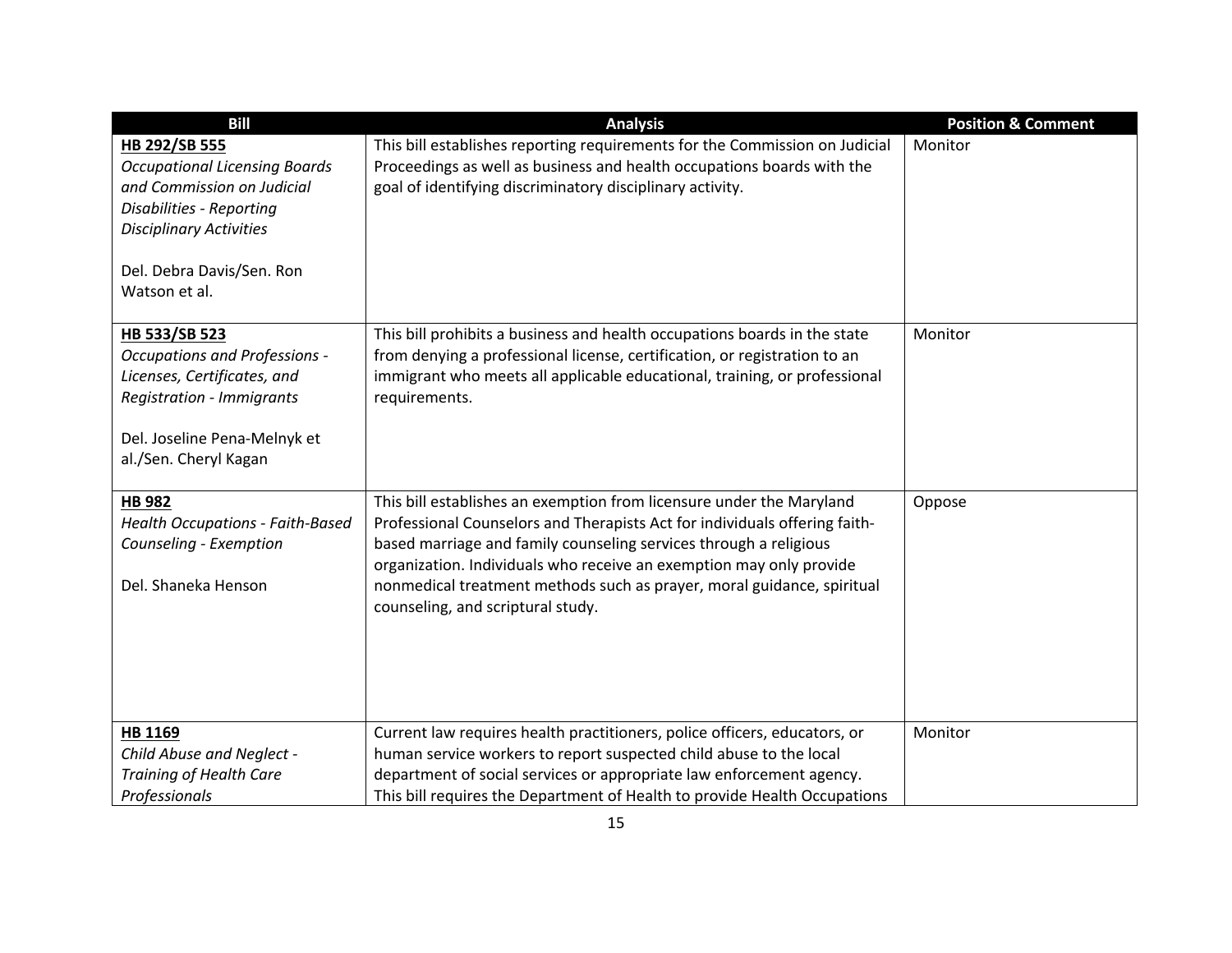| <b>Bill</b>                                                                                                           | <b>Analysis</b>                                                                                                                                                                                                                                                                                                                          | <b>Position &amp; Comment</b> |
|-----------------------------------------------------------------------------------------------------------------------|------------------------------------------------------------------------------------------------------------------------------------------------------------------------------------------------------------------------------------------------------------------------------------------------------------------------------------------|-------------------------------|
| Del. Susan McComas et al.                                                                                             | Boards with a list of generally recommended courses on the obligation to<br>report abuse and neglect as required by state law, and how to identify<br>abused and neglected children. Health Occupations Boards must share this<br>information with regulated health professionals either via the website,<br>newsletter, or other media. |                               |
| <b>HB 1318</b><br><b>Health Occupations - Mental</b><br><b>Health Services - Cultural</b><br>Competency and Diversity | This bill seeks to increase cultural competency among mental health<br>professionals through changes to relevant occupational health boards,<br>education requirements, a task force and workgroup, and various funding<br>mandates.                                                                                                     | Support with Amendment        |
| Del. Stephanie Smith                                                                                                  |                                                                                                                                                                                                                                                                                                                                          |                               |
|                                                                                                                       | Board member changes -- The Board of Professional Counselors and<br>Therapists, Board of Examiners of Psychologists, and Board of Social Work<br>must include three board members who are from underrepresented<br>communities.                                                                                                          |                               |
|                                                                                                                       | <b>Education requirements</b> - As a condition of licensure renewal, the boards<br>listed above must require a licensee to complete at least 6 continuing<br>education hours that increase cultural competency.<br>Task Force -- The bill establishes a Culturally Informed and Culturally                                               |                               |
|                                                                                                                       | Responsive Mental Health Task Force to recommend ways to increase<br>both culturally competent mental health professionals in the workforce,<br>and mental health professionals from underrepresented communities in<br>the workforce.                                                                                                   |                               |
|                                                                                                                       | Report - A preliminary report is due October 1, 2024, and a final report<br>October 1, 2025 to the Governor and General Assembly.<br>Members - 1) Secretary of Human Services, or designee, 2) Executive                                                                                                                                 |                               |
| HB 1318 continued                                                                                                     | Director of the Behavioral Health Administration, 3) a member<br>representing the Board of Examiners of Psychologists, designated by the<br>board's Executive Director, 4) a member representing the Board of Social                                                                                                                     |                               |
|                                                                                                                       | Work Examiners, designated by the board's Executive Director, 5) a<br>member representing the State Board of Professional Counselors and                                                                                                                                                                                                 |                               |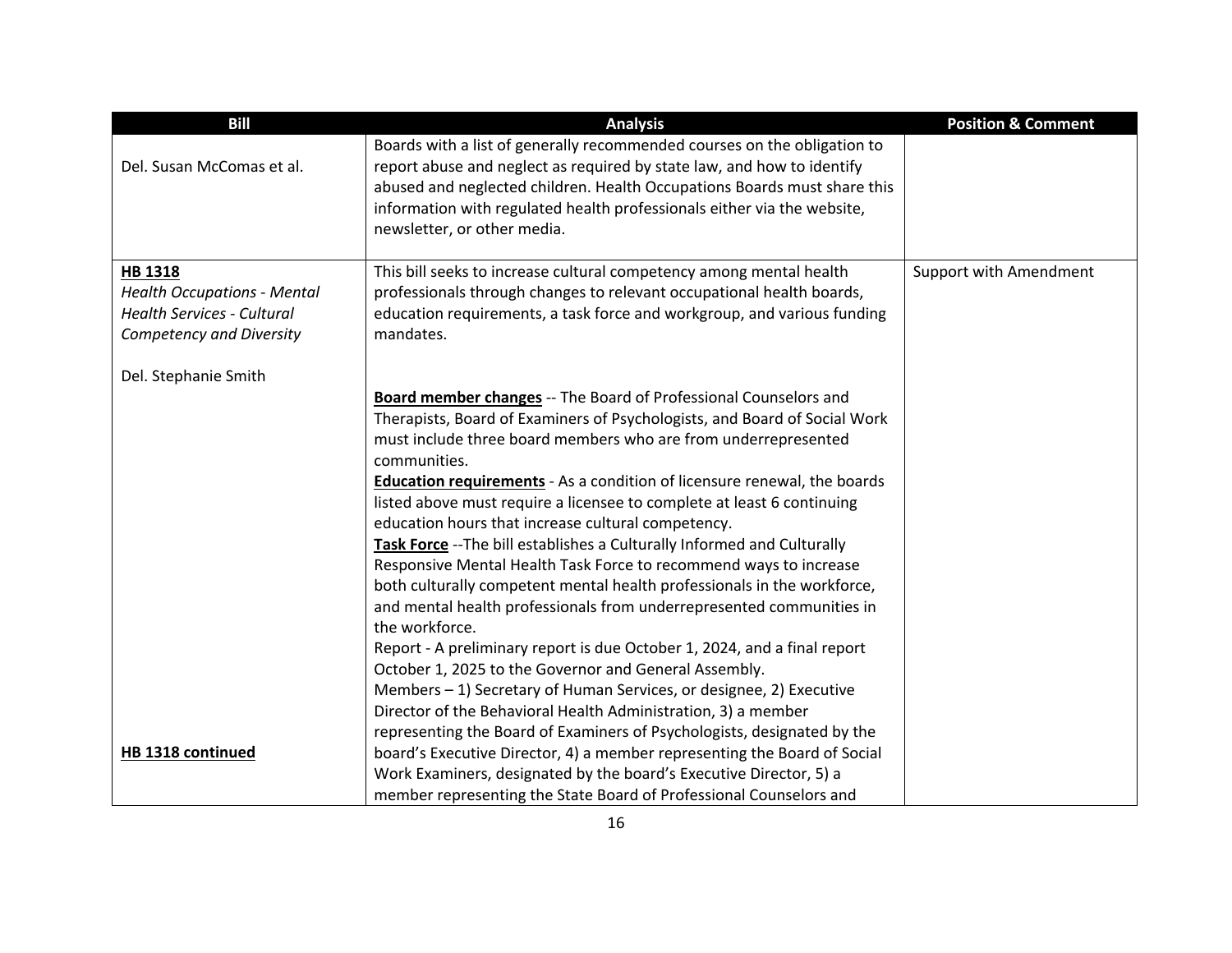| <b>Bill</b>       | <b>Analysis</b>                                                                                                                                                                                                                                                                                                                                                                                                                                                                                                                                                                                                                                                                                                                                        | <b>Position &amp; Comment</b> |
|-------------------|--------------------------------------------------------------------------------------------------------------------------------------------------------------------------------------------------------------------------------------------------------------------------------------------------------------------------------------------------------------------------------------------------------------------------------------------------------------------------------------------------------------------------------------------------------------------------------------------------------------------------------------------------------------------------------------------------------------------------------------------------------|-------------------------------|
|                   | Therapists with credentials to practice marriage and family therapy,<br>designated by the board's executive director, 6) the following members<br>appointed by the Governor by August 1, 2022, i) three members<br>representing undergraduate and graduate mental health programs, ii)<br>three mental health providers who represent underrepresented<br>communities, iii) two members representing mental health advocacy<br>organizations, and iv) an expert in providing training and education in<br>cultural competency and cultural responsiveness.                                                                                                                                                                                             |                               |
|                   | Workgroup - The bill also establishes a workgroup to identify barriers to<br>licensure in mental health professions and make recommendations for<br>creating alternative pathways to licensure and for ensuring provider<br>competency and professionalism.<br>A report is due October 1, 2025 to the Senate Education, Health, and<br>Environmental Affairs Committee and House Health and Government<br>Operations Committee.<br>Members - Members representing each of the following State Boards: 1)<br>Examiners of Psychologists, 2) Professional Counselors and Therapists, 3)<br>Social Work Examiners. In addition, representatives from mental health<br>providers from diverse cultural communities and mental health graduate<br>programs. |                               |
| HB 1318 continued | <b>Funding Mandates</b><br>1. \$150,000 in each FY 2024 and 2025 to staff and develop<br>recommendations for the Culturally Informed and Culturally<br>Responsive Mental Health Task Force.<br>2. \$500,000 in each FY 2024 and 2025 for the Maryland Department<br>of Health to create a grant program for continuing education for<br>mental health providers from underrepresented communities.                                                                                                                                                                                                                                                                                                                                                     |                               |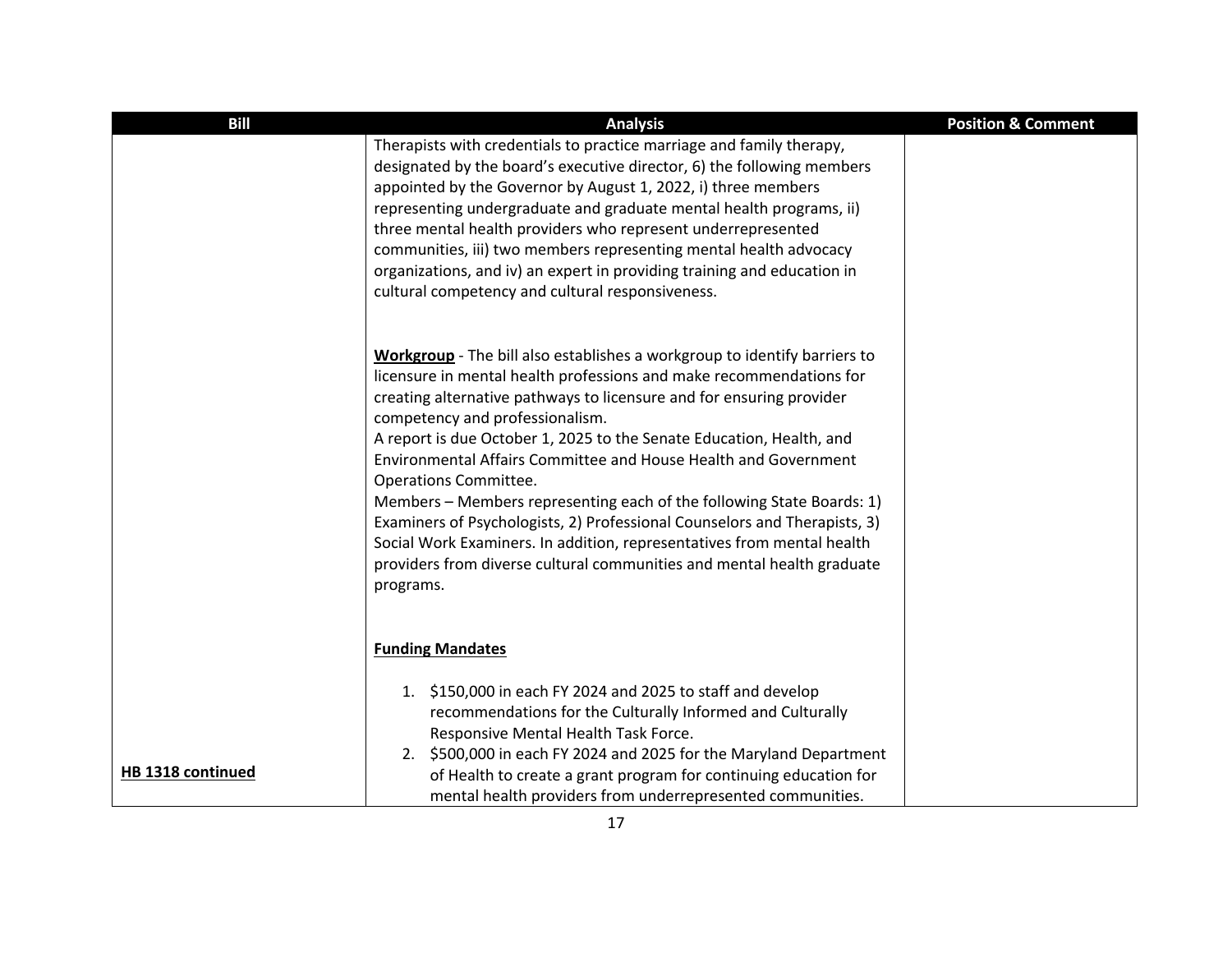| <b>Bill</b>                                                                                                                                | <b>Analysis</b>                                                                                                                                                                                                                                                                                                                                                                                                                                                                                                                                                                                                                                                                                                                                                                                                                                                                                      | <b>Position &amp; Comment</b> |
|--------------------------------------------------------------------------------------------------------------------------------------------|------------------------------------------------------------------------------------------------------------------------------------------------------------------------------------------------------------------------------------------------------------------------------------------------------------------------------------------------------------------------------------------------------------------------------------------------------------------------------------------------------------------------------------------------------------------------------------------------------------------------------------------------------------------------------------------------------------------------------------------------------------------------------------------------------------------------------------------------------------------------------------------------------|-------------------------------|
|                                                                                                                                            | 3. \$3,000,000 in each FY 2024 and 2025 to the Maryland Department<br>of Health for loan forgiveness under the Janet L. Hoffman Loan<br>Assistance Repayment Program. \$1,000,000 must be used for<br>mental health professionals who are black, indigenous, persons of<br>color, or members of an underrepresented community.                                                                                                                                                                                                                                                                                                                                                                                                                                                                                                                                                                       |                               |
| HB 1402<br><b>Health Care Practitioners - Sexual</b><br>Abuse - Reporting and Statute of<br><b>Limitations</b><br>Del. Rachel Jones et al. | Under current law, health care practitioners, police officers, educators,<br>and human service workers who are acting in a professional capacity and<br>who have reason to believe that a child has been subjected to abuse<br>(including sexual abuse) or neglect, must notify the local department of<br>social services or the appropriate law enforcement agency. If the worker is<br>acting as a staff member of a hospital, public health agency, child care<br>institution, juvenile detention center, school, or similar institution, then<br>the individual must notify the head of the institution or the designee.<br>This bill establishes a similar section under the health occupations article<br>that addresses sexual abuse only, and requires health care practitioners to<br>report cases of sexual abuse to the patient, patient's guardian, and<br>patient's health care agent. | Oppose                        |
| <b>SB 77</b><br><b>Health Occupations Boards -</b><br><b>Investigations - Right to Counsel</b><br>Sen. Chris West                          | This bill requires that a licensee or certificate holder being investigated by<br>a Maryland Health Occupations board be allowed to be represented by<br>counsel if the investigation may result in charges or sanctions.                                                                                                                                                                                                                                                                                                                                                                                                                                                                                                                                                                                                                                                                            | Monitor                       |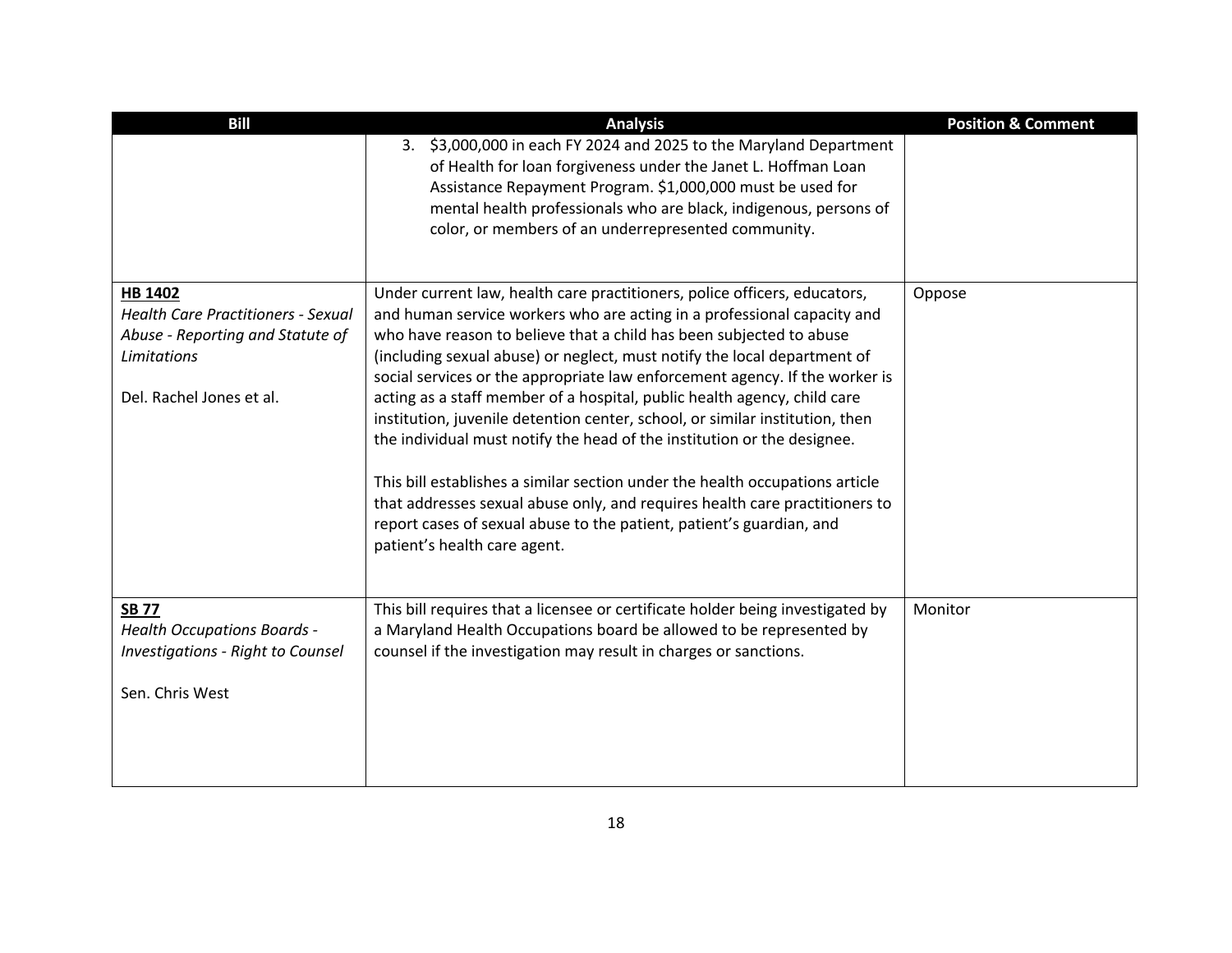| <b>Bill</b>                                                                                                                                        | <b>Analysis</b>                                                                                                                                                                                                                                                                                                                                                                                                                                                                                    | <b>Position &amp; Comment</b>                                       |
|----------------------------------------------------------------------------------------------------------------------------------------------------|----------------------------------------------------------------------------------------------------------------------------------------------------------------------------------------------------------------------------------------------------------------------------------------------------------------------------------------------------------------------------------------------------------------------------------------------------------------------------------------------------|---------------------------------------------------------------------|
| <b>SB 111</b><br>Occupational Licenses or<br>Certificates - Pre-application<br><b>Determinations - Criminal</b><br>Convictions<br>Sen. Cory McCray | This bill authorizes an applicant for an occupational license or certificate to<br>request from a state department (Agriculture, Environment, Health,<br>Human Services, Labor, or Public Safety and Correctional Services) a<br>determination as to whether a specific criminal conviction would cause a<br>denial of that license or certificate. The determination is binding except if<br>the applicant has subsequent convictions, pending charges, or previously<br>undisclosed convictions. | Monitor                                                             |
| HB 1455/SB 899                                                                                                                                     | This bill provides that the Secretary of Health has authority over the                                                                                                                                                                                                                                                                                                                                                                                                                             | Oppose                                                              |
| <b>Health Occupations Boards -</b>                                                                                                                 | infrastructure operations of health occupations boards and commissions.                                                                                                                                                                                                                                                                                                                                                                                                                            |                                                                     |
| Authority Over Staffing and                                                                                                                        |                                                                                                                                                                                                                                                                                                                                                                                                                                                                                                    | The incorrect version of SB                                         |
| <b>Infrastructure Operations</b>                                                                                                                   | <b>Infrastructure Support</b>                                                                                                                                                                                                                                                                                                                                                                                                                                                                      | 899 was introduced. The                                             |
| Del. Sue Krebs/Sen. Cheryl Kagan                                                                                                                   | The Secretary will provide general fund support to support the following<br>for all health occupation boards:<br>Human resources<br>$\bullet$<br>Information technology<br>$\bullet$<br>Procurement<br>$\bullet$<br>Budget and management resoruces<br>$\bullet$<br>Office space<br>Telecommunications<br>Audit compliance<br>Infrastructure support does not include licensing, investigation, scope of                                                                                           | sponsor introduced an<br>amendment to make SB 899<br>match HB 1455. |
|                                                                                                                                                    | practice or disciplinary activities.<br>The Secretary has authority over infrastructure operations.                                                                                                                                                                                                                                                                                                                                                                                                |                                                                     |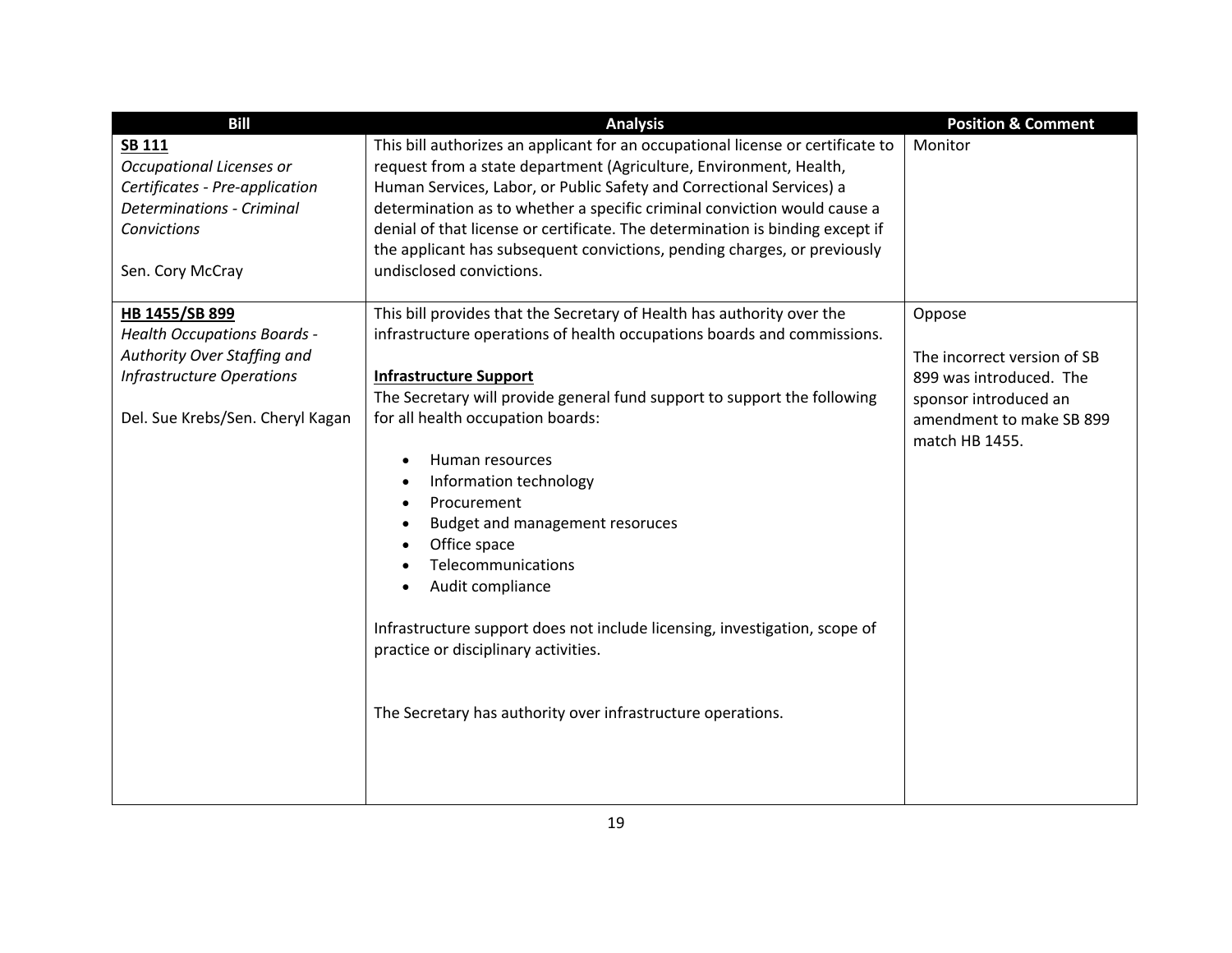| <b>Bill</b>                                                                      | <b>Analysis</b>                                                                                                                                                                                                                                                                                                                                                     | <b>Position &amp; Comment</b>                                                           |
|----------------------------------------------------------------------------------|---------------------------------------------------------------------------------------------------------------------------------------------------------------------------------------------------------------------------------------------------------------------------------------------------------------------------------------------------------------------|-----------------------------------------------------------------------------------------|
| HB 1455/SB 899                                                                   | <b>Staff and Executive Director</b><br>For each board, the Secretary, with the advice and consent of the Board<br>may:<br>Employee a staff for the Board<br>$\bullet$<br>Appoint an Executive Director<br>Have flexibility to set salaries (in practice this means that some<br>$\bullet$<br>salaries might be higher than the existing State personnel grades).    |                                                                                         |
| <b>Licensure Reciprocity</b>                                                     |                                                                                                                                                                                                                                                                                                                                                                     |                                                                                         |
| HB 112/SB 230                                                                    | Current law requires the health occupation boards to expedite licensure                                                                                                                                                                                                                                                                                             | Support with Amendment                                                                  |
| <b>Health Occupations - Service</b><br>Members, Veterans, and Military           | applications for military members, military spouses, and veterans.<br>For Applicants with Valid 1-Year Licenses, Certificates, Registrations, or                                                                                                                                                                                                                    |                                                                                         |
| Spouses - Temporary Licensure,<br>Certification, Registration, and<br>Permitting | <b>Permits</b><br>The bill establishes expedited temporary licenses, certificates,<br>$\bullet$                                                                                                                                                                                                                                                                     | <b>LCPCM</b> advocated and<br>obtained amendments that<br>removed temporary licensure   |
| Del. Brian Crosby/Sen. Michael<br>Jackson et al.                                 | registrations, or permits for service members, veterans, of military<br>spouses when the application includes:                                                                                                                                                                                                                                                      | for individuals who did not<br>meet state licensure<br>requirements. The Senate         |
|                                                                                  | 1. Proof that the applicant is a service member, veteran, or military<br>spouse;<br>2. Proof:<br>0. that the applicant has held a valid license, certificate,<br>registration, or permit in good standing issued in another<br>state for at least 1 year; and<br>1. Each license, certificate, registration, or permit held in<br>another state is in good standing | adopted these amendments.<br>The House did not move any<br>aspects of the bill forward. |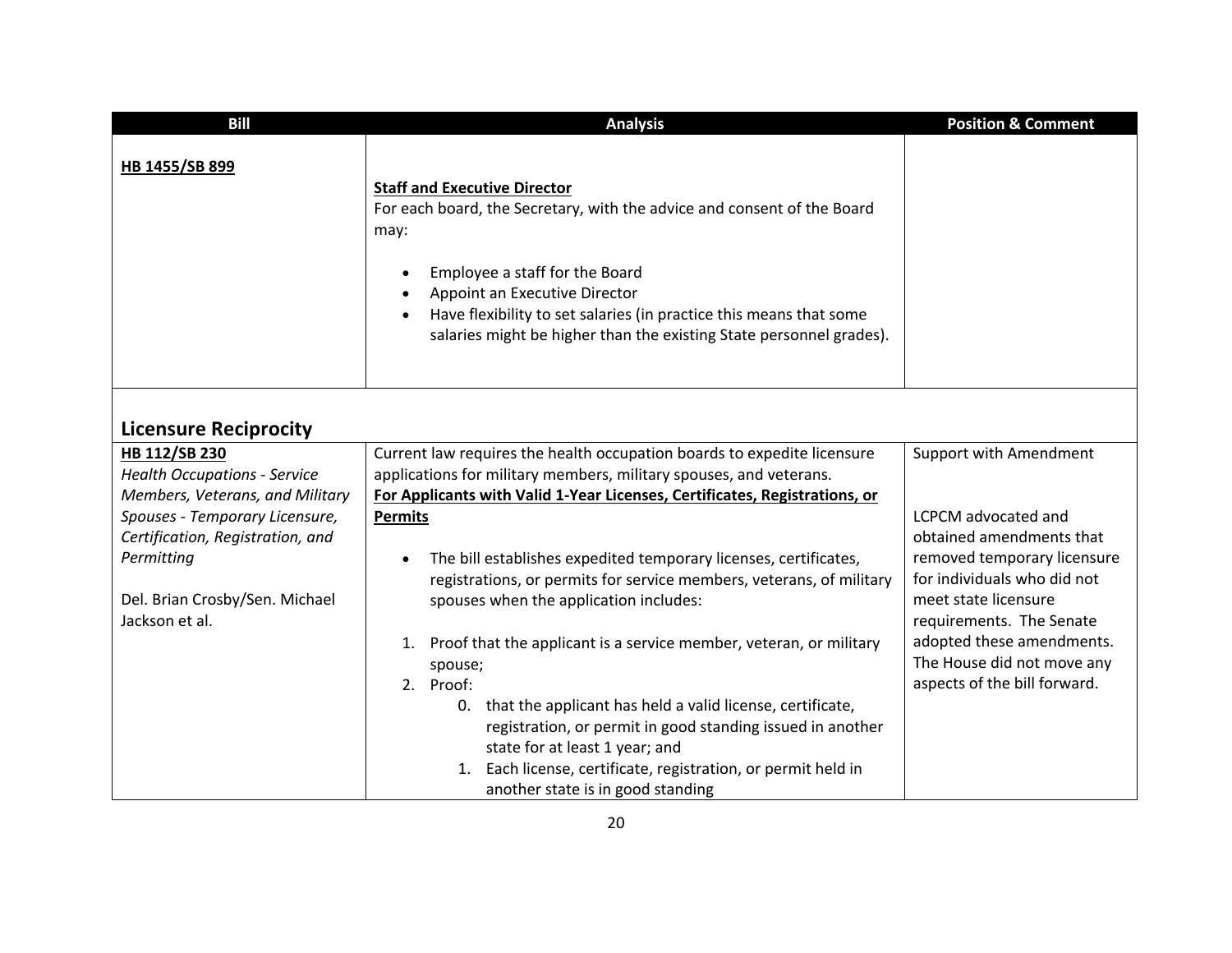| <b>Bill</b>             | <b>Analysis</b>                                                                                                                                                                                                                                                                                                                                                                                                 | <b>Position &amp; Comment</b> |
|-------------------------|-----------------------------------------------------------------------------------------------------------------------------------------------------------------------------------------------------------------------------------------------------------------------------------------------------------------------------------------------------------------------------------------------------------------|-------------------------------|
|                         | 3. Proof of legal residence in Maryland                                                                                                                                                                                                                                                                                                                                                                         |                               |
|                         | 4. Proof or an application or results from a national criminal history                                                                                                                                                                                                                                                                                                                                          |                               |
|                         | records check completed within 1 year.                                                                                                                                                                                                                                                                                                                                                                          |                               |
|                         | Payment of any fee required by the Board.<br>5.                                                                                                                                                                                                                                                                                                                                                                 |                               |
| HB 112/SB 230 continued | The temporary licenses, certificates, registrations, or permits are<br>$\bullet$<br>for<br>a 6-month period;<br>$\circ$<br>Or less than 6 months if the applicant obtains a permanent<br>$\circ$<br>license, certificate, registration, or permit.<br>A board may apply to the Secretary for approval of an alternative<br>$\bullet$<br>process (e.g. a board may already have a 3-month temporary<br>license). |                               |
|                         | For Applicants with Valid Less Than 1-Year Licenses, Certificates,<br><b>Registrations, or Permits</b><br>The bill establishes a process by which a service member, veteran,<br>$\bullet$<br>or military spouse who has held a valid license, certificate,<br>registration, or in good standing for less than one year.<br>A board may issue a temporary license, certificate,<br>$\circ$                       |                               |
|                         | registration, or permit:                                                                                                                                                                                                                                                                                                                                                                                        |                               |
|                         | For a limited period of time as determined by the<br>Board                                                                                                                                                                                                                                                                                                                                                      |                               |
|                         | To perform services regulated by the Board while<br>п                                                                                                                                                                                                                                                                                                                                                           |                               |
|                         | the service member, military spouse, or veteran                                                                                                                                                                                                                                                                                                                                                                 |                               |
|                         | completes the requirements for permanent                                                                                                                                                                                                                                                                                                                                                                        |                               |
|                         | licensure, certification, registration or permits.                                                                                                                                                                                                                                                                                                                                                              |                               |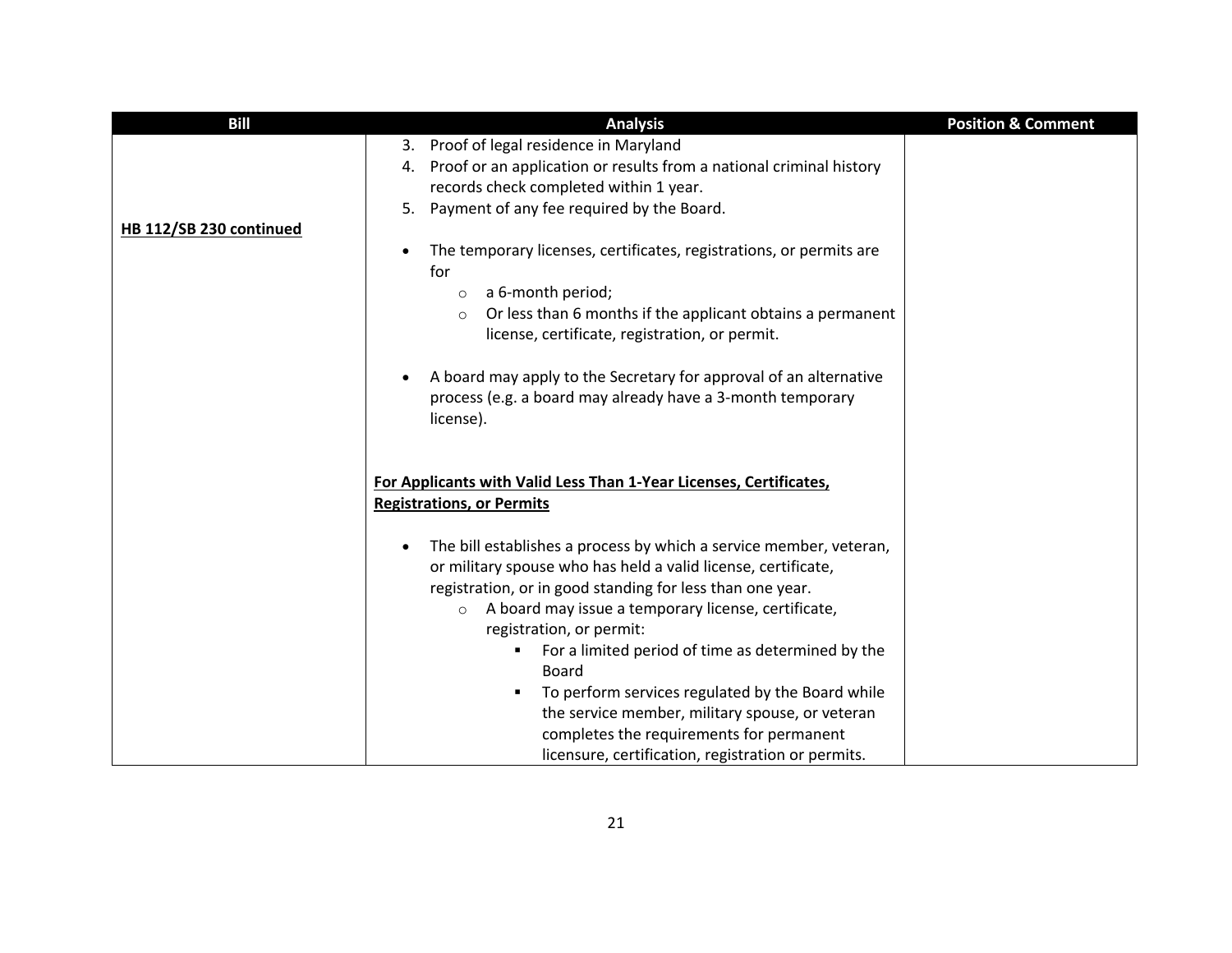| <b>Bill</b>                                                                                                                                      | <b>Analysis</b>                                                                                                                                                                                                                                                                                                                                                                                                                                                                                                                                                                                                                                                                                                                                                                                                                                                                                               | <b>Position &amp; Comment</b> |
|--------------------------------------------------------------------------------------------------------------------------------------------------|---------------------------------------------------------------------------------------------------------------------------------------------------------------------------------------------------------------------------------------------------------------------------------------------------------------------------------------------------------------------------------------------------------------------------------------------------------------------------------------------------------------------------------------------------------------------------------------------------------------------------------------------------------------------------------------------------------------------------------------------------------------------------------------------------------------------------------------------------------------------------------------------------------------|-------------------------------|
|                                                                                                                                                  | A board may deny a temporary license if it would<br>post a public health, welfare, or safety risk.                                                                                                                                                                                                                                                                                                                                                                                                                                                                                                                                                                                                                                                                                                                                                                                                            |                               |
| HB 421/SB 398<br>Out-of-State Health Care<br>Practitioners - Provision of<br><b>Behavioral Health Services via</b><br>Telehealth - Authorization | Current law requires health care practitioners providing services, including<br>through telehealth, to be licensed in Maryland or practice under a<br>compact adopted by Maryland.<br>This bill affects out of state practitioners only.                                                                                                                                                                                                                                                                                                                                                                                                                                                                                                                                                                                                                                                                      | Oppose                        |
| The Speaker et al./President et al.                                                                                                              | A practitioner from out-of-state may provide services through telehealth in<br>Maryland if the practitioner:<br>Holds a valid, unrestricted license in another state, district, or U.S.<br>$\bullet$<br>Territory;<br>Has not been subject to any disciplinary action of a health licensing<br>authority, other than nonpayment of fees;<br>Complies with all applicable rules of the State, including the rules<br>$\bullet$<br>government their profession under a health occupations board<br>Must comply with any State requirements regarding maintenance<br>of liability insurance;<br>Must consent to the jurisdiction of the relevant Maryland health<br>$\bullet$<br>occupation board; and<br>If applicable, must hold a CDS permit that has never been<br>suspended or revoked<br>Be held to the same standards of practice that are applicable to in-<br>$\bullet$<br>person health care settings. |                               |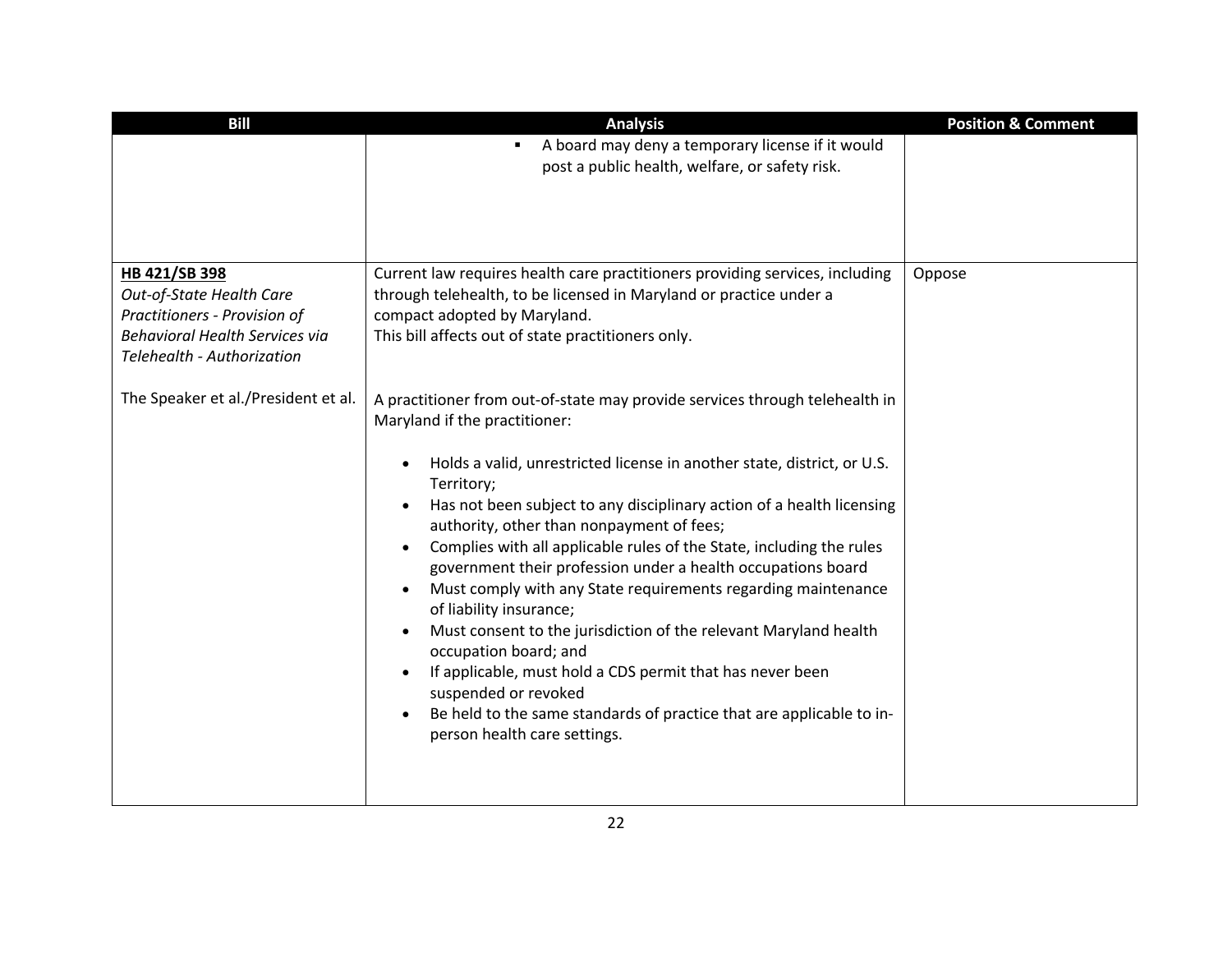| <b>Bill</b>                     | <b>Analysis</b>                                                                                                                                                                                                                                                                                                                                           | <b>Position &amp; Comment</b>                                                                                                                                                                                                                                                   |
|---------------------------------|-----------------------------------------------------------------------------------------------------------------------------------------------------------------------------------------------------------------------------------------------------------------------------------------------------------------------------------------------------------|---------------------------------------------------------------------------------------------------------------------------------------------------------------------------------------------------------------------------------------------------------------------------------|
| HB 421/SB 398 continued         | The practitioner who fails to comply shall be subject to disciplinary action<br>by a State board, including:<br>Revocation of the health care practitioner's Maryland practice<br>$\bullet$<br>privileges; and<br>Referral of the matter to the licensing authority of the state in<br>$\bullet$<br>which the practitioner is licensed.                   |                                                                                                                                                                                                                                                                                 |
|                                 | Venue for a civil or administrative action initiated against an out-of-state<br>health care practitioner shall be held in the patient's county.<br>A health occupations board may adopt regulations to carry out this<br>subsection.                                                                                                                      |                                                                                                                                                                                                                                                                                 |
| <b>HB 670</b>                   | Requires the Maryland Health Care Commission, in consultation with the                                                                                                                                                                                                                                                                                    | <b>Support with Amendment</b>                                                                                                                                                                                                                                                   |
| <b>Maryland Health Care</b>     | State Board of Physicians, Health Services Cost Review Commission, the                                                                                                                                                                                                                                                                                    |                                                                                                                                                                                                                                                                                 |
| Commission - Study on Expansion | Maryland Department of Health, the Maryland Insurance Administration,                                                                                                                                                                                                                                                                                     | LCPCM suggested an                                                                                                                                                                                                                                                              |
| of Interstate Telehealth        | malpractice providers, and any other relevant stakeholders to study ways                                                                                                                                                                                                                                                                                  | amendment to limit the study                                                                                                                                                                                                                                                    |
| Del. Jheanelle Wilkins et al.   | that interstate telehealth can be expanded to allow State residents to use<br>telehealth to receive services from out-of-state practitioners:                                                                                                                                                                                                             | to an inventory of health<br>occupation licensure compacts<br>and recommendations for                                                                                                                                                                                           |
|                                 | How to address insurance implications, including malpractice,<br>$\bullet$<br>Use of interstate health compacts<br>$\bullet$<br>How to alter licensure requirements and the impact an expansion<br>$\bullet$<br>would have on Maryland-based health practitioners; and<br>Any other areas that the Maryland Health Care Commission<br>considers relevant. | supporting the compacts in<br>other states. The Committee<br>agreed and is planning to send<br>a letter to MHCC asking them<br>to conduct that assessment.<br>The Committee is also asking<br>the Maryland Insurance<br>Administration to study the<br>issue of malpractice for |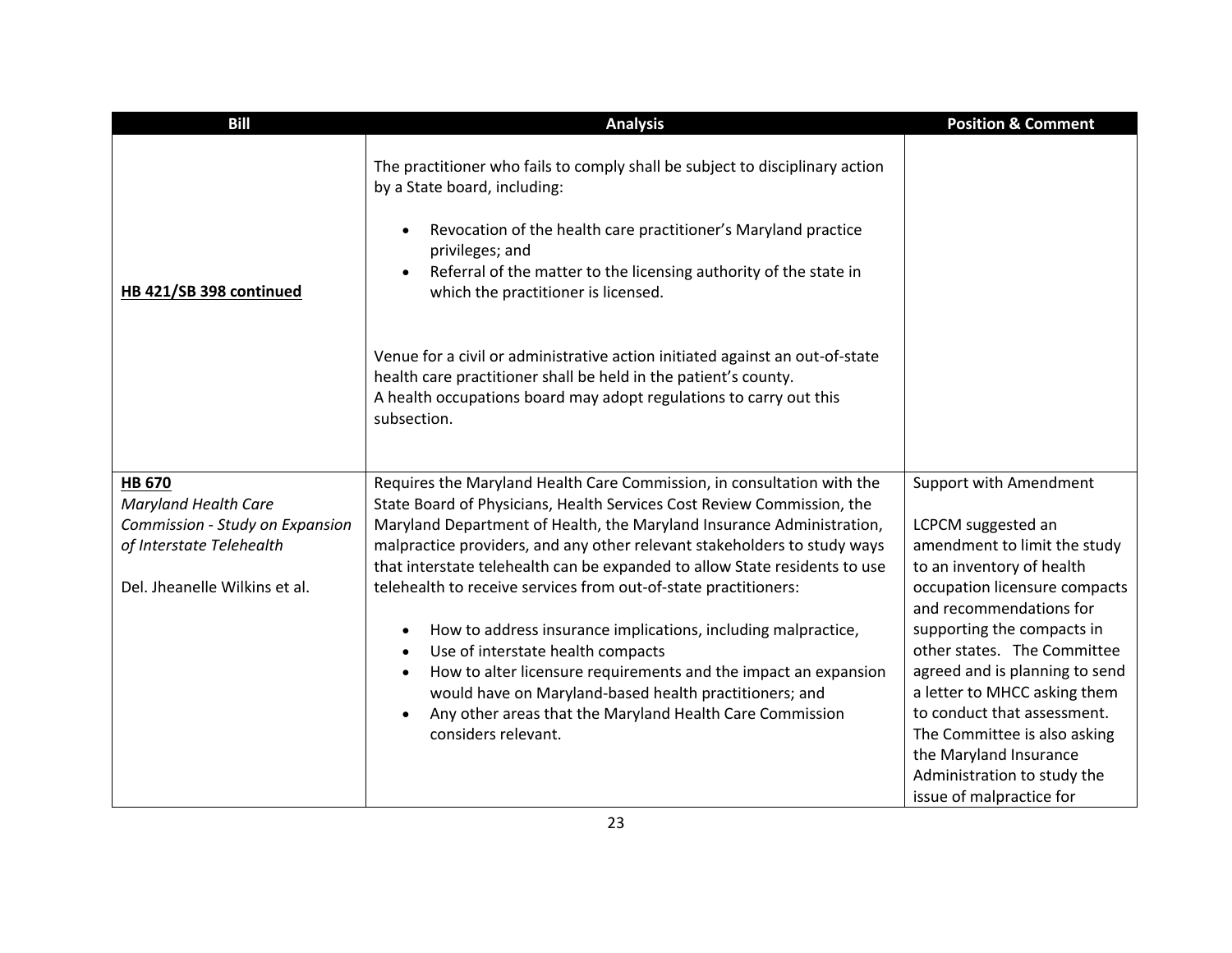| <b>Bill</b>                                                                                                                                                                                                                                  | <b>Analysis</b>                                                                                                                                                                                                                                                                                                                                                                                                                                                                                                                                                                                                                                                                                                                                                                                                                                                                                                                               | <b>Position &amp; Comment</b>                                             |
|----------------------------------------------------------------------------------------------------------------------------------------------------------------------------------------------------------------------------------------------|-----------------------------------------------------------------------------------------------------------------------------------------------------------------------------------------------------------------------------------------------------------------------------------------------------------------------------------------------------------------------------------------------------------------------------------------------------------------------------------------------------------------------------------------------------------------------------------------------------------------------------------------------------------------------------------------------------------------------------------------------------------------------------------------------------------------------------------------------------------------------------------------------------------------------------------------------|---------------------------------------------------------------------------|
|                                                                                                                                                                                                                                              | On or before December 1, 2023 the Maryland Health Care Commission<br>shall report its findings.                                                                                                                                                                                                                                                                                                                                                                                                                                                                                                                                                                                                                                                                                                                                                                                                                                               | telehealth services provided<br>by Maryland providers in<br>other states. |
| <b>Health Professional Shortage</b>                                                                                                                                                                                                          |                                                                                                                                                                                                                                                                                                                                                                                                                                                                                                                                                                                                                                                                                                                                                                                                                                                                                                                                               |                                                                           |
| HB 407/SB 407<br><b>Health Occupations - Health Care</b><br><b>Staffing Shortage Emergency -</b><br>Declaration and Licensing and<br><b>Practice Requirements (Health</b><br>Care Heroes Act of 2022)<br>The Speaker et al./President et al. | <b>Overview</b><br>This bill gives the Secretary of Health to take certain actions if he issues a<br>Declaration of a Health Staffing Shortage Emergency for up to 180 days,<br>which is separate and apart from a public health emergency declaration.<br>The Secretary shall establish the criteria for a health care emergency<br>shortage in consideration of the following factors:<br>1. Staffed beds occupancy rate;<br>2. State vacancy rate for the specific category of health care<br>practitioner include in the shortage;<br>3. Average emergency department wait times;<br>4. Duration of vacancy rate for the specific category of health care<br>practitioner included in the shortage;<br>5. Average staff vacancy rate for the immediately preceding 12<br>months for the specific category of health care practitioner<br>included in the staffing shortage;<br>6. Any other factors determined relevant by the Secretary. | <b>Support with Amendment</b>                                             |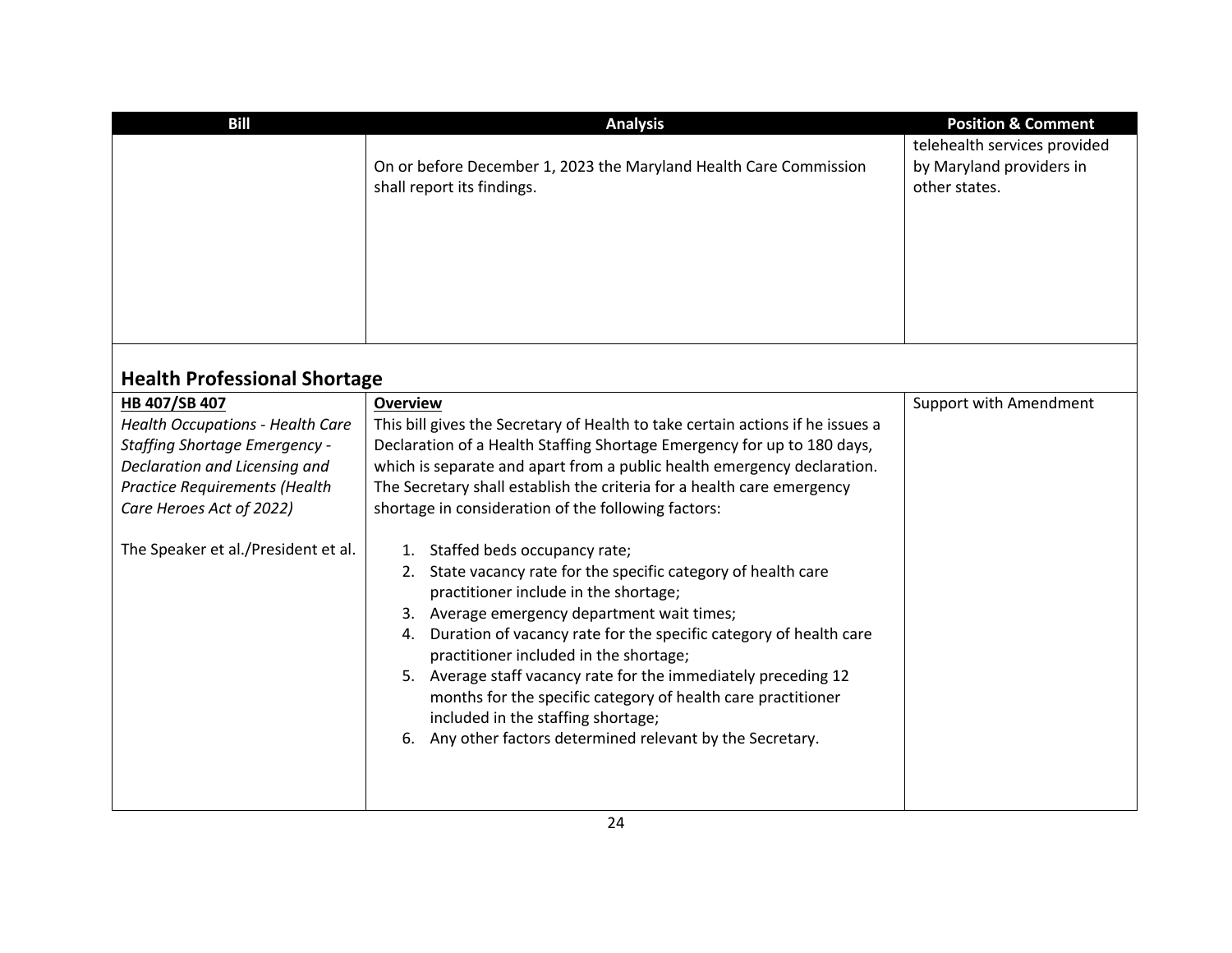| <b>Bill</b>             | <b>Analysis</b>                                                                                                                                                                                                                                                                                                                                                                                                                                                                                                                                                                                                                                                                                                                                                                                                                                                                                                                                                                                                                                                                                                                                                   | <b>Position &amp; Comment</b> |
|-------------------------|-------------------------------------------------------------------------------------------------------------------------------------------------------------------------------------------------------------------------------------------------------------------------------------------------------------------------------------------------------------------------------------------------------------------------------------------------------------------------------------------------------------------------------------------------------------------------------------------------------------------------------------------------------------------------------------------------------------------------------------------------------------------------------------------------------------------------------------------------------------------------------------------------------------------------------------------------------------------------------------------------------------------------------------------------------------------------------------------------------------------------------------------------------------------|-------------------------------|
| HB 407/SB 407 continued | <b>Expedited Licensure</b><br>On the declaration of the health care staffing shortage emergency, the<br>Secretary may direct the boards included in the identified staffing shortage<br>to implement the expedited licensing process delineated in the bill.<br>Proposed expedited licensure process<br>Each health board shall establish processes for the issuance of an<br>$\bullet$<br>initial health occupation license, a temporary licenses, and a<br>temporary practice letter on an expedited basis during a health<br>care staffing shortage emergency:<br>The following individuals are eligible for expedited licensing:<br>$\bullet$<br>An initial health occupation license<br>$\circ$<br>An inactive license<br>$\circ$<br>A retired health care practitioner and<br>$\circ$<br>A nursing graduate as defined as follows:<br>$\circ$<br>An individual who has satisfactorily completed all<br>the requirements for a diploma or a degree from:<br>(An RN education program approved by<br>$\blacksquare$<br>the State Board; or<br>An out-of-state nursing education<br>program determined to be equivalent to<br>a state-approved nursing program |                               |
|                         | <b>Temporary Licensure or Practice Letter</b><br>Temporary licenses or letters may be issued to applicant for a<br>$\bullet$<br>limited period of time, as determined by the health occupations<br>board and subject to the duration of the health care staffing<br>emergency. Boards may deny a temporary license or practice<br>letter based on public health risk.                                                                                                                                                                                                                                                                                                                                                                                                                                                                                                                                                                                                                                                                                                                                                                                             |                               |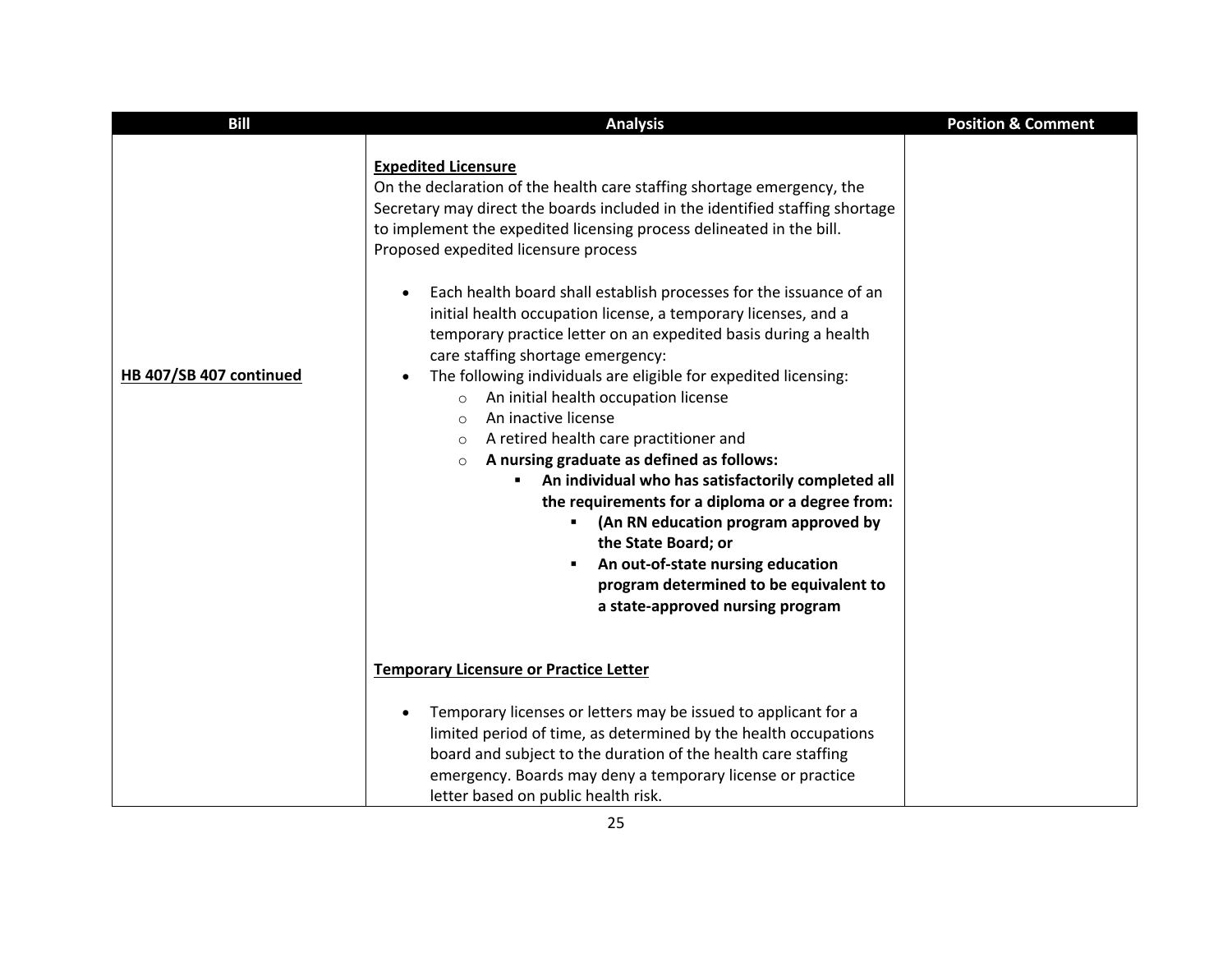| <b>Bill</b>                                                                                         | <b>Analysis</b>                                                                                                                                                                                                                                                                                                                                                                                                                                                                                                                                                                                                                                          | <b>Position &amp; Comment</b> |
|-----------------------------------------------------------------------------------------------------|----------------------------------------------------------------------------------------------------------------------------------------------------------------------------------------------------------------------------------------------------------------------------------------------------------------------------------------------------------------------------------------------------------------------------------------------------------------------------------------------------------------------------------------------------------------------------------------------------------------------------------------------------------|-------------------------------|
|                                                                                                     | A temporary license authorizes the licensee to practice for a<br>$\bullet$<br>limited period of time, as determined by the health occupations<br>board, while the license complete additional requirements for<br>licensure in the<br>State, if required.<br>To apply for an expedited, temporary license, or temporary<br>practice letter, an applicant must submit the following to a board:<br>1) an application; 2) any documentation required by the board; 3)<br>criminal history records check or proof of application if required;<br>4) a fee; 5) any other information required by the board.                                                  |                               |
| HB 407/SB 407 continued                                                                             | <b>Facility Exemption from Temporary License/Letter of Practice</b><br><b>Requirements</b><br>A health care practitioner may practice without first obtaining a license or<br>letter only if<br>Practitioner holds a valid, unexpired health occupation license<br>$\bullet$<br>from another state; and<br>Doing so is necessary to all the facility to meet required staffing<br>$\bullet$<br>rations or otherwise ensure the continued safe delivery of health<br>care services to patients in the facility.<br>The health care practitioner must submit an application for<br>$\bullet$<br>temporary licenses or a temporary letter within 10 days of |                               |
|                                                                                                     | beginning to work at the facility                                                                                                                                                                                                                                                                                                                                                                                                                                                                                                                                                                                                                        |                               |
| HB 845/SB 623<br><b>Income Tax - Subtraction</b><br>Modification - Income of Health<br>Care Workers | This emergency bill authorizes health care workers to deduct \$25,000 for<br>purposes of determining state income taxes for the period December 31,<br>2020 to January 1, 2023.<br>Essential health care workers include licensed or certified practitioners<br>working in the following areas:                                                                                                                                                                                                                                                                                                                                                          | Support                       |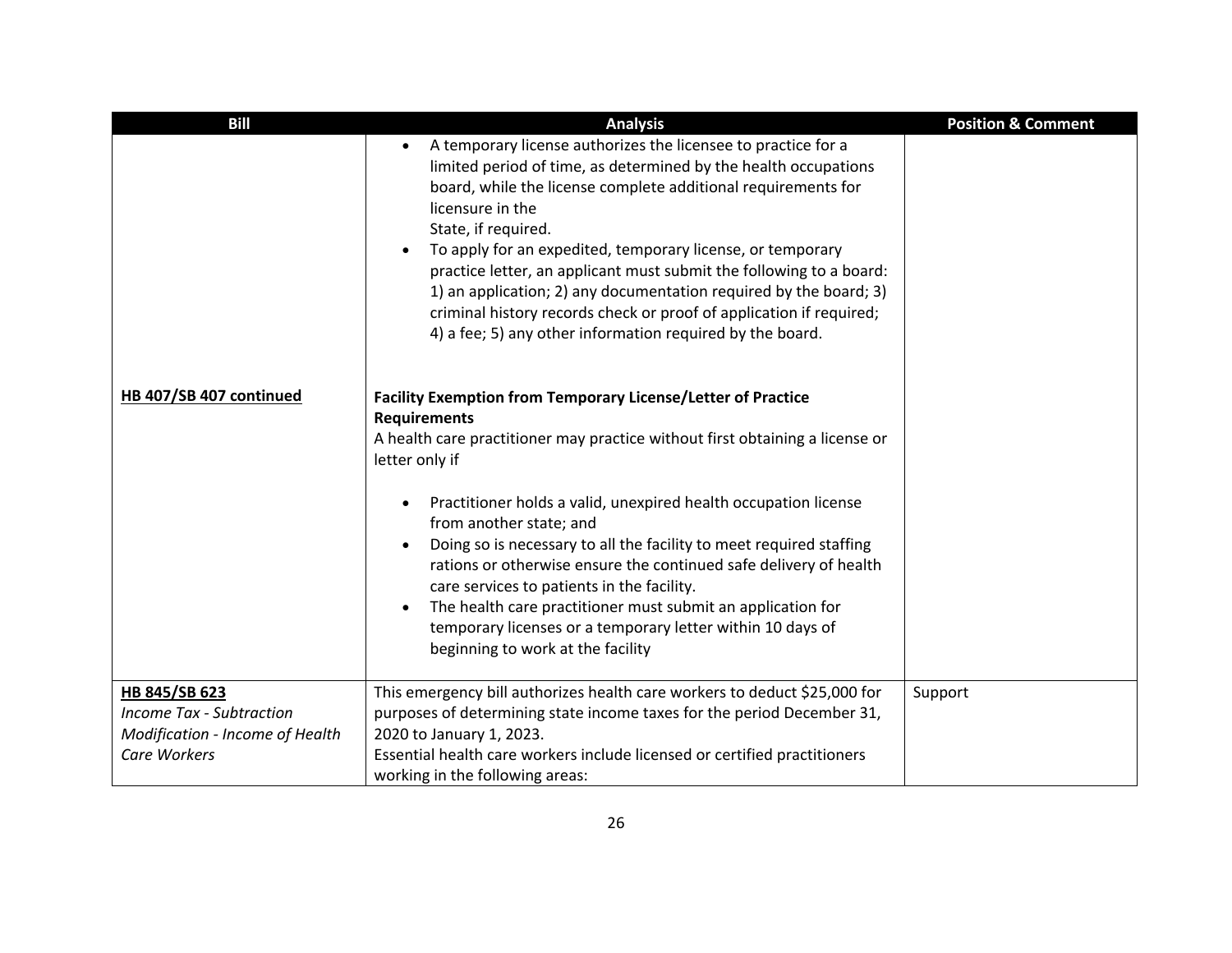| <b>Bill</b>                             | <b>Analysis</b>                                                                    | <b>Position &amp; Comment</b> |
|-----------------------------------------|------------------------------------------------------------------------------------|-------------------------------|
| Del. Jason Buckel/Sen. Paul             |                                                                                    |                               |
| Corderman et al.                        | Primary care, including obstetrics, gynecological services, pediatric<br>$\bullet$ |                               |
|                                         | services, or geriatric services                                                    |                               |
| $\ast$                                  | Behavioral health services, including mental health or alcohol and                 |                               |
|                                         | substance abuse services                                                           |                               |
|                                         | Dental services<br>$\bullet$                                                       |                               |
|                                         |                                                                                    |                               |
| <b>HB 902</b>                           | This bill requires the State Board of Professional Counselors and Therapists       | Monitor                       |
| <b>State Board of Professional</b>      | to study and make recommendations on updating State law granting                   |                               |
| Counselors and Therapists - Out-        | reciprocity for clinical marriage and family therapists licensed in DC and         |                               |
| of-State Licensing Reciprocity -        | Virginia to practice in Maryland.                                                  |                               |
| Study                                   |                                                                                    |                               |
|                                         | Recommendations are due by December 1, 2022 to the Senate Education,               |                               |
| Del. Julian Ivey                        | Health, and Environmental Affairs Committee and House Health and                   |                               |
|                                         | Government Operations Committee.                                                   |                               |
| <b>HB 916</b>                           | This bill seeks to increase the number and diversity of behavioral health          | Monitor                       |
| <b>Higher Education - Programs for</b>  | professionals in primary in secondary schools through a grant program              |                               |
| Behavioral Health Professionals in      | that helps institutions of higher education:                                       |                               |
| Primary and Secondary Schools -         | 1) develop education programs that prepare students to provide                     |                               |
| <b>Requirements and Grant Program</b>   | behavioral health services in a primary or secondary school setting that are       |                               |
|                                         | accessible to nontraditional students, and                                         |                               |
| Del. Kirill Reznik                      | 2) help students from historically underrepresented populations to                 |                               |
|                                         | prepare for and achieve certified professionals.                                   |                               |
| HB 1130                                 | This bill extends the expiration date of licenses and certification of health      | Support                       |
| <b>Health Occupations - Prohibition</b> | professional until IT systems have been restored after the cybersecurity           |                               |
| on Expiration of Licenses,              | attack on MDH.                                                                     |                               |
| Certificates, Permits, and              |                                                                                    |                               |
| Registrations                           |                                                                                    |                               |
|                                         |                                                                                    |                               |
| Del. Shane Pendergrass                  |                                                                                    |                               |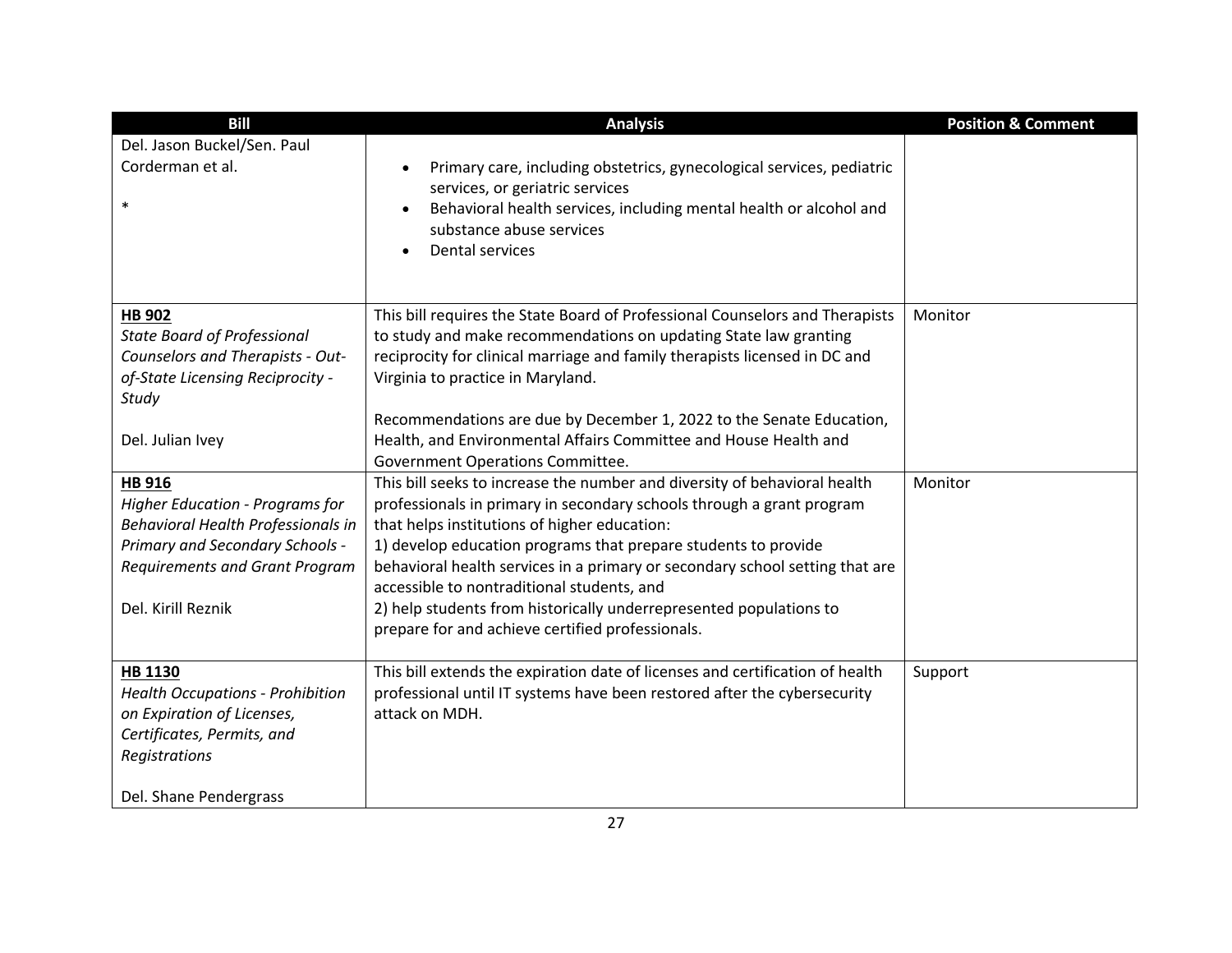| <b>Bill</b>                                                    | <b>Analysis</b>                                                           | <b>Position &amp; Comment</b>                           |
|----------------------------------------------------------------|---------------------------------------------------------------------------|---------------------------------------------------------|
|                                                                |                                                                           |                                                         |
|                                                                |                                                                           |                                                         |
|                                                                |                                                                           |                                                         |
|                                                                |                                                                           |                                                         |
|                                                                |                                                                           |                                                         |
|                                                                |                                                                           |                                                         |
|                                                                |                                                                           |                                                         |
|                                                                |                                                                           |                                                         |
|                                                                |                                                                           |                                                         |
|                                                                |                                                                           |                                                         |
|                                                                |                                                                           |                                                         |
|                                                                |                                                                           |                                                         |
|                                                                |                                                                           |                                                         |
|                                                                |                                                                           |                                                         |
|                                                                |                                                                           |                                                         |
|                                                                | Public Behavioral Health System/Behavioral Health Crisis                  |                                                         |
| <b>HB 56</b>                                                   | This bill establishes a Commission on Student Behavioral Health and       | Support                                                 |
| Commission on Student                                          | Mental Health Treatment to study, evaluate, update, and revise guidelines |                                                         |
| <b>Behavioral Health and Mental</b><br><b>Health Treatment</b> | for student behavioral health and mental health treatment and practices   | The Community Health<br><b>Resources Commission has</b> |
|                                                                | in general, including school-based health centers.                        | agreed voluntarily to staff this                        |
| Del. Heather Bagnall                                           |                                                                           | Commission.                                             |
|                                                                | Reports are due July. 1, 2023 and Dec. 1, 2023.                           |                                                         |
|                                                                |                                                                           |                                                         |
|                                                                |                                                                           |                                                         |
|                                                                | Members, include one member/representative from:                          |                                                         |
|                                                                | <b>State Senate</b><br>$\bullet$                                          |                                                         |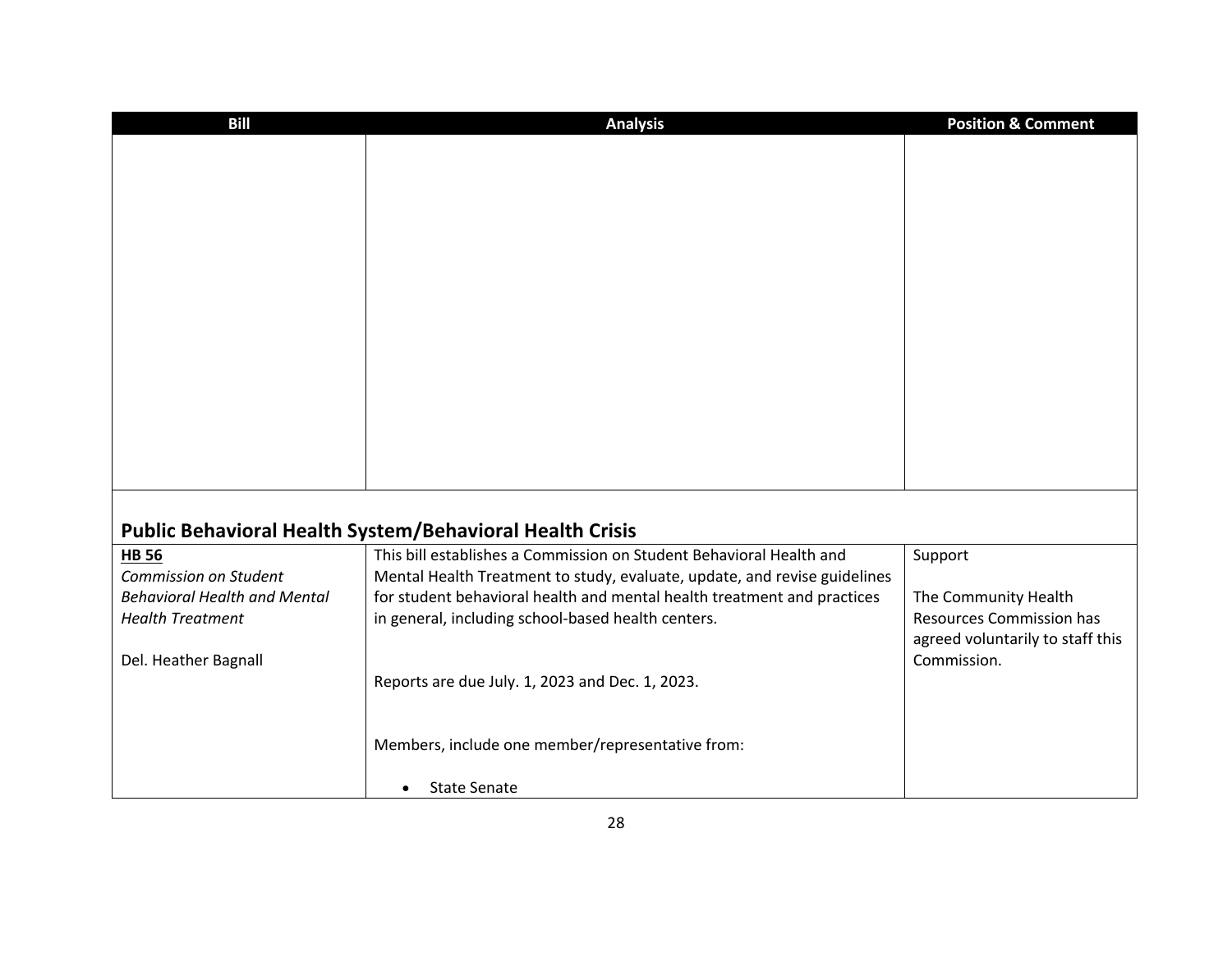| <b>Bill</b>                                                                                                              | <b>Analysis</b>                                                                                                                                                                                                                                                                                                                                                                                                                                                                                                                                                                                                                                                                                                                                                          | <b>Position &amp; Comment</b> |
|--------------------------------------------------------------------------------------------------------------------------|--------------------------------------------------------------------------------------------------------------------------------------------------------------------------------------------------------------------------------------------------------------------------------------------------------------------------------------------------------------------------------------------------------------------------------------------------------------------------------------------------------------------------------------------------------------------------------------------------------------------------------------------------------------------------------------------------------------------------------------------------------------------------|-------------------------------|
|                                                                                                                          | House of Delegates<br>$\bullet$<br>Mental Health Association of Maryland<br>$\bullet$<br>Maryland Association of Student Councils<br>$\bullet$<br>Public School Superintendents' Assoc.<br>$\bullet$<br>Maryland Boards of Education<br>$\bullet$<br><b>School Administrator</b><br>$\bullet$<br>School-based health center employee<br>$\bullet$<br>School nurse<br>$\bullet$<br>Maryland Association of School Psychologists<br>$\bullet$<br>Maryland Chapter of the National Association of Social Workers<br>$\bullet$<br>A community partnered school behavioral health services<br>$\bullet$<br>program, and<br>two representatives from different organizations that provide<br>$\bullet$<br>behavioral health services primarily to racial and ethnic minorities |                               |
| <b>HB 406</b><br>Children in Out-of-Home<br>Placements - Placement in<br><b>Medical Facilities</b><br>Del. Kirill Reznik | This bill establishes new restrictions and procedures regarding children in<br>out-of-home<br>placements who are placed in a medical facility, including prohibiting a<br>local department of social services from keeping a child in a hospital or<br>other facility after a medical examination of the child determines that the<br>child doesn't require medical intervention or care.<br>It also creates:<br>a Foster Children Support Fund to provide resources and support<br>$\bullet$<br>to children in out-of-home placements and organizations with a<br>focus on supporting these children, and<br>a Task Force to Examine the Placement of Foster Children in<br>Emergency Departments, and make recommendations on how to                                   | Monitor                       |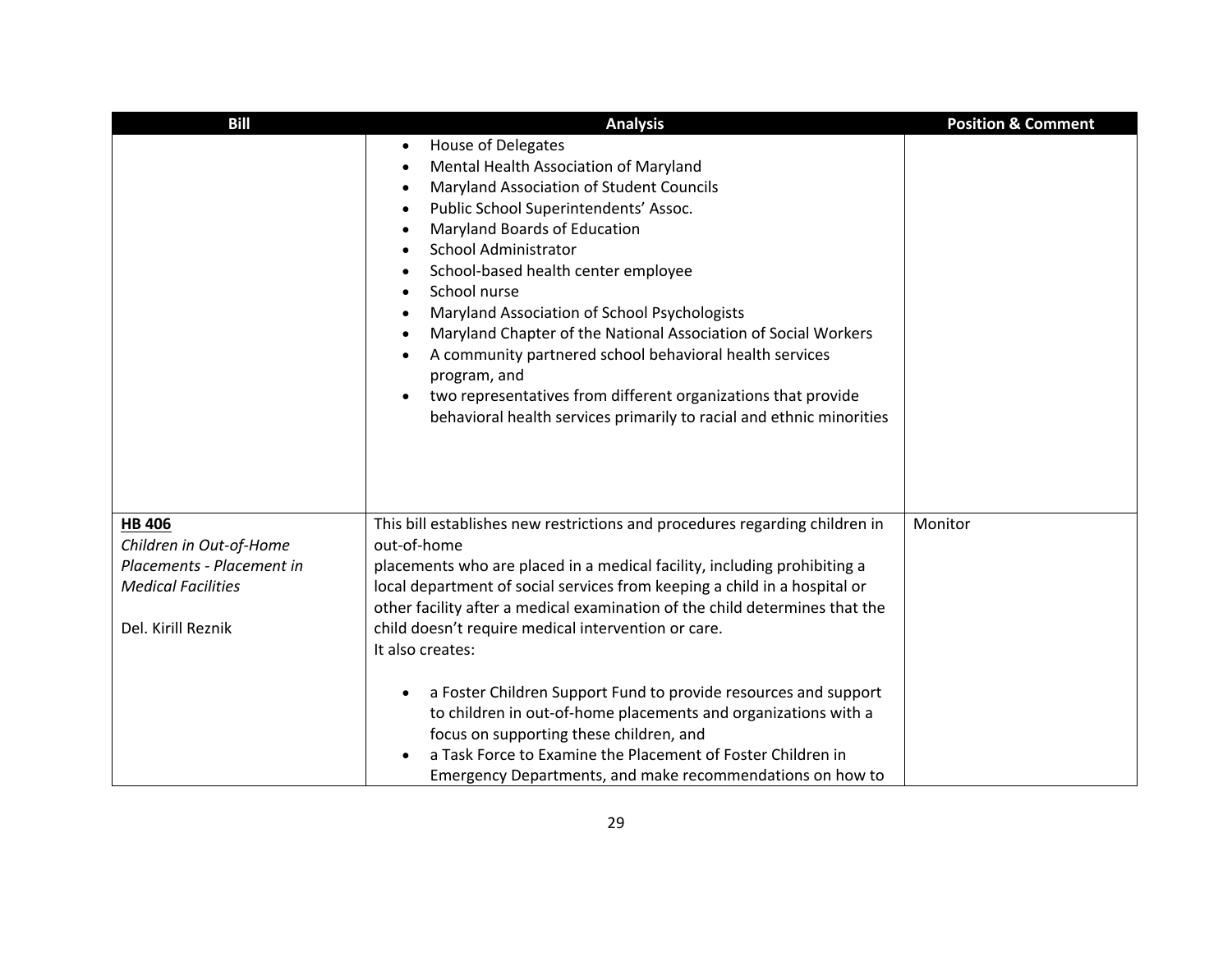| <b>Bill</b>                                        | <b>Analysis</b>                                                                                                                                                                                                                                                                                                                                                                                                                                                                                                                                                                                                                                                                                                                                                                            | <b>Position &amp; Comment</b> |
|----------------------------------------------------|--------------------------------------------------------------------------------------------------------------------------------------------------------------------------------------------------------------------------------------------------------------------------------------------------------------------------------------------------------------------------------------------------------------------------------------------------------------------------------------------------------------------------------------------------------------------------------------------------------------------------------------------------------------------------------------------------------------------------------------------------------------------------------------------|-------------------------------|
|                                                    | improve and expand services, so that more appropriate                                                                                                                                                                                                                                                                                                                                                                                                                                                                                                                                                                                                                                                                                                                                      |                               |
|                                                    | placements can be made for foster children.                                                                                                                                                                                                                                                                                                                                                                                                                                                                                                                                                                                                                                                                                                                                                |                               |
|                                                    | A task force report is due December 31, 2022.                                                                                                                                                                                                                                                                                                                                                                                                                                                                                                                                                                                                                                                                                                                                              |                               |
|                                                    | Task Force Members: 1) two members from each the house and senate, 2)<br>the following members appointed jointly by the house speaker and senate<br>president, i) an attorney who serves as counsel for foster children in<br>federal class action litigation, ii) representatives of Maryland Legal Aid who<br>represents children in need of assistance, the Office of the Public<br>Defender, the Maryland Association of Resources for Families and Youth,<br>and Disability Rights of Maryland, 3) representatives of the following<br>agencies, appointed by the Governor: Department of Human Services,<br>Department of Juvenile Services, the Interagency Rates Committee, the<br>Maryland Department of Health, State Department of Education,<br>Maryland Hospital Association. |                               |
| HB 517/SB 460<br>Consumer Health Access Program    | This bill establishes a Consumer Health Access Program for Mental Health<br>and Addiction Care, to:                                                                                                                                                                                                                                                                                                                                                                                                                                                                                                                                                                                                                                                                                        | Monitor                       |
| for Mental Health and Addiction                    |                                                                                                                                                                                                                                                                                                                                                                                                                                                                                                                                                                                                                                                                                                                                                                                            |                               |
| Care - Establishment                               | 1. Help state residents access mental health and substance use<br>disorder services under public and private health insurance, and                                                                                                                                                                                                                                                                                                                                                                                                                                                                                                                                                                                                                                                         |                               |
| Del. Robbyn Lewis/Sen. Malcolm<br>Augustine et al. | 2. Address insurance-related barriers to mental health and substance<br>use disorder services through consumer outreach and education,<br>client assistance and representation, data collection and analysis,<br>and to resolve barriers in the system.                                                                                                                                                                                                                                                                                                                                                                                                                                                                                                                                    |                               |
|                                                    | Who Administers -- The program is administered by the University of<br>Maryland Baltimore School of Social Work Center for Addiction Research,                                                                                                                                                                                                                                                                                                                                                                                                                                                                                                                                                                                                                                             |                               |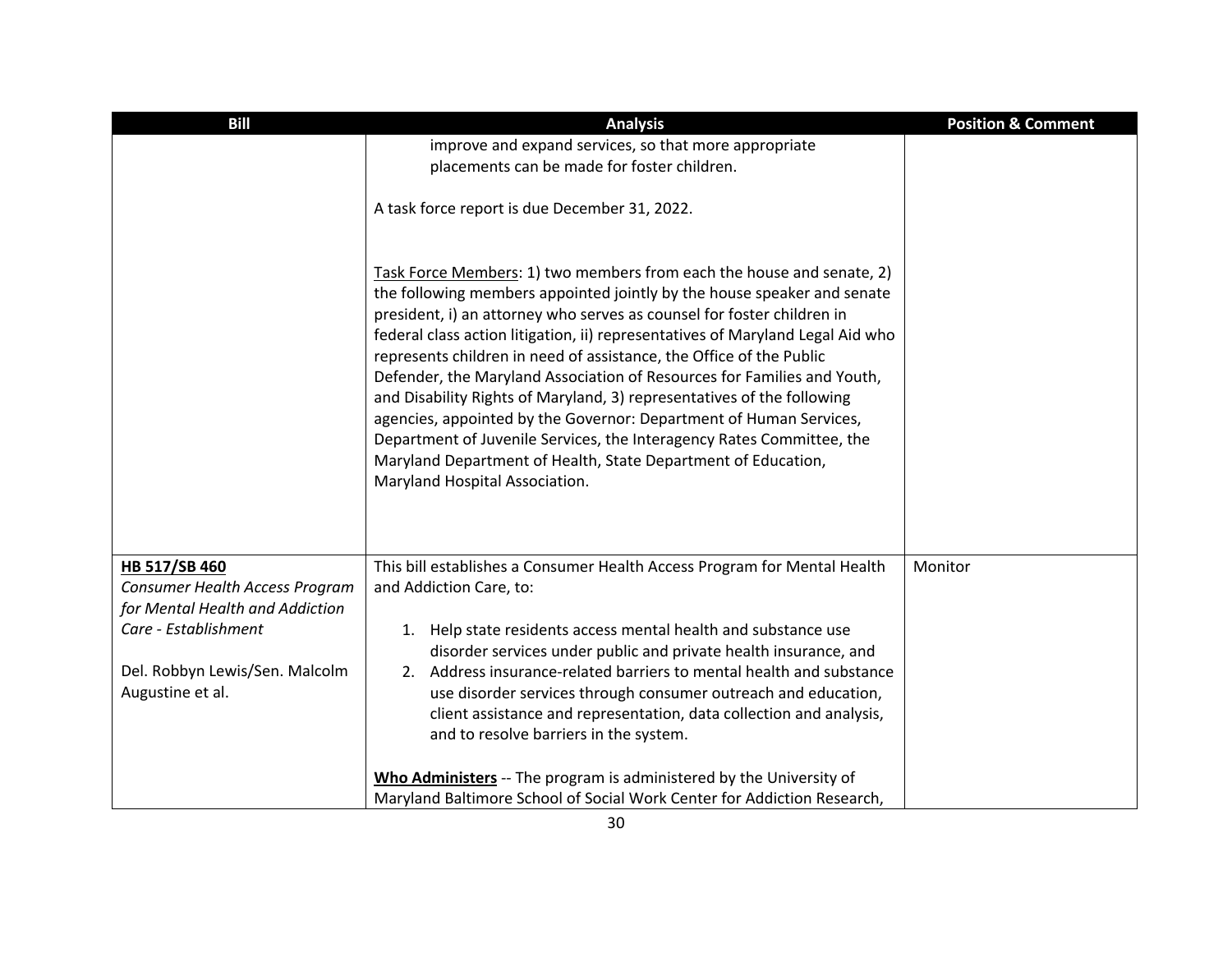| <b>Bill</b>                                                                                                                              | <b>Analysis</b>                                                                                                                                                                                                                                                                                                                                                                                                                                                                                                                                                                                                                                                                      | <b>Position &amp; Comment</b> |
|------------------------------------------------------------------------------------------------------------------------------------------|--------------------------------------------------------------------------------------------------------------------------------------------------------------------------------------------------------------------------------------------------------------------------------------------------------------------------------------------------------------------------------------------------------------------------------------------------------------------------------------------------------------------------------------------------------------------------------------------------------------------------------------------------------------------------------------|-------------------------------|
|                                                                                                                                          | Education, and Services, along with an "hub entity" selected by the<br>University. The hub entity must be a private, community-based, nonprofit<br>corporation or organization with offices located in the state or a public<br>university in the state, and meet other criteria outlined in the bill.<br>The hub entity, with the help of the University, must contract with other<br>private, community-based nonprofit corporations or organizations to<br>provide services in each of the eight geographical regions in Maryland that<br>have been designated by the Exchange as needing insurance-related<br>outreach, education, and enrollment under the Affordable Care Act. |                               |
|                                                                                                                                          | <b>Funding</b> - The bill establishes a fund to support the program, and includes<br>an annual mandated appropriation of \$1,000,000 for fiscal years 2024<br>through 2026.                                                                                                                                                                                                                                                                                                                                                                                                                                                                                                          |                               |
| <b>HB 627</b><br><b>Maryland Medical Assistance</b><br>Program - Registered Behavior<br>Technicians - Reimbursement<br>Del. Ariana Kelly | This bill requires that Medicaid cover applied behavior analysis services<br>provided by registered behavior technicians for individuals with Autism.<br>Technicians work under the supervision of a licensed psychologist, board<br>certified behavior analyst-doctoral, or a board certified behavior analyst.<br>The bill authorizes the Department of Health to require that individuals<br>obtain, as a condition of reimbursement, a current certification issued by<br>the Behavior Analyst Certification Board or other credentialing entity<br>within 90-days of providing services in the program.                                                                         | Monitor                       |
| <b>HB 657</b>                                                                                                                            | Legislation passed in 2020, the Blueprint for Maryland's Future, included<br>the establishment of a "Maryland Consortium on Coordinated Community                                                                                                                                                                                                                                                                                                                                                                                                                                                                                                                                    | Monitor                       |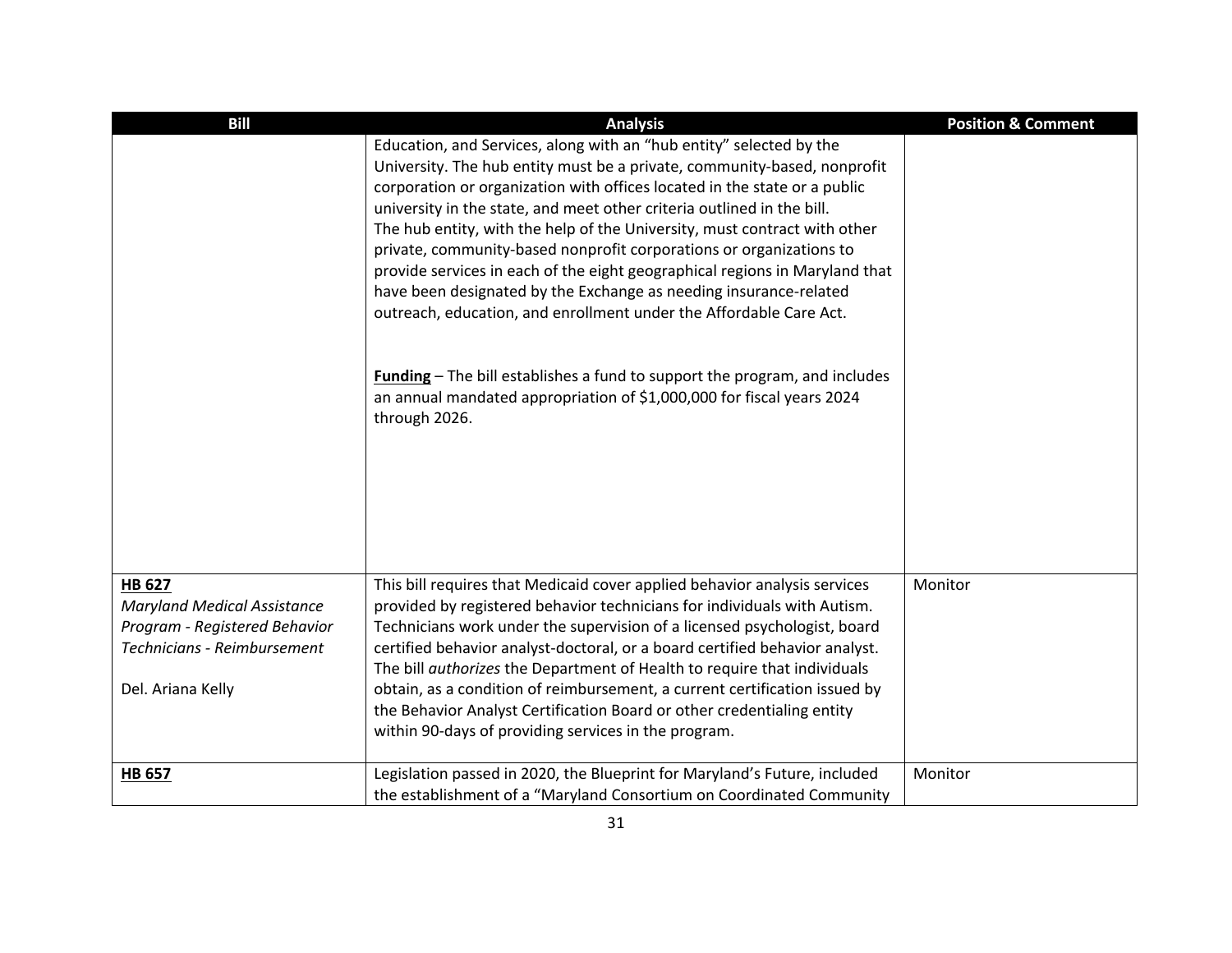| <b>Bill</b>                                                                                                                                                                                                  | <b>Analysis</b>                                                                                                                                                                                                                                                                                                                                                                                                                                                                                                                                                                                                                                                                                                                                                                             | <b>Position &amp; Comment</b> |
|--------------------------------------------------------------------------------------------------------------------------------------------------------------------------------------------------------------|---------------------------------------------------------------------------------------------------------------------------------------------------------------------------------------------------------------------------------------------------------------------------------------------------------------------------------------------------------------------------------------------------------------------------------------------------------------------------------------------------------------------------------------------------------------------------------------------------------------------------------------------------------------------------------------------------------------------------------------------------------------------------------------------|-------------------------------|
| Public Schools - Standardized<br><b>Behavioral Health Questionnaire</b><br>for Students - Development and<br>Implementation                                                                                  | Supports", to coordinate community behavioral health supports and<br>services in school, including providing grants to support services in schools.                                                                                                                                                                                                                                                                                                                                                                                                                                                                                                                                                                                                                                         |                               |
| Del. Michele Guyton et al.                                                                                                                                                                                   | This bill requires the Consortium to develop guidelines for a standardized<br>screening to identify students with behavioral health services needs.<br>Guidelines must be updated every 5 years.<br>The consortium must select stakeholders from the following organizations<br>in developing the guidelines: 1) Maryland Optometric Association, 2) State<br>Traumatic Brain Injury Advisory Board, 3) Maryland Education Coalition, 4)<br>Maryland Association of School Health Nurses, 5) Division of Early<br>Intervention and Special Education Services in the Department, 6)<br>Maryland Academy of Audiology, 7) Maryland Association of Nonpublic<br>Special Education Facilities, 8) an expert in early childhood trauma and<br>development, and 9) an expert on data protection. |                               |
| HB 715/SB 549<br><b>Administrative Services</b><br>Organizations - Requirements for<br>Retraction, Repayment, or<br><b>Mitigation of Claims</b><br>Del. Geraldine Valentino-<br>Smith/Sen. Malcolm Augustine | For the current Optum situation, the bill:<br>Prohibits an ASO from retracting, requiring repayment or seeking<br>1.<br>mitigation of a claim unless the ASO provides the health care<br>provider<br>A form 835 for every encounter that can be uploaded in<br>$\circ$<br>the standard format, contains the denial reasons,                                                                                                                                                                                                                                                                                                                                                                                                                                                                 | Support                       |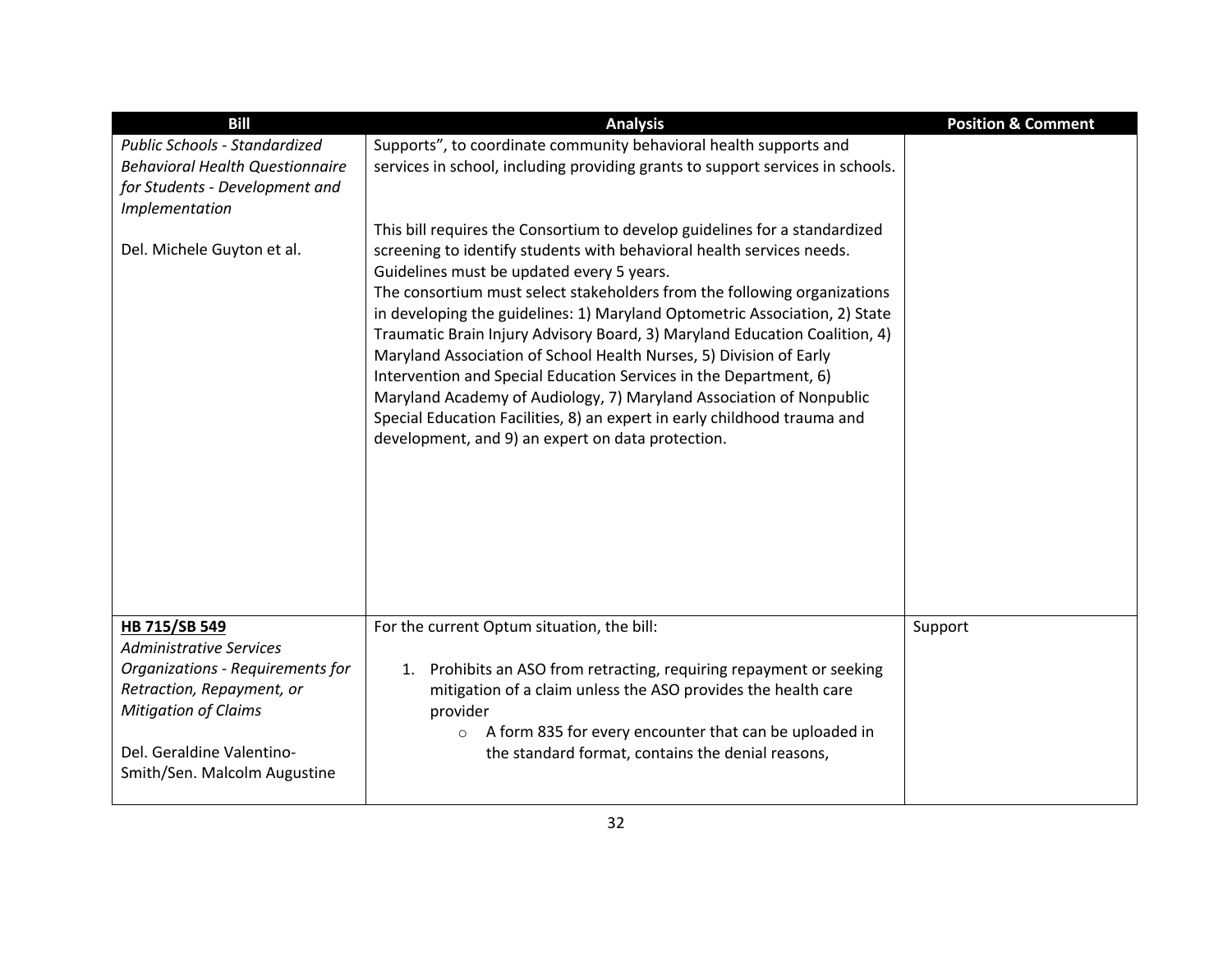| <b>Bill</b>                                                                                                                                                      | <b>Analysis</b>                                                                                                                                                                                                                                                                                                                                                                                                                                                                                                                                                                                                                                                                  | <b>Position &amp; Comment</b> |
|------------------------------------------------------------------------------------------------------------------------------------------------------------------|----------------------------------------------------------------------------------------------------------------------------------------------------------------------------------------------------------------------------------------------------------------------------------------------------------------------------------------------------------------------------------------------------------------------------------------------------------------------------------------------------------------------------------------------------------------------------------------------------------------------------------------------------------------------------------|-------------------------------|
|                                                                                                                                                                  | For all claims processed or reprocessed, a full claims<br>$\circ$<br>history AND access to electronic reporting and search<br>capacity that meets industry standards<br>2. If an ASO does not comply with these requirements, the ASO shall<br>incur the expense of retaining an independent auditor<br>If the health care provider disagrees with the auditor they may<br>3.<br>appeal.<br>The ASO must use reasonable efforts to reach a resolution.<br>4.<br>5. An ASO may not use state money to pay the auditor.<br>MDH should provide a comprehensive report in the number,<br>6.<br>status, dollar figure, etc of claims paid within 30 days of enactment<br>of the bill. |                               |
| <b>HB 908</b><br>Mental Health - Emergency<br><b>Evaluations - Modification to</b><br>Peace Officer Transport<br>Requirement<br>Del. Heather Bagnall             | Current law requires a peace officer to transport an emergency evaluee to<br>the nearest emergency facility. This law will change that requirement to be<br>an emergency facility, which does not have to be the nearest one.                                                                                                                                                                                                                                                                                                                                                                                                                                                    | Support                       |
| HB 935/SB 637<br>Health and Health Insurance -<br><b>Behavioral Health Services -</b><br><b>Expansion (Behavioral Health</b><br><b>System Modernization Act)</b> | This bill expands both Medicaid and grant-based reimbursement for<br>behavioral health programs.<br><b>Grant Programs:</b><br>Requires minimum funding for wellness and recovery centers, recovery<br>community centers, and peer recovery services at: \$15M for fiscal 2024;                                                                                                                                                                                                                                                                                                                                                                                                   | Support                       |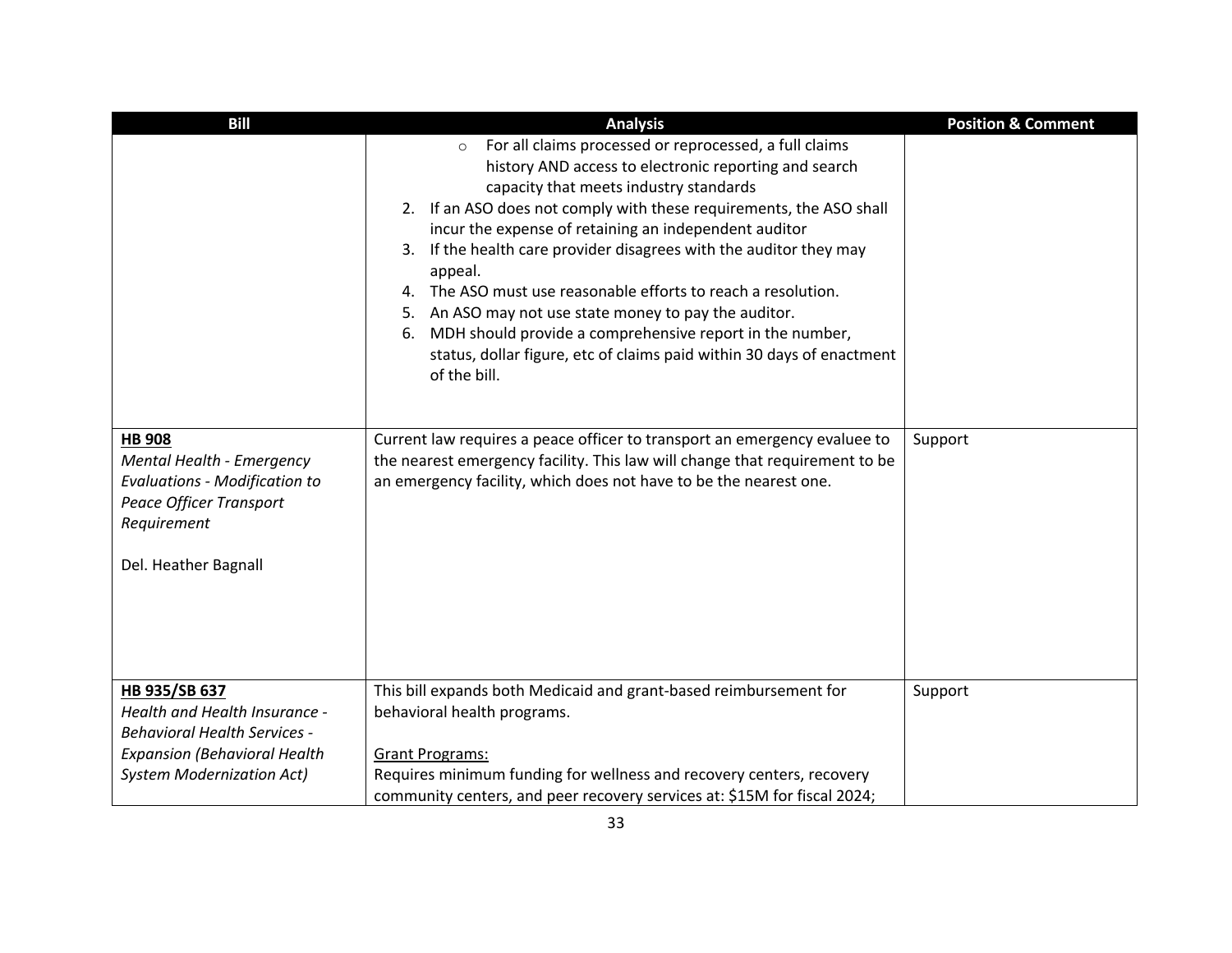| <b>Bill</b>               | <b>Analysis</b>                                                                                                                                                                                                                                                                                                                                                                                                                                                                                          | <b>Position &amp; Comment</b> |
|---------------------------|----------------------------------------------------------------------------------------------------------------------------------------------------------------------------------------------------------------------------------------------------------------------------------------------------------------------------------------------------------------------------------------------------------------------------------------------------------------------------------------------------------|-------------------------------|
| Del. Heather Bagnall/Sen. | \$18M for fiscal 2025; \$21M for fiscal 2026; and \$24M for fiscal 2027 and                                                                                                                                                                                                                                                                                                                                                                                                                              |                               |
| Malcolm Augustine         | each fiscal year thereafater.                                                                                                                                                                                                                                                                                                                                                                                                                                                                            |                               |
|                           | Medicaid<br>Requires Medicaid to reimburse for:<br>Services provided by certified peer recovery specialists<br>$\bullet$<br>Measurement based care which means an evidence-based<br>$\bullet$<br>practice that involves the systemic collection of data to monitor<br>treatment progress, assess outcomes, and guide treatment<br>decisions.<br>Behavioral health crisis response.                                                                                                                       |                               |
|                           | Because these items would be required, the bill repeals the collaborative<br>care pilot program.                                                                                                                                                                                                                                                                                                                                                                                                         |                               |
|                           | Medicaid under the 1915(I) Mode<br>Requires the Governor to fund services under a 1915(I) model or mental<br>health case management program at \$150K in fiscal 2024; \$250K in fiscal<br>2025; and \$350K in fiscal 2026 and each year thereafter.<br>Starting in 2023, the Department shall also fund 100 slots in the Mental<br>Health Case Management Program who are not eligible for 1915(I) services<br>and at-risk for out-of-home placement.<br>The Department shall provide reimbursement for: |                               |
| HB 935/SB 637             | Wraparound services delivered by care coordinators under the<br>1915(I) Model or a mental health case management program that<br>is commensurate with industry standards for the reimbursement;<br>and                                                                                                                                                                                                                                                                                                   |                               |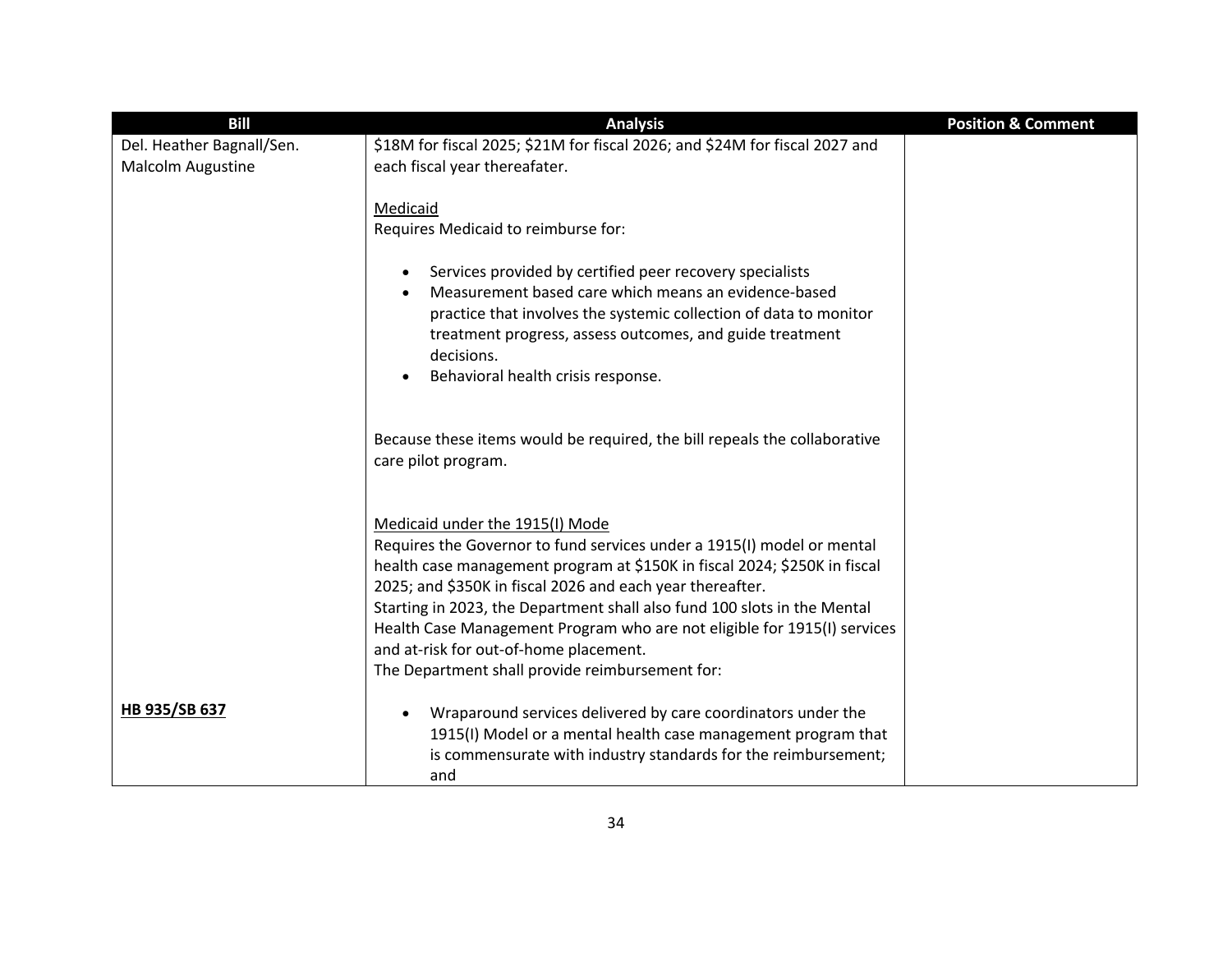| <b>Bill</b>                                              | <b>Analysis</b>                                                                                                                                         | <b>Position &amp; Comment</b> |
|----------------------------------------------------------|---------------------------------------------------------------------------------------------------------------------------------------------------------|-------------------------------|
|                                                          | Intensive in-home services delivered by providers using family-<br>$\bullet$                                                                            |                               |
|                                                          | centered treatment and other evidenced based treatment                                                                                                  |                               |
|                                                          |                                                                                                                                                         |                               |
|                                                          |                                                                                                                                                         |                               |
| HB 1029/SB 937<br><b>Maryland Higher Education</b>       | This bill establishes an "Access to Mental Health Advisory Committee" to<br>study access to mental health services at institutions of higher education, | Monitor                       |
| <b>Commission - Access to Mental</b>                     | both on and off campus, and make recommendations on:                                                                                                    |                               |
| Health Advisory Committee -                              |                                                                                                                                                         |                               |
| Establishment                                            | Ways to reduce costs and barriers to providing access to mental<br>$\bullet$                                                                            |                               |
|                                                          | health services on the campus                                                                                                                           |                               |
| Del. Geraldine Valentino-<br>Smith/Sen. Adelaide Eckardt | Providing mental health services through video conference and<br>$\bullet$<br>telemedicine                                                              |                               |
|                                                          | Disseminating information to students related to mental health<br>$\bullet$<br>services on and off campus                                               |                               |
|                                                          | Implementing counseling services, both general and specialized<br>$\bullet$                                                                             |                               |
|                                                          | Any other matters the committee considers<br>$\bullet$                                                                                                  |                               |
|                                                          |                                                                                                                                                         |                               |
|                                                          | Report -- due to the Governor and various general assembly committees                                                                                   |                               |
|                                                          | by December 1, 2022.                                                                                                                                    |                               |
|                                                          |                                                                                                                                                         |                               |
|                                                          | <b>Committee Membership:</b>                                                                                                                            |                               |
|                                                          | 1) Secretary of Higher Education, or Designee, 2) Chancellor of the                                                                                     |                               |
|                                                          | University System of Maryland, or designee, 3) President of St. Mary's                                                                                  |                               |
|                                                          | College of Maryland, or designee, 4) President of Morgan State University,                                                                              |                               |
|                                                          | or designee, 5) Executive Director of the Maryland Association of                                                                                       |                               |
|                                                          | Community Colleges, or designee, 6) President of the Independent College                                                                                |                               |
|                                                          | and University Association, or designee, 7) Director of a campus-based                                                                                  |                               |
| HB 1029/SB 937 continued                                 | mental health counseling center, appointed by the center, 8) a campus-                                                                                  |                               |
|                                                          | based clinical psychologist, appointed by the secretary, 9) two licensed<br>clinical social workers with campus-based clinical experience, appointed by |                               |
|                                                          | the secretary, 10) two behavioral health counselors from a community                                                                                    |                               |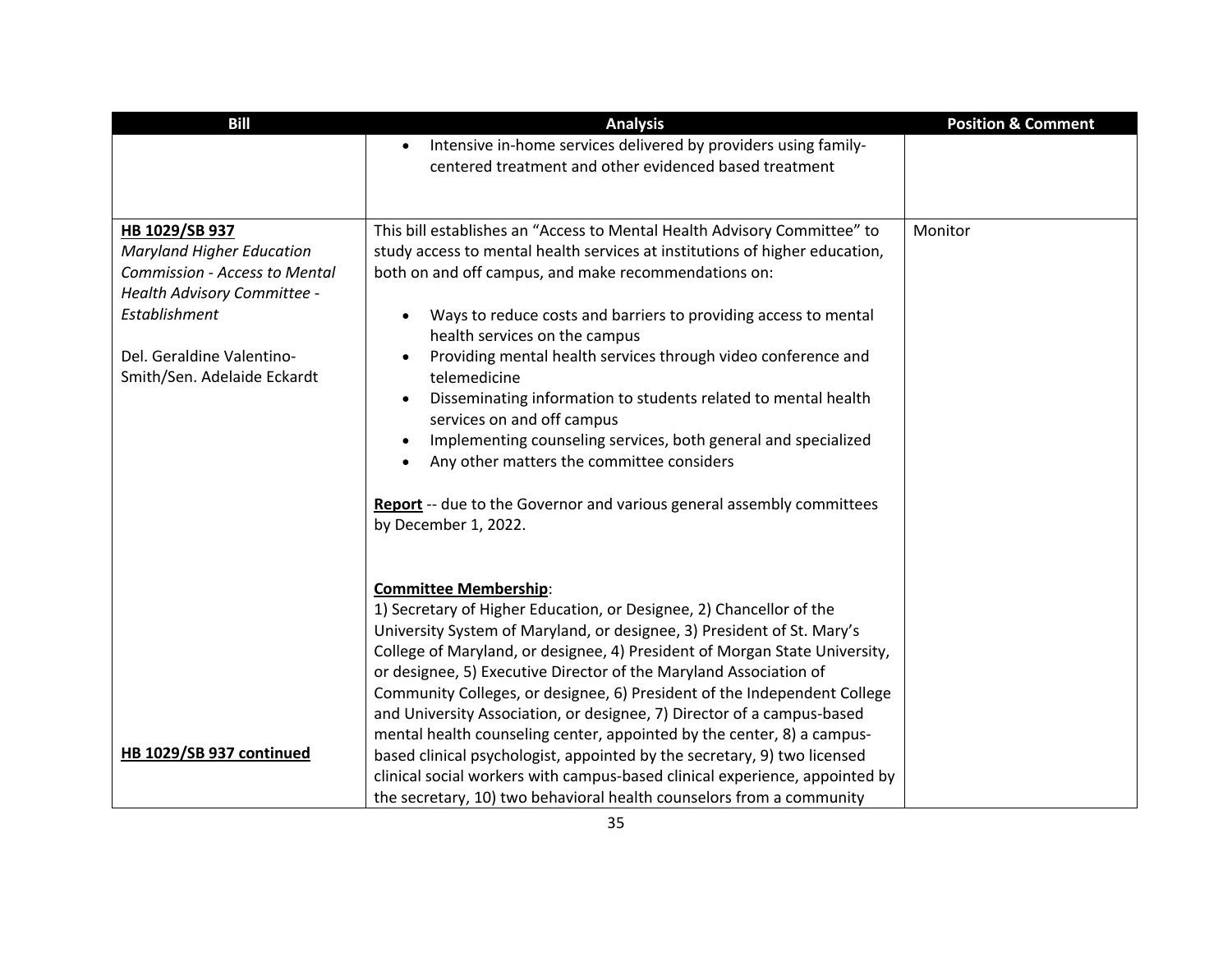| <b>Bill</b>                                                                                            | <b>Analysis</b>                                                                                                                                                                                                                                                                                                                                                                                                                                                                                                                                                     | <b>Position &amp; Comment</b> |
|--------------------------------------------------------------------------------------------------------|---------------------------------------------------------------------------------------------------------------------------------------------------------------------------------------------------------------------------------------------------------------------------------------------------------------------------------------------------------------------------------------------------------------------------------------------------------------------------------------------------------------------------------------------------------------------|-------------------------------|
|                                                                                                        | college, appointed by the executive director of the Maryland Association<br>of Community Colleges, and 11) a behavioral health counselor from a<br>nonpublic institution of higher education in the state, appointed by the<br>Maryland Independent college and University Association.                                                                                                                                                                                                                                                                             |                               |
| HB 1377/SB 764                                                                                         | This bill establishes a Childhood Exposure to Violence Public Awareness                                                                                                                                                                                                                                                                                                                                                                                                                                                                                             | Monitor                       |
| Childhood Exposure to Violence -<br>Health and Social Impacts - Public<br>Awareness Campaign Workgroup | Campaign Workgroup.                                                                                                                                                                                                                                                                                                                                                                                                                                                                                                                                                 |                               |
|                                                                                                        | Workgroup tasks                                                                                                                                                                                                                                                                                                                                                                                                                                                                                                                                                     |                               |
| Del. Roxane Prettyman et al./Sen.                                                                      |                                                                                                                                                                                                                                                                                                                                                                                                                                                                                                                                                                     |                               |
| Charles Sydnor                                                                                         | Develop a public awareness and prevention campaign on child<br>$\bullet$<br>exposure to violence.<br>Identify, review, and evaluate resources that can be used to<br>educate the public on child exposure to violence.<br>Identify cost-effective methods for the Department of Health to<br>disseminate information to the public about the health and social<br>impacts of childhood exposure to violence and actions to address<br>the occurrence of such events.                                                                                                |                               |
|                                                                                                        | <b>Workgroup Members</b><br>Members appointed by the Secretary of Health $-1$ ) two individuals who<br>witnessed violence as a child or have a family member who witnessed<br>violence as a child, 2) two hospital representatives, 3) one state-licensed<br>emergency medicine physician, 4) one state-licensed primary care<br>physician, 5) one state-licensed pediatrician, 6) one state-licensed mental<br>health care provider, 7) one local health department representative, 8)<br>one representative of the Maryland Department of Health, 9) two violence |                               |
|                                                                                                        | intervention community health workers, 10) one Boys and Girls Club                                                                                                                                                                                                                                                                                                                                                                                                                                                                                                  |                               |
| HB 1377/SB 764 continued                                                                               | representative from the state, 11) one individual with expertise in public                                                                                                                                                                                                                                                                                                                                                                                                                                                                                          |                               |
|                                                                                                        | communication.                                                                                                                                                                                                                                                                                                                                                                                                                                                                                                                                                      |                               |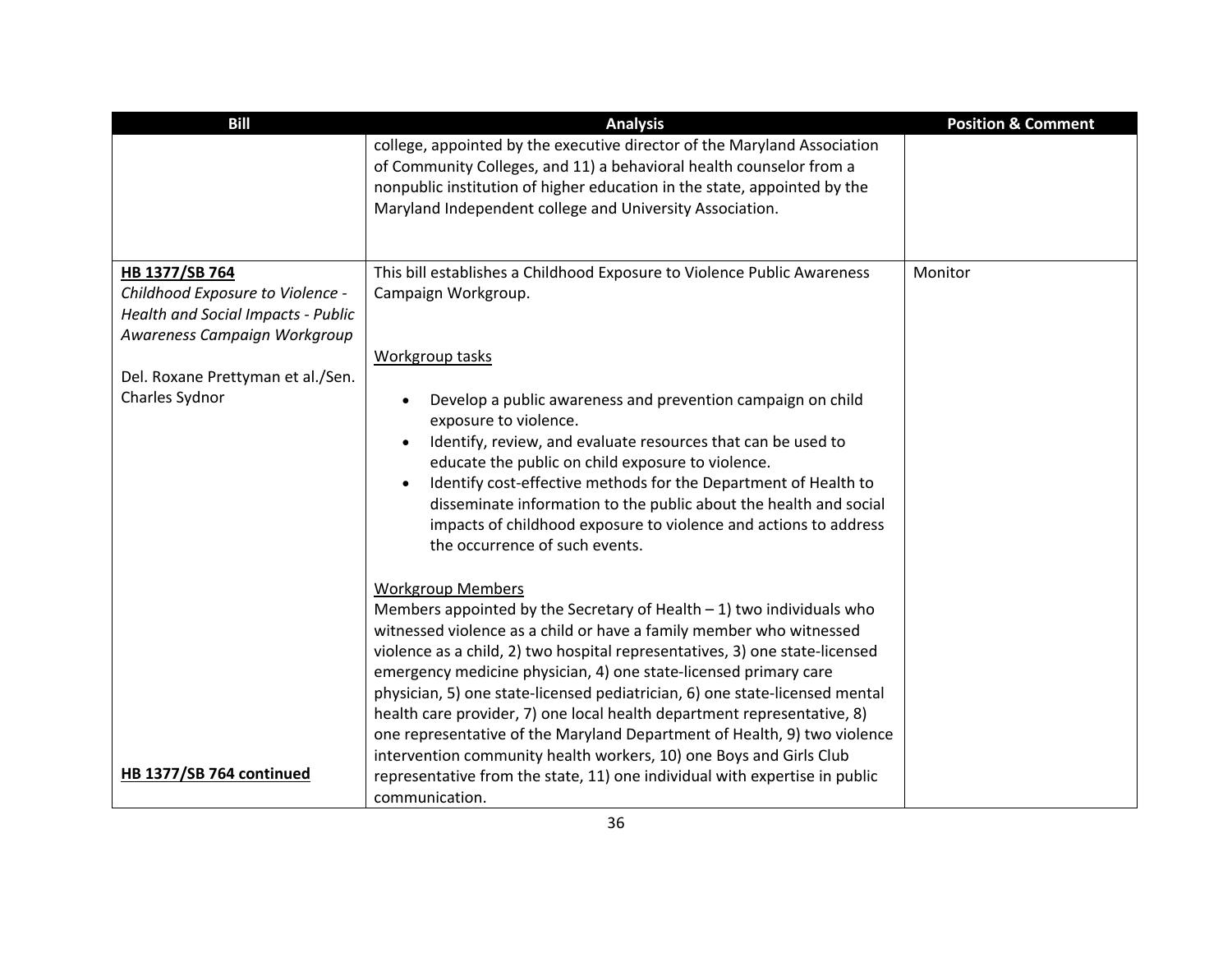| <b>Bill</b>                                                                                       | <b>Analysis</b>                                                                                                                                                                                                                                                      | <b>Position &amp; Comment</b> |
|---------------------------------------------------------------------------------------------------|----------------------------------------------------------------------------------------------------------------------------------------------------------------------------------------------------------------------------------------------------------------------|-------------------------------|
|                                                                                                   | Members appointed by the Secretary of Education $-1$ ) one representative<br>of the State Department of Education, and 2) a teacher who works in the<br>state.                                                                                                       |                               |
|                                                                                                   | Other members $-1$ ) a representative of the Governor's Office of Crime<br>Prevention, Youth, and Victim Services, designated by the office, and 2)<br>one representative of an accredited child advocacy center, designated by<br>the Maryland Children's Alliance. |                               |
|                                                                                                   | Report<br>A report is due to the Senate Finance Committee and House Health and<br>Government Operations Committee by December 1, 2022.                                                                                                                               |                               |
| HB 1392/SB 590<br>Public Health - Behavioral Risk<br>Factor Surveillance System -<br>Requirements | The Department of Health currently conducts the behavioral risk factor<br>survey.                                                                                                                                                                                    | Support                       |
| Del. Pam Queen/Sen. Malcolm<br>Augustine                                                          | The bill proposes that the survey should include the CDC's module on<br>adverse childhood experience in at least one version of the survey.                                                                                                                          |                               |
|                                                                                                   | The Department shall post a state and county-level data summary on data<br>related to adverse childhood experiences or positive childhood<br>experiences.                                                                                                            |                               |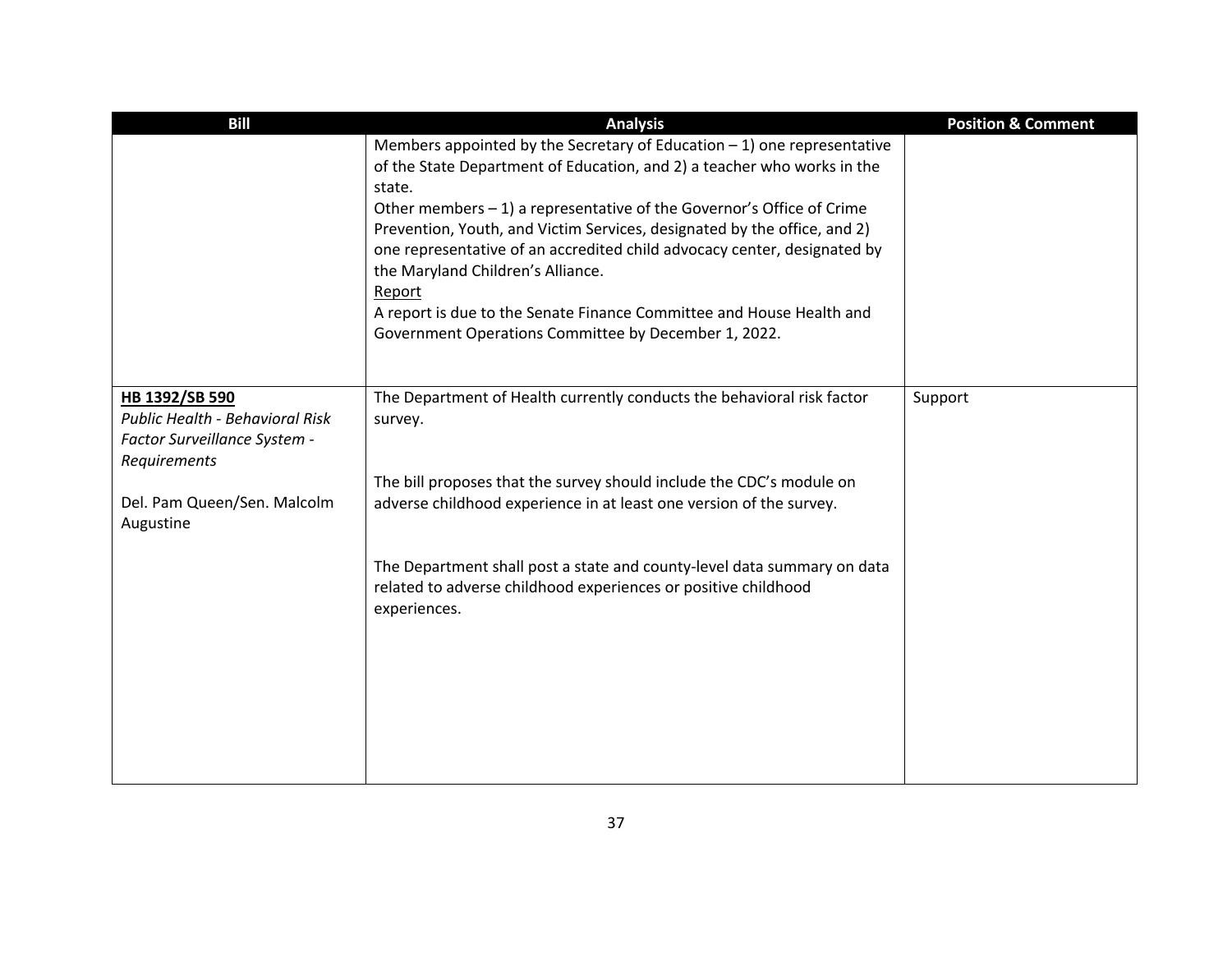| <b>Bill</b>                                                                                                | <b>Analysis</b>                                                                                                                                                                                                                         | <b>Position &amp; Comment</b> |
|------------------------------------------------------------------------------------------------------------|-----------------------------------------------------------------------------------------------------------------------------------------------------------------------------------------------------------------------------------------|-------------------------------|
| <b>Private Insurance Coverage</b>                                                                          |                                                                                                                                                                                                                                         |                               |
| HB 1035/SB 728 *<br>Health Insurance - Qualified<br>Resident State Subsidy Program<br>(Access to Care Act) | The bill proposed to expand eligibility for qualified health plans in the<br>Maryland Health Benefit Exchange for minors not eligible for Medicaid,<br>MCHP, or federal subsidies for Exchanges plans because of immigration<br>status. | Monitor                       |
| Del. Joseline Pena-Melnyk/Sen.<br>Clarence Lam                                                             | Requires the Exchange to establish funding for the program. Funding may<br>be federal or state funding.                                                                                                                                 |                               |
|                                                                                                            | The Exchange, in consultation with the Maryland Insurance<br>Commissioners, shall submit a State Innovation Waiver to establish the<br>program.                                                                                         |                               |
|                                                                                                            |                                                                                                                                                                                                                                         |                               |

## **Public Health/Other**

| <b>HB 618</b>                       | Health                                                                      | Oppose |
|-------------------------------------|-----------------------------------------------------------------------------|--------|
| <b>Maryland Parental Rights Act</b> | Except as otherwise provided by law, a health care practitioner and the     |        |
|                                     | owner of a health care facility shall obtain consent from a minor's parent  |        |
| Del. Daniel Cox et al.              | or guardian before providing health care services or prescribe medicinal    |        |
|                                     | drugs to a minor.                                                           |        |
|                                     | A person who violates this section may be subject to disciplinary action by |        |
|                                     | the appropriate licensing board and guilty of a misdemeanor is subject to   |        |
|                                     | imprisonment not exceeding 1 year or a fine not exceeding \$5,000 or both.  |        |
|                                     |                                                                             |        |
|                                     | Education                                                                   |        |
|                                     |                                                                             |        |
|                                     |                                                                             |        |
|                                     |                                                                             |        |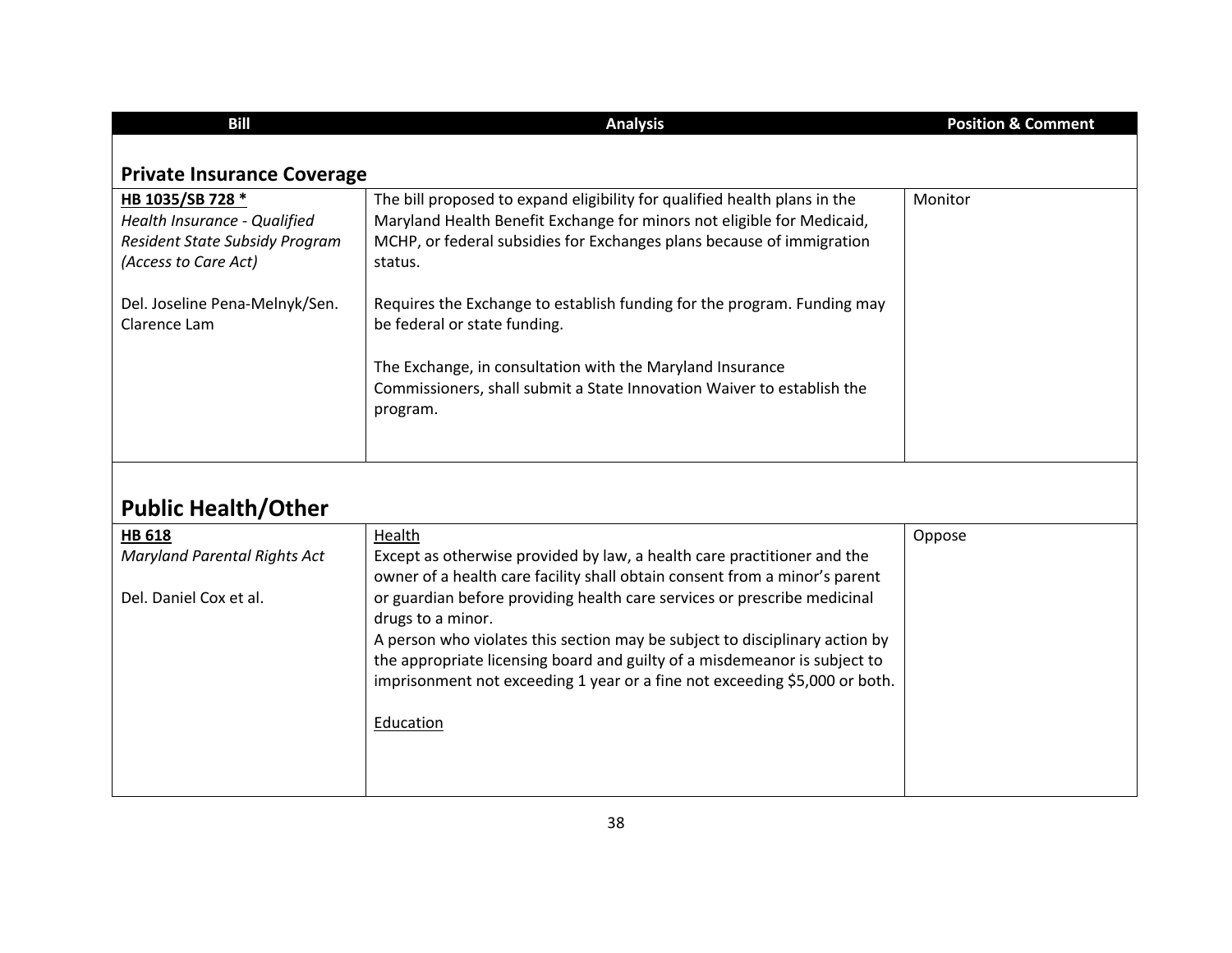| <b>Bill</b>                                                                                                                                                      | <b>Analysis</b>                                                                                                                                                                                                                                                                                                                                                                                                                                                                                                                           | <b>Position &amp; Comment</b> |
|------------------------------------------------------------------------------------------------------------------------------------------------------------------|-------------------------------------------------------------------------------------------------------------------------------------------------------------------------------------------------------------------------------------------------------------------------------------------------------------------------------------------------------------------------------------------------------------------------------------------------------------------------------------------------------------------------------------------|-------------------------------|
| <b>HB 618</b>                                                                                                                                                    | Requires county boards of education to establish policies, in<br>$\bullet$<br>consultation with parents, to promote parent involvement in the<br>public school system.<br>Requires county boards of education to provide parents/guardians<br>$\bullet$<br>a written summary of student's curriculum and explain any<br>changes from the prior year.<br>Establishes a list of "parental rights" within the education article<br>$\bullet$<br>that include allowing a parent to opt-out of immunization<br>requirements and sex-education. |                               |
| HB 643/SB 385<br><b>Health - Disclosure of Medical</b><br>Records - Penalty<br>Del. Heather Bagnall/Sen. Pamela<br>Beidle et al.                                 | Current law provides that health care practitioners must disclose medical<br>records within a reasonable time, but no more than 21 working days, may<br>be liable for actual damages.<br>The bill will add a civil penalty of up to \$1,000.<br>The bill also extends the definition of "medical record" to include<br>electronic data or information.                                                                                                                                                                                    | Monitor                       |
| HB 659/SB 676<br>Firearm Safety - Storage<br>Requirements and Youth Suicide<br>Prevention (Jaelynn's Law)<br>Del. Dana Stein et al./Sen.<br>William Smith et al. | Existing law requires adults to ensure children up to the age of 16 cannot<br>access guns in the home.<br>The bill:<br>Specifies that guns and ammunition must be locked<br>Raises the age the minors must be protected up to age 18<br>Provides criminal penalties for cases in which harm has come to the minor.                                                                                                                                                                                                                        | Support                       |
| HB 701                                                                                                                                                           | This bill repeals the authority of the Governor of Maryland to declare a<br>state of emergency due to a catastrophic health emergency.                                                                                                                                                                                                                                                                                                                                                                                                    | Monitor                       |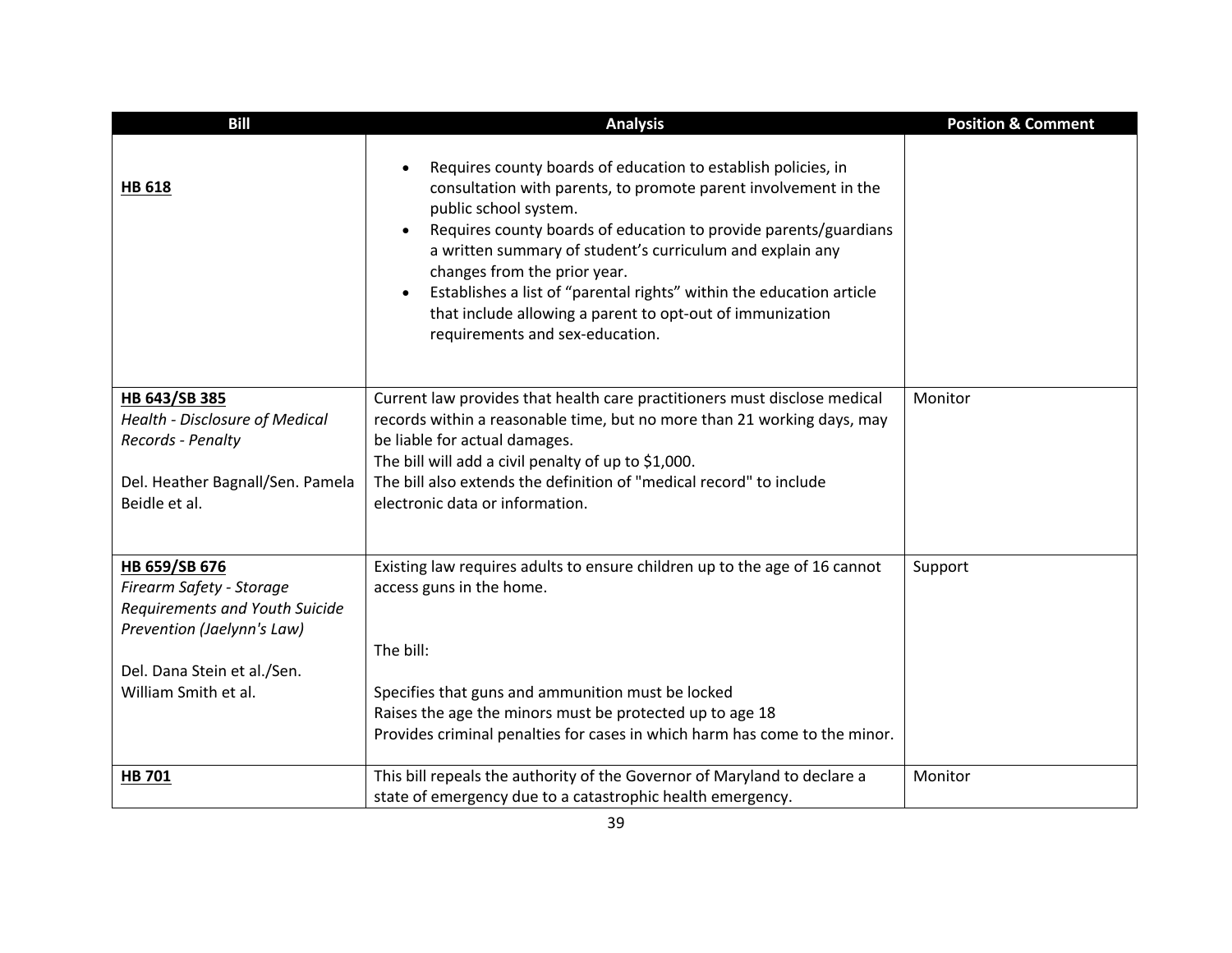| <b>Bill</b>                                                                                                                                | <b>Analysis</b>                                                                                                                                                                                                                                                                                                                                                                                                                               | <b>Position &amp; Comment</b> |
|--------------------------------------------------------------------------------------------------------------------------------------------|-----------------------------------------------------------------------------------------------------------------------------------------------------------------------------------------------------------------------------------------------------------------------------------------------------------------------------------------------------------------------------------------------------------------------------------------------|-------------------------------|
| Public Safety - Governor's Health                                                                                                          |                                                                                                                                                                                                                                                                                                                                                                                                                                               |                               |
| <b>Emergency Powers - Repeal</b>                                                                                                           |                                                                                                                                                                                                                                                                                                                                                                                                                                               |                               |
| Del. Daniel Cox                                                                                                                            |                                                                                                                                                                                                                                                                                                                                                                                                                                               |                               |
|                                                                                                                                            |                                                                                                                                                                                                                                                                                                                                                                                                                                               |                               |
| HB 746/SB 682<br><b>Maryland Medical Assistance</b><br>Program - Gender-Affirming<br><b>Treatment (Trans Health Equity</b><br>Act of 2022) | This bill requires Medicaid to provide coverage for medically necessary<br>gender-affirming treatment if it is prescribed to a Medicaid recipient<br>because of the recipient's gender identity. The treatment must be<br>assessed according to nondiscriminatory criteria that are consistent with<br>current clinical standards of care.                                                                                                    | Monitor                       |
| Del. Anne Kaiser/Sen. Mary<br>Washington et al.                                                                                            | <b>Treatment includes</b>                                                                                                                                                                                                                                                                                                                                                                                                                     |                               |
|                                                                                                                                            | hormone therapy, hormone, blockers, and puberty blockers,<br>$\bullet$<br>hair alterations for the purposes of altering, secondary sex<br>$\bullet$<br>characteristics<br>Laryngoplasty, voice modification, surgery, voice therapy, and<br>voice lessons<br>Surgical alterations<br>Laser treatment for scars from treatment<br>Standard fertility preservation procedures<br>$\bullet$<br>Revisions and reversal of treatments<br>$\bullet$ |                               |
|                                                                                                                                            | Identification of Providers/Provider Networks: Annually beginning in 2023,<br>MCOs must report to the Department of Health with information on<br>contracted health care providers who offer gender-affirming treatment,<br>and the type of treatment provided. Beginning in 2024, the Department<br>must compile an annual report with this information, which must be                                                                       |                               |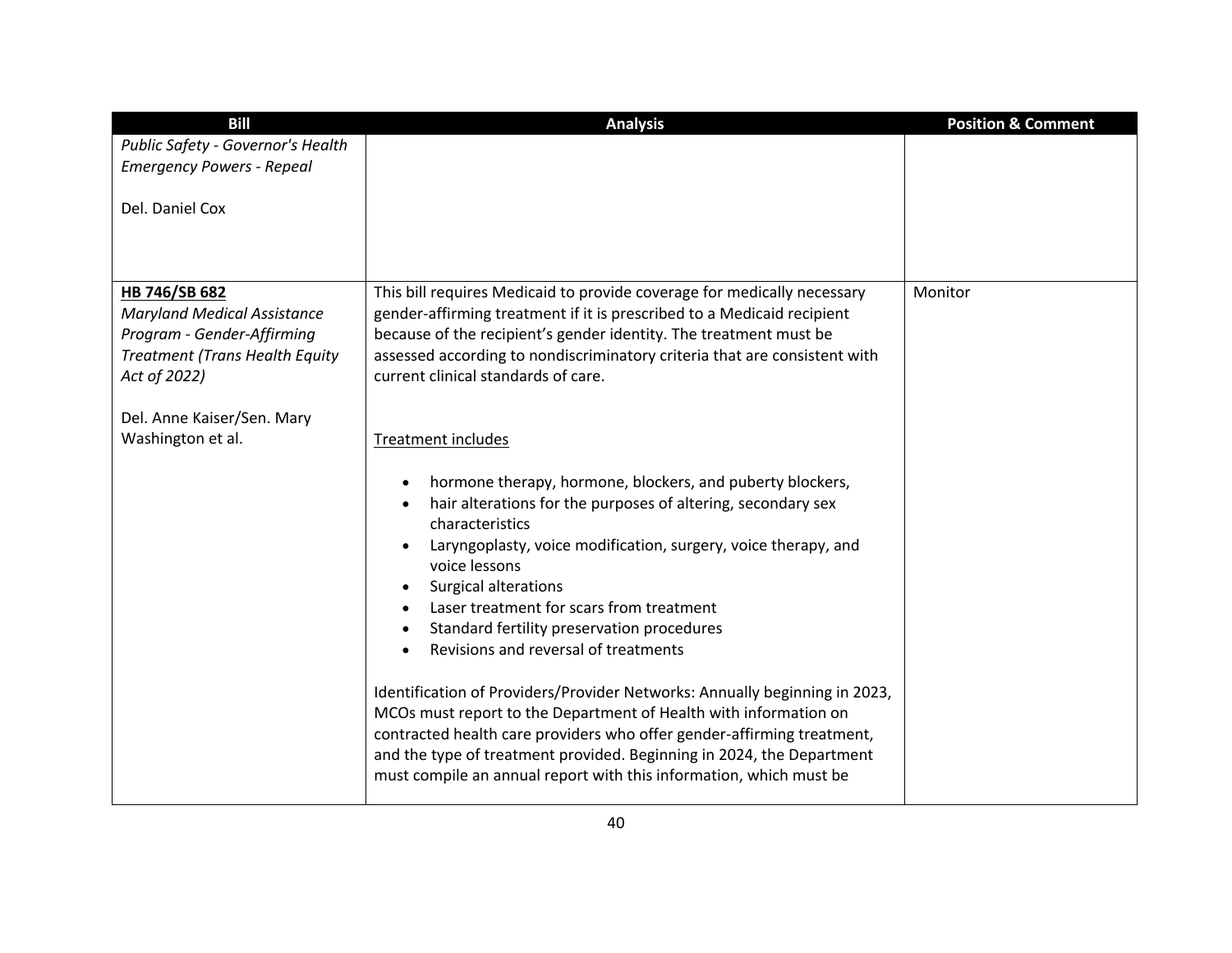| <b>Bill</b>                                                                                                                                  | <b>Analysis</b>                                                                                                                                                                                                                                                                                                                                           | <b>Position &amp; Comment</b> |
|----------------------------------------------------------------------------------------------------------------------------------------------|-----------------------------------------------------------------------------------------------------------------------------------------------------------------------------------------------------------------------------------------------------------------------------------------------------------------------------------------------------------|-------------------------------|
|                                                                                                                                              | published on the department's website, and included in the directories of<br>the Department and each MCO.                                                                                                                                                                                                                                                 |                               |
|                                                                                                                                              |                                                                                                                                                                                                                                                                                                                                                           |                               |
| HB 1004/SB 856 *<br>Public Schools - Health Services -<br><b>School Nurses</b>                                                               | Requires there be a full-time registered nurse in every public school.                                                                                                                                                                                                                                                                                    | Support                       |
| Del. Geraldine Valentino-<br>Smith/Sen. Adelaide Eckardt                                                                                     |                                                                                                                                                                                                                                                                                                                                                           |                               |
| <b>HB 1154</b><br>Criminal Law - Felony Second-<br>Degree Assault - Emergency<br><b>Medical Care Workers</b><br>Del. Barrie Ciliberti et al. | Under current law, it is a felony to assault a law enforcement officer,<br>parole or probation agent, firefighter, EMT, rescue squad member, or any<br>other first responder.<br>The bill makes it a felony to assault a worker providing emergency and<br>related services in an emergency department at a hospital or freestanding<br>medical facility. | Monitor                       |
| <b>Other Professions</b>                                                                                                                     |                                                                                                                                                                                                                                                                                                                                                           |                               |
| <b>SB 195</b><br><b>State Board of Examiners of</b><br>Psychologists - Sunset Extension                                                      | This bill extends the sunset date of the State Board of Examiners of<br>Psychologists by 10 years to July 1, 2033.                                                                                                                                                                                                                                        | Monitor                       |
| Chair, Education, Health, and<br><b>Environmental Affairs Committee</b><br>et al.                                                            |                                                                                                                                                                                                                                                                                                                                                           |                               |